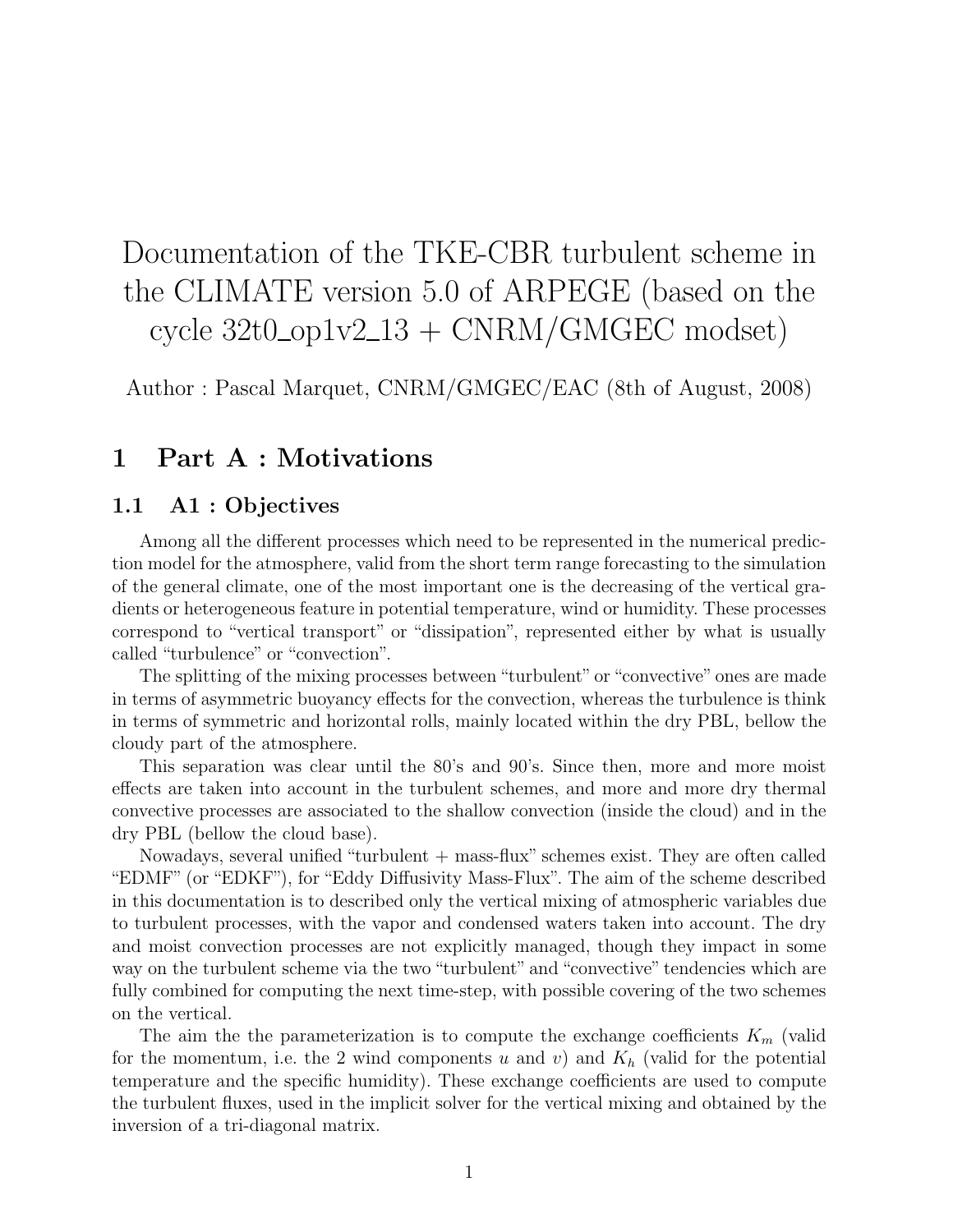The choice of the present parameterization, implemented both in the NWP and the GCM versions of ARPEGE, is mainly motivated by the hope to better represent the marine Strato-cumulus in the model. Indeed, there is a lack of strato-cumulus in most of the GCM and NWP models in the Eastern part of the tropical oceans, close to the coast. These low-level clouds are important features for determining even the sign of the local impacts associated with the Climate Change. The control of these marine Strato-cumulus is realized via a special refinement of the scheme, i.e. the "Top-PBL (vertical) entrainment scheme".

# 1.2 A2 : The Physical Proceses

Different methods have been used in the numerical models to compute the exchange coefficients :  $K_m$  for the momentum (the wind components) and  $K_h$  for the potential temperature and the water species (also for passive scalar variables). The different methods presently available in the Climate and the NWP versions of ARPEGE are described in the following.

### First Step :

Starting from the old NWP "EMERAUDE" model (operational in France until 1991), the Louis (1979, 1982) scheme is available since the very first version of ARPEGE (from 1988-90). Due to a too expensive computational cost, the iterative methods using the Monin-Obokhov theories have been simplified by Louis, by fitting the results of Monin-Obokhov iterative processes with some analytical functions depending on the dry and local Richardson number, with no iterative process.

An improvement has been made by Geleyn (1986), by taking into account the vertical profile of the water vapour in a modified and moist Richardson number, allowing in some way the parameterization of the non-precipitating shallow convection.

Since the 90's, the parameterization of Louis (79, 82) and Geleyn (86) has been continuously improved in the ARPEGE model : the mixing lengths are defined differently for the "dynamic" and the "thermal" parts ; the PBL height is no longer a fixed value, it vary with time as a diagnostic value made at each grid point and at each time step ; an "anti-fibrillation" method has been implemented in order to fix some problems of time oscillations, as seen first in a BOMEX SCM inter-comparison ; the Louis (79, 82) and Geleyn (86) formulas has been tuned, in order to obtain more realistic shallow convection clouds (SCM and NWP tunings)...

### Second Step :

Since 1999, another turbulent scheme is used in the Climate version of ARPEGE. It is based on the stationary equation for the turbulent kinetic energy, using the 2.0 order scheme of Mellor and Yamada (1977, 1982).

The numerical computations of the exchange coefficients  $K_m$  and  $K_h$  are described more precisely in Ricard and Royer (1993). The moist processes are taken into account in the Mellor-Yamada set of equations, by using the subgrid variance of atmospheric humidity, following the ideas of Sommeria, Deardorff, Bougeault (1976, 1977, 1982) where a certain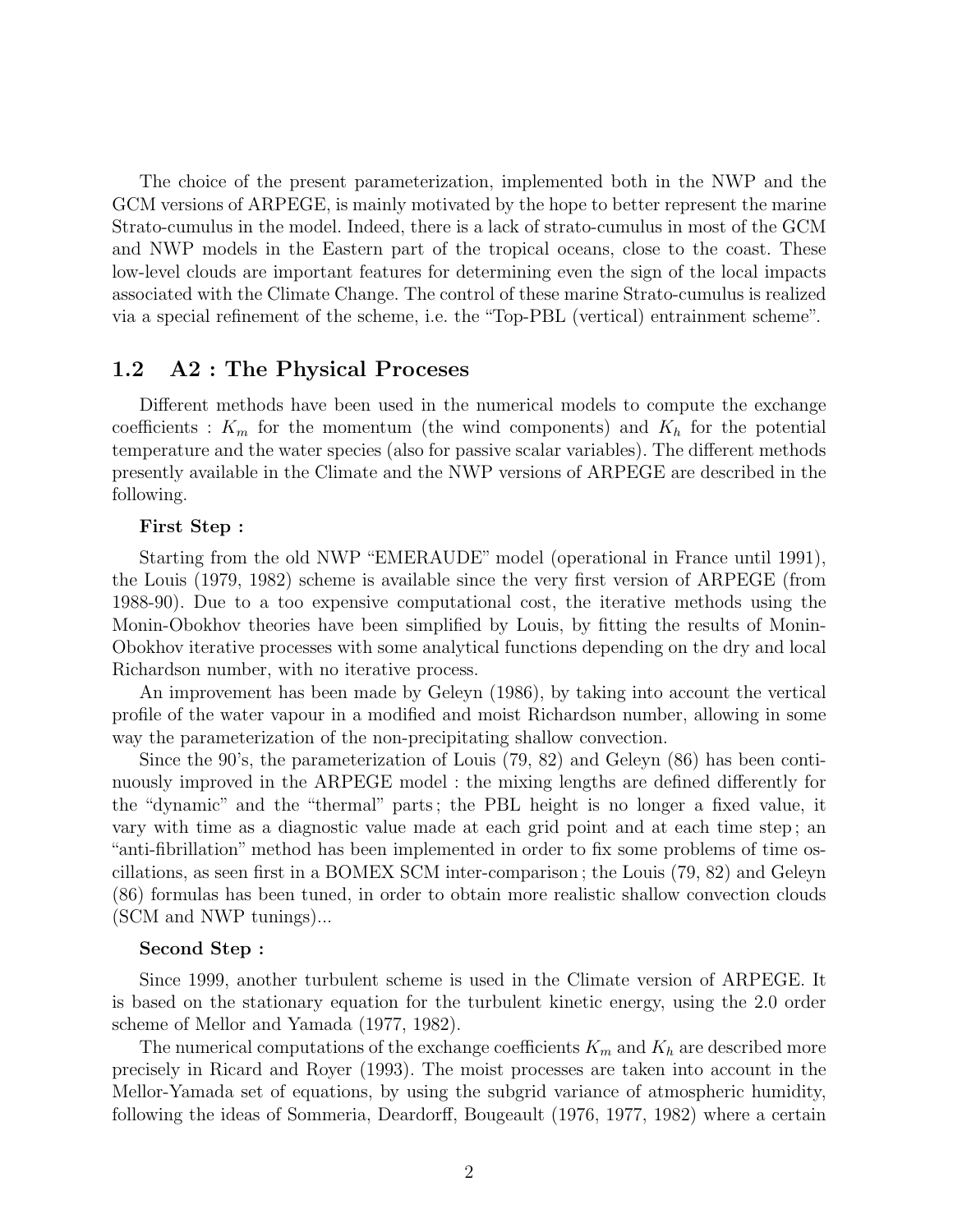statistical law is prescribed (an asymmetric and exponential fixed PDF).

The turbulent kinetic energy variable is defined on the full-levels of ARPEGE (same location as for the wind or the temperature). As a consequence the advective processes could be activated, but they are switch-off since it is a stationary (diagnostic) turbulent kinetic energy equation. A lot of half-summations are made to go from the full-levels to the half-levels, and vice versa. With the crude spacing of the vertical levels, such halfsummations processes create an artificial and strong mixing at the top of the PBL and at the inversion. It is probably the reason why the shallow convection processes are - in some way - represented by this moist diagnostic turbulent scheme, via a synergy between the moist subgrid representation and the (too) strong vertical mixing.

# Third Step :

The present prognostic scheme for the turbulent kinetic energy corresponds to a continuous series of developments, starting in 1998-99 from the prognostic TKE scheme implemented in the old LAM model "PERIDOT". This code of "PERIDOT" has been rewritten for ARPEGE by P. Lacarrère, then tested in climate mode during the PhD of C. Bossuet.

The different processes represented in this new set of parameterizations are

- the turbulent kinetic energy  $(e)$  is computed with a prognostic equation where the horizontal and vertical advections are switched-off, with the vertical mixing of  $e$ , the dissipation, the shear (dynamical) production and the buoyancy (thermal) production occur ;
- the turbulent kinetic energy  $(e)$  is computed on the "half-levels", the levels where the exchange coefficients  $K_m$  and  $K_T$ , also the vertical velocity, are computed (in between the "half-levels" where are computed the wind components, the temperature and the specific humidity) ;
- the turbulent kinetic energy (e) has a minimum value (typically of  $10^{-6}$   $m^2$   $s^{-2}$ );
- the formulations for the turbulent fluxes are given in Redelsperger and Sommeria (1981) and Cuxart, Bougeault, Redelsperger (2000) ;
- the "moist" versions of the fluxes are computed by using the Lilly (1968) potential temperature (i.e.  $\theta_{vl}$ ) and the Betts (1973) variables (i.e. for  $\theta_l$  and  $q_t$ ), for the vertical mixing of the conservative variables ;
- the computations of the sub-grid variance of cloud liquid water are made with the hypotheses of Bougeault (1982) and Bechtold (1995), by using some mixed symmetric (Gaussian) and asymmetric (Exponential), in order to represent the Cumulus and the Strato-Cumulus, respectively ;
- the mixing and dissipation lengthes are given by the non-local formulation of Bougeault and Lacarrère  $(1989)$ ;
- the surface layer value for the turbulent kinetic energy is given by André et al.  $(1978)$ ;
- the surface layer values for the exchange coefficients are given by Louis (1979, 1982) ;
- the vertical mixing of the turbulent kinetic energy is made in an implicit way, by taking into account a linearized version of the dissipation term, i.e. the non-linear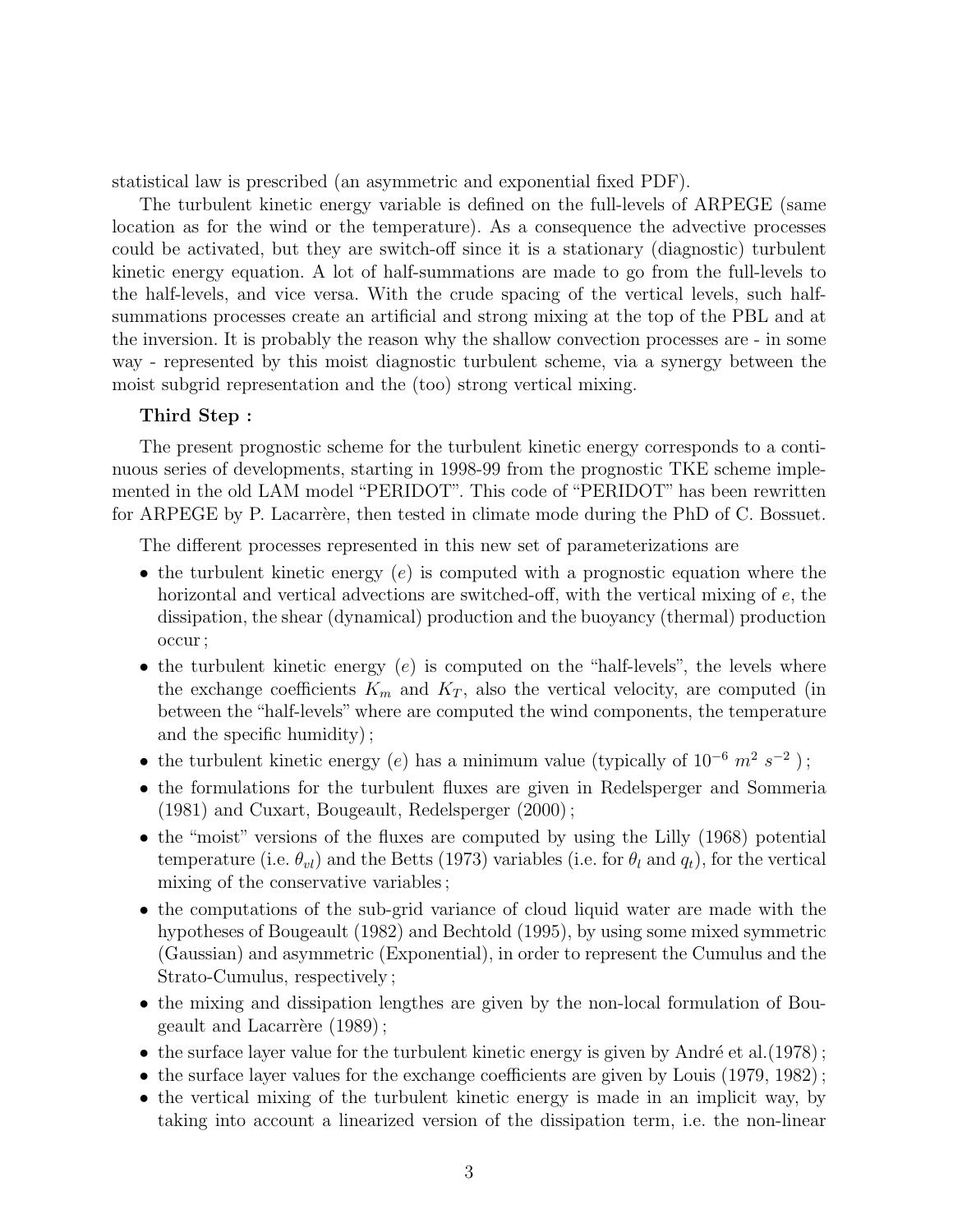term  $(\bar{e})^{3/2}$ , leading to the weighting factors  $\alpha_{exp} = -0.5$  and  $\alpha_{imp} = 1.5$ ;

• the top-PBL vertical entrainment is parameterized following the ideas of Grenier and Bretherton (2001) and Grenier (2002).

# 1.3 A3 : The theory : equations and hypotheses

### <span id="page-3-3"></span>1.3.1 A3-a : the turbulent kinetic energy equation

The turbulent kinetic energy equation gives the change in time of the grid-cell mean value  $(\overline{e})$ .

<span id="page-3-1"></span>
$$
\frac{\partial \overline{e}}{\partial t} = [ \text{Advect.}] + \text{Diff}_{\text{vert}} + P_{\text{dyn.}} + P_{\text{ther.}} - D_{\text{iss}} , \tag{1}
$$

$$
\text{Diff}_{\text{vert}} = -\frac{1}{\rho} \frac{\partial}{\partial z} \left( \rho \, \overline{e^{\prime} w^{\prime}} \right) , \qquad (2)
$$

$$
P_{\text{dyn.}} = -\left[\overline{u'w'}\frac{\partial \overline{u}}{\partial z} + \overline{v'w'}\frac{\partial \overline{v}}{\partial z}\right],\tag{3}
$$

$$
P_{\text{ther.}} = \beta \overline{w' \theta'_{vl}},\tag{4}
$$

$$
Diss = C_{\epsilon} \frac{\overline{e} \sqrt{\overline{e}}}{L_{\epsilon}}.
$$
\n
$$
(5)
$$

Except the (neglected) advective part (Advect.), it is the sum of 4 terms. The first term (Diff<sub>vert</sub>) is the vertical mixing (or diffusion) of  $\bar{e}$ . It represents the change of  $\bar{e}$  by the turbulent processes plus, in some way, the impact of the (unknown) presso-correlation term. There is two production terms. The dynamical production  $P_{\text{dyn}}$  is always positive and it represents the impact of the shear of the wind components. The thermal production  $P_{\text{ther}}$ . can be positive or negative, depending on the vertical fluxes of the Lilly (1968) potential temperature  $\theta_{vl}$ , computed in a complex way by using the fluxes of the conservative Betts (1973) variables  $\theta_l$  and  $q_t$ . The last dissipation term (Diss) depends on a constant  $C_{\epsilon}$  and on a dissipation length  $L_{\epsilon}$ .

For the thermal production, the formulation for  $\beta$  and  $\theta_{vl}$  writes

<span id="page-3-0"></span>
$$
\beta = \frac{g}{\overline{\theta}},\tag{6}
$$

$$
\overline{\theta}_{vl} = \overline{\theta} (1 + 0.608 \overline{q}_v - \overline{q}_c) . \tag{7}
$$

The potential temperature of Lilly depends on the grid-cell average of both the water vapor  $\bar{q}_v$  and the condensed water  $\bar{q}_c$  (either liquid or solid). The main difficulty is to compute the fluxes of these quantities, whereas the moist fluxes are only known for the Betts variables  $\overline{w'\theta'_l}$  and  $\overline{w'q'_t}$ .

The conservative variables of Betts write in terms of the mean water vapor  $(\bar{q}_v)$ , the mean liquid cloud water  $(\overline{q}_l)$ , the mean solid cloud water  $(\overline{q}_i)$  and the mean total condensed cloud water  $(\overline{q}_c = \overline{q}_l + \overline{q}_i)$ :

$$
\overline{\theta}_l = \overline{\theta} \left( 1 - \frac{L_v \overline{q}_l + L_f \overline{q}_i}{c_p T} \right) , \qquad (8)
$$

<span id="page-3-2"></span>
$$
\overline{q}_t = \overline{q}_v + \overline{q}_c. \tag{9}
$$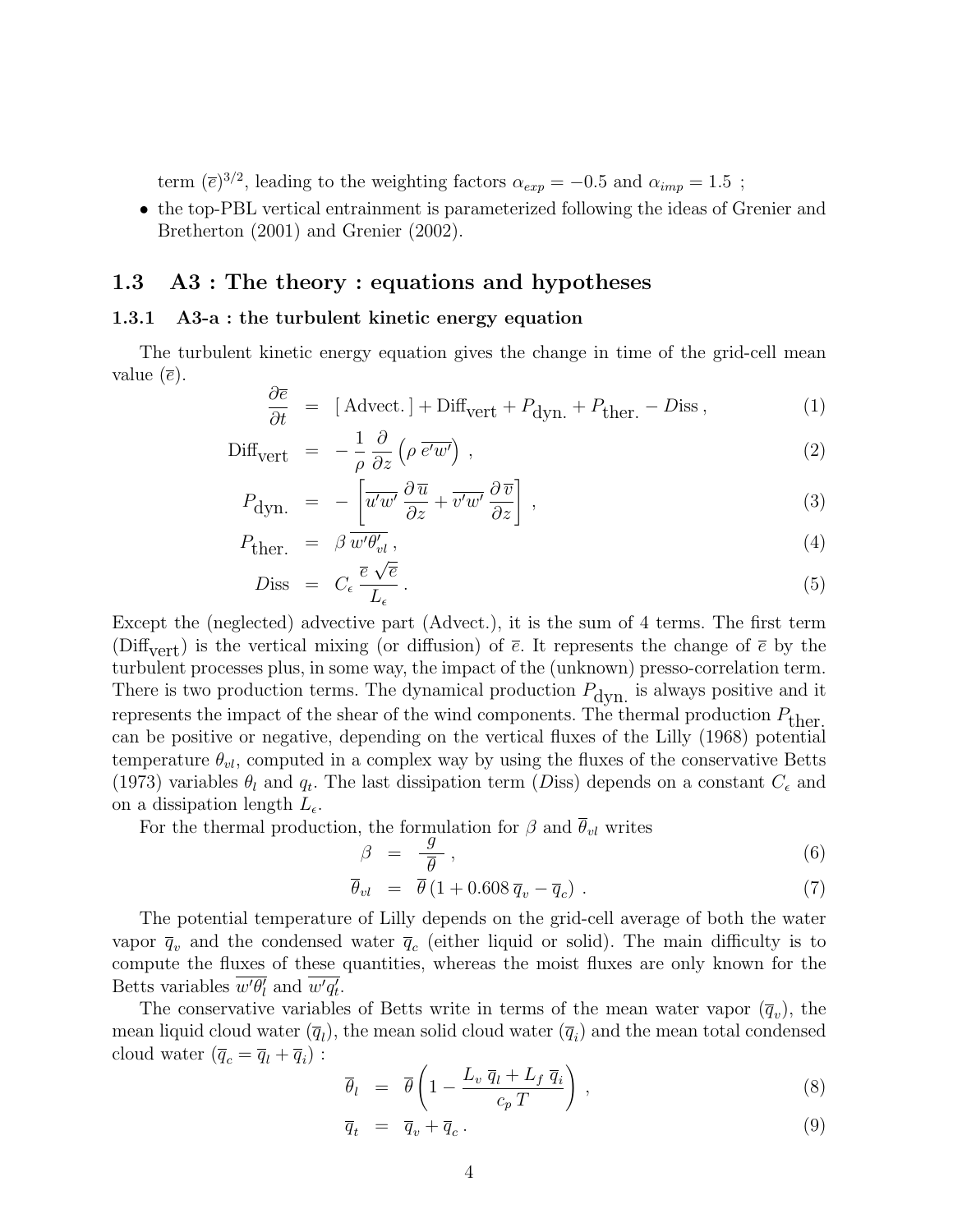The two terms  $L_v$  and  $L_f$  are the latent heats of vaporization and fusion, respectively.

The first order turbulent fluxes are written in terms of the vertical gradients of the mean variables, following the formulations of Redelsperger and Sommeria (1981 ; or RS81), also of Cuxart, Bougeault and Redelsperger (2000 ; or CBR00). They correspond to the option "TURB1D" of the Meso-NH and AROME LAM.

$$
\overline{u'w'} = -C_m L_m \sqrt{\overline{e}} \frac{\partial \overline{u}}{\partial z} \qquad ; K_m = C_m L_m \sqrt{\overline{e}} , \qquad (10)
$$

<span id="page-4-0"></span>
$$
\overline{v'w'} = -C_m L_m \sqrt{\overline{e}} \frac{\partial \overline{v}}{\partial z} \qquad ; K_m = C_m L_m \sqrt{\overline{e}} , \qquad (11)
$$

$$
\overline{e^{\prime}w^{\prime}} = -C_e L_m \sqrt{\overline{e}} \frac{\partial \overline{e}}{\partial z} \qquad ; K_e = C_e L_m \sqrt{\overline{e}} , \qquad (12)
$$

$$
\overline{w'\theta'_l} = -C_{\theta} L_m \sqrt{\overline{e}} \frac{\partial \overline{\theta}_l}{\partial z} \phi_3 \qquad ; K_T = C_{\theta} L_m \sqrt{\overline{e}} \phi_3 , \qquad (13)
$$

$$
\overline{w'q'_t} = -C_q L_m \sqrt{\overline{e}} \frac{\partial \overline{q}_t}{\partial z} \psi_3 \qquad ; K_q = C_q L_m \sqrt{\overline{e}} \psi_3. \qquad (14)
$$

The first order turbulent fluxes and the associated exchange coefficients [\(10\)](#page-4-0) to [\(14\)](#page-4-0) depend on four unknown constants  $(C_m, C_e, C_{\theta}, C_q)$ , with the mixing length denoted by  $L_m$  and the dissipation length by  $L_{\epsilon}$ .

This "CBR00" turbulent scheme includes two stability functions ( $\phi_3$  and  $\psi_3$ ), which are found to be equal in that case of an "1D-vertical" turbulence, leading to

<span id="page-4-1"></span>
$$
\phi_3 = \psi_3 = \frac{1}{1 + C(R_\theta + R_q)}.
$$
\n(15)

The term  $C = C_{\theta} C_{\epsilon_{\theta}}$  is another unknown constant.

**Hypothesis 1**: In the Meso-NH and AROME LAM, the true computations of  $R_{\theta} + R_{q}$ need to keep some pseudo-prognostic variables (kept in memory from one time step for the next one). In the CBR00 scheme implemented in ARPEGE, the computation of [\(15\)](#page-4-1) are made with a more straightforward method, without pseudo-prognostic variables but with a direct computation of the vertical gradient of  $\bar{\theta}_{vl}$  instead, with the assumption

<span id="page-4-2"></span>
$$
R_{\theta} + R_q \approx \beta \frac{L_m L_{\epsilon}}{\overline{e}} \frac{\partial \overline{\theta}_{vl}}{\partial z} \,. \tag{16}
$$

The vertical gradient is computed from [\(7\)](#page-3-0), with no hypothesis concerning the sub-grid variability of the humidity.

The stability function  $\phi_3 = \psi_3$  varies from 0.78 (for the stables cases) to possible large or even infinite values for unstable cases, for instance if  $C(R_{\theta}+R_q) = -1$ . As a practical rule, from CBR00, values for  $\phi_3 = \psi_3$  are limited to the maximum value of ACBRPHIM = 2.2 (or possibly less), available in the NAMELIST of ARPEGE.

### <span id="page-4-3"></span>1.3.2 A3-b : The constants

The set of constants used in ARPEGE are different from the one used in Meso-NH and AROME. Three of the independent constants defined in Meso-NH and AROME are  $C_{pv}$ ,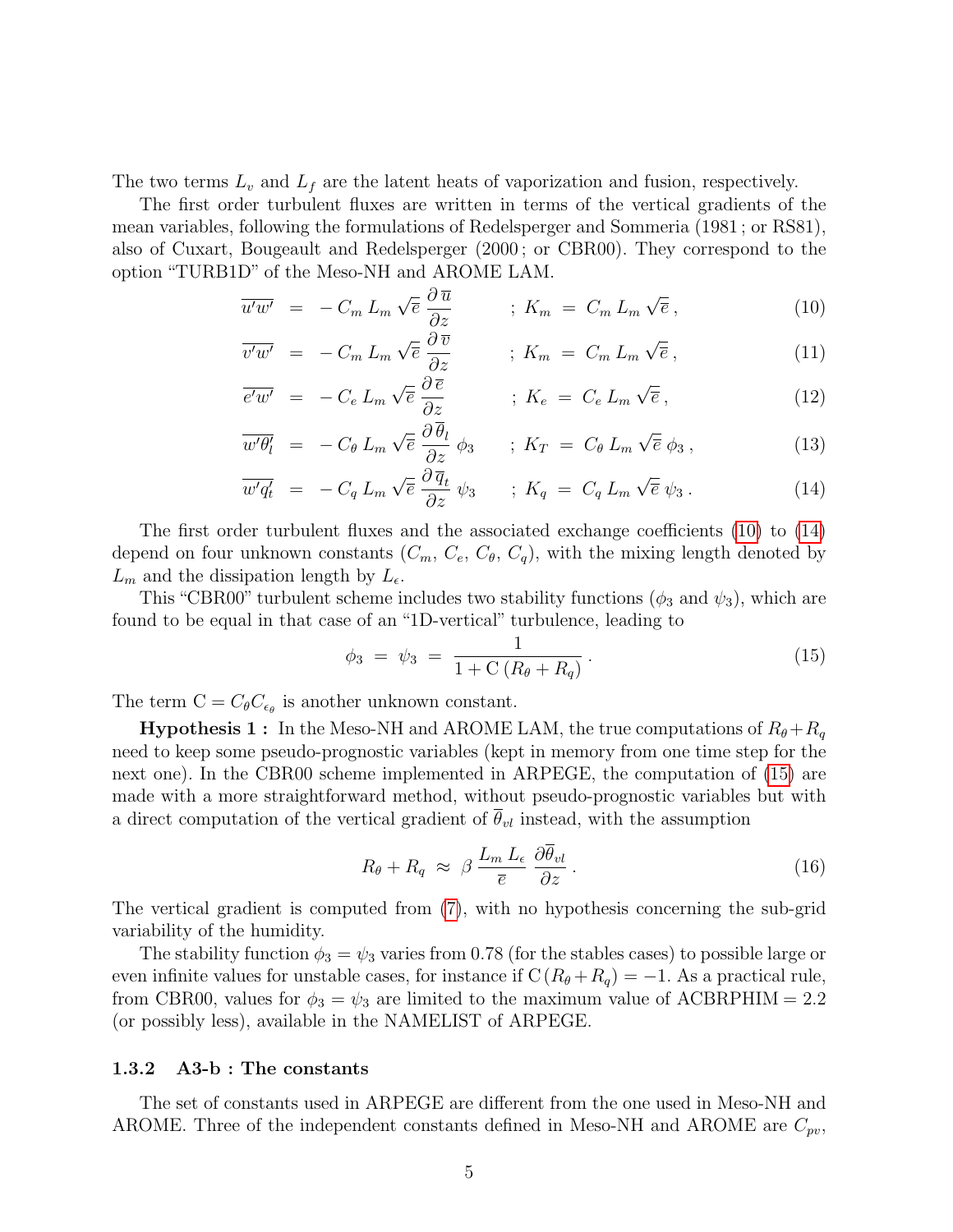$C_{p\theta}$  and  $C_{\epsilon_{\theta}}$ , leading to the four ARPEGE constants  $C_m$ ,  $C_{\theta}$ ,  $C_q$  and C, according to

$$
C_m = \frac{4}{15 C_{pv}}, \tag{17}
$$

<span id="page-5-0"></span>
$$
C_{\theta} = C_q = \frac{2}{3 C_{p\theta}}, \qquad (18)
$$

$$
C = \frac{C_{\theta}}{C_{\epsilon_{\theta}}} = \frac{2}{3 C_{p\theta} C_{\epsilon_{\theta}}}.
$$
\n(19)

In addition to  $C_{pv}$ ,  $C_{p\theta}$  and  $C_{\epsilon_{\theta}}$ , the other independent constants are  $C_{\epsilon}$  in [\(5\)](#page-3-1) and  $C_{e}$  in [\(12\)](#page-4-0).

There exist different sets of values for these five independent constants, depending on different papers (like RS81, CBR00 or CCH02, see the table bellow) or different tuning of the models (like for the old PERIDOT).

|                   | PERIDOT   the tuning of the old PERIDOT LAM |
|-------------------|---------------------------------------------|
| <b>RS81</b>       | Redelsperger and Someria (1981)             |
| CBR <sub>00</sub> | Cuxart, Bougeault and Redelsperger (2000)   |
| CCH02             | Cheng, Canuto and Howard (2002)             |

The choice of the PERIDOT values for the constants must be made in accordance with the choice of the mixing and dissipation lengths given by the Eqs.[\(56\)](#page-11-0) and [\(57\)](#page-11-0). Similarly, the choice of the RS81 and CBR00 set of constants is associated with the mixing and dissipation lengths given by the Eq.[\(55\)](#page-11-1).

The use of the CCH02 set of constant gave rise from common diagnostics made in Climate and Meso-scale runs, from which the RS81 and CBR00 tuning lead to a too weak mixing of the wind in the PBL. The CCH02 tunings partly solve this problem, with an enhancement of the momentum fluxes (a decrease in  $C_{pv}$ ), an increase of the dissipation (a decrease in  $C_{\epsilon}$ ) and with almost the same thermal and moisture fluxes (not so different values for  $C_e$ ,  $C_{p\theta}$  and  $C_{\epsilon_{\theta}}$ ).

|                         | PERIDOT | <b>RS81</b> | CCH02 |
|-------------------------|---------|-------------|-------|
|                         |         | CBR00       |       |
| $C_{\epsilon}$          | 0.70    | 0.7         | 0.845 |
| $C_e$                   | 0.20    | 0.40        | 0.34  |
| $C_{pv}$                | 1.33    | 4.0         | 2.11  |
| $C_{p\theta}$           | 3.33    | 4.0         | 4.65  |
| $C_{\epsilon_{\theta}}$ |         | 1.2         | 1.01  |

The corresponding values for C,  $C_m$  and  $C_\theta$  write

|                                               | PERIDOT | <b>RS81</b> | CCH02 |
|-----------------------------------------------|---------|-------------|-------|
|                                               |         | CBR00       |       |
| $C = 2/(3 C_{p\theta} C_{\epsilon_{\theta}})$ | $(-)$   | 0.139       | 0.143 |
| $C_m = 4/(15 C_{pv})$                         | 0.20    | 0.0667      | 0.126 |
| $C_{\theta} = C_{a} = 2/(3 C_{p\theta})$      | 0.20    | 0.167       | 0.143 |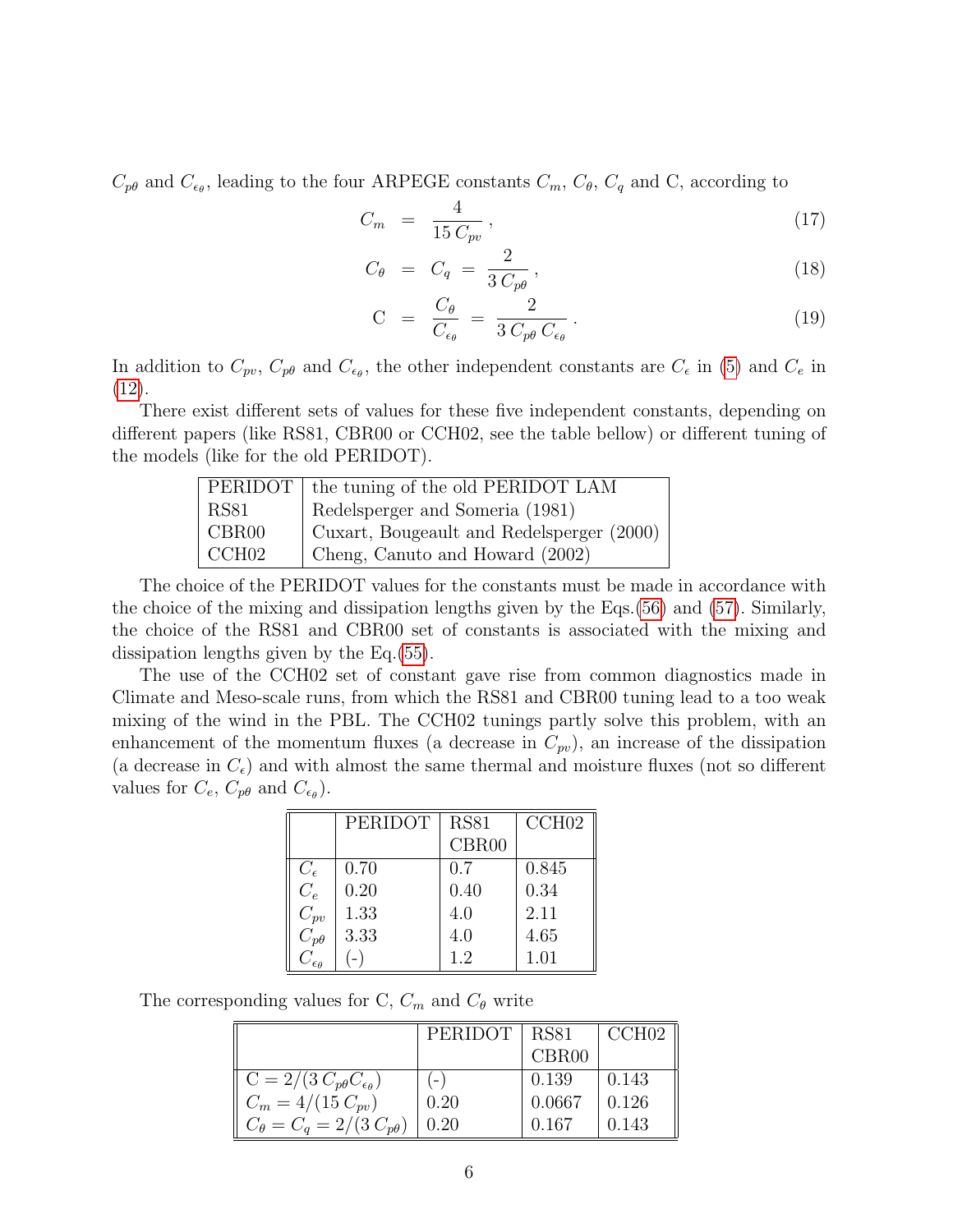|                                                    | PERIDOT | <b>RS81</b>       | CCH02 |
|----------------------------------------------------|---------|-------------------|-------|
|                                                    |         | CBR00             |       |
| $AKN = C_m = 4/(15 C_{pv})$                        | 0.20    | 0.0667            | 0.126 |
| ALPHAT = $\alpha_T = (5 C_{pv}) / (2 C_{p\theta})$ | 1.0     | 2.5               | 1.13  |
| $ALD = 1/C_{\epsilon}$                             | 1.43    | 1.43              | 1.18  |
| ALPHAE = $\alpha_e = C_e/C_m$                      | $1.0\,$ | 6.0               | 2.7   |
| $\phi_3 = \psi_3$ (see ACBRPHIM)                   | $=1$    | $\in [0.78; 2.2]$ |       |

<span id="page-6-0"></span>Tab. 1 – Value of the constants to be used in the ARPEGE NAMELIST

In ARPEGE, there is five constants which are all set in the NAMELIST of the model. In addition to the same constant C used in [\(15\)](#page-4-1) for the definition of  $\phi_3 = \psi_3$ , the four other constants are AKN,  $\alpha_T$ ,  $\alpha_e$  and ALD, corresponding to  $\frac{1}{4}$ 

$$
K_m = \text{AKN } L_m \sqrt{\overline{e}} \quad \Rightarrow \text{AKN } = C_m = \frac{4}{15 C_{pv}} \quad ; \quad C_{pv} = \frac{4}{15 \text{ AKN}} \,, \tag{20}
$$

$$
K_T = K_q = \alpha_T K_m \phi_3 \Rightarrow \alpha_T = \frac{C_\theta}{C_m} = \frac{5}{2} \frac{C_{pv}}{C_{p\theta}} \qquad ; \quad C_{p\theta} = \frac{2}{3 \text{ AKN } \alpha_T}, \quad (21)
$$

$$
K_e = \alpha_e K_m \qquad \Rightarrow \alpha_e = \frac{C_e}{C_m} = \frac{15}{4} C_{pv} C_e \; ; \; C_e = \alpha_e \text{ AKN} \,, \qquad (22)
$$

$$
Diss = \frac{\overline{e}\sqrt{\overline{e}}}{\text{ALD }L_{\epsilon}} \qquad \Rightarrow \text{ALD} = \frac{1}{C_{\epsilon}} \qquad ; \quad C_{\epsilon} = \frac{1}{\text{ALD}} \,. \tag{23}
$$

As a consequence, the different sets of constants for ARPEGE are given by the Table[\(1\)](#page-6-0). The large decrease in  $\alpha_e$  from 6.0 to 2.7 when passing from CBR00 to CCH02 is associated with a large increase in AKN, with a resulting impact on  $K_e$  and values of  $C_e$  which remains nearly the same (0.40 versus 0.34).

#### 1.3.3 A3-c : The vertical mixing and the (dynamic+thermal) productions

The dissipation term is given directly by [\(5\)](#page-3-1). The vertical mixing term and the dynamical production term are computed by putting [\(10\)](#page-4-0) and [\(12\)](#page-4-0) into [\(2\)](#page-3-1) and [\(3\)](#page-3-1), with  $dp = -\rho g dz = -\rho d\phi$ , leading to

$$
\text{Diff}_{\text{vert}} = -g \frac{\partial}{\partial p} \left( \rho g K_e \frac{\partial \overline{e}}{\partial \phi} \right) = -g \frac{\partial}{\partial p} \left( \rho g C_e L_m \sqrt{\overline{e}} \frac{\partial \overline{e}}{\partial \phi} \right), \qquad (24)
$$

<span id="page-6-1"></span>
$$
P_{\text{dyn.}} = K_m \left[ \left( \frac{\partial \overline{u}}{\partial z} \right)^2 + \left( \frac{\partial \overline{v}}{\partial z} \right)^2 \right] = C_m L_m \sqrt{\overline{e}} \left[ \left( \frac{\partial \overline{u}}{\partial z} \right)^2 + \left( \frac{\partial \overline{v}}{\partial z} \right)^2 \right]. \tag{25}
$$

The thermal production term [\(4\)](#page-3-1) is computed differently. It is not computed as the product of an exchange coefficient with the associated gradient, i.e.

$$
\overline{w'\theta'_{vl}} \neq -C_{\theta} L_m \sqrt{\overline{e}} \frac{\partial \overline{\theta_{vl}}}{\partial z} \phi_3.
$$
\n(26)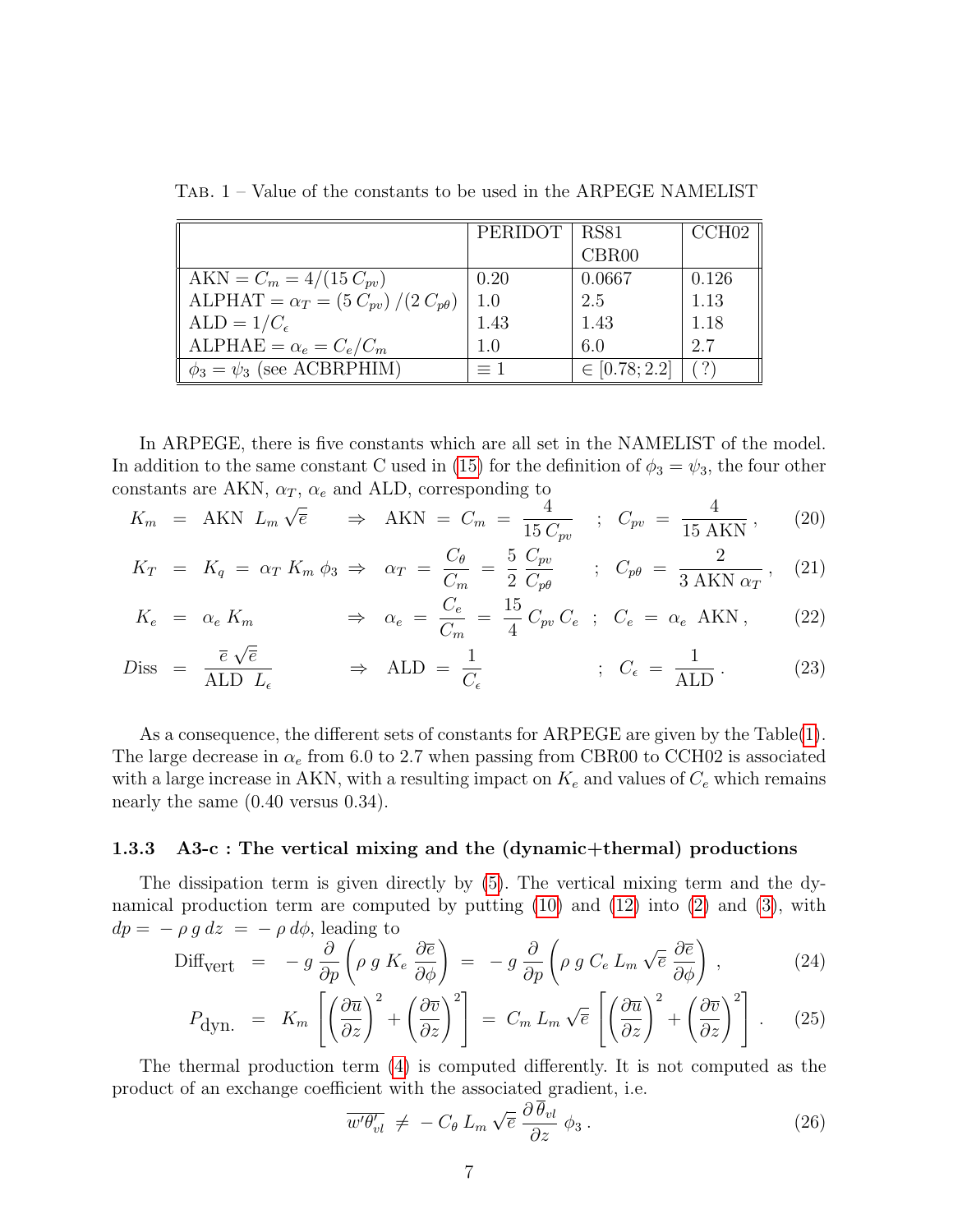The usual method is rather to express  $P_{\text{ther.}}$  in terms of the conservative Betts variables, given by [\(8\)](#page-3-2) and [\(9\)](#page-3-2), leading to a formulation

<span id="page-7-0"></span>
$$
P_{\text{ther.}} \equiv \beta \, \overline{w' \theta'_{vl}} \, = \, \beta \, E_{\theta} \, \overline{w' \theta'_{l}} \, + \, \beta \, E_{q} \, \overline{w' q'_{t}} \,, \tag{27}
$$

where the two terms  $E_{\theta}$  and  $E_{q}$  are two non-trivial coefficients to be determined, which depends on the normalized saturation deficit and to the the sub-grid variance of the humidity (cloud water).

The two following additional hypotheses are made in [\(27\)](#page-7-0)

$$
\overline{w'\theta'_l} = -C_{\theta} L_m \sqrt{\overline{e}} \frac{\partial \overline{\theta}_l}{\partial z} \phi_3 , \qquad (28)
$$

<span id="page-7-3"></span>
$$
\overline{w'q'_t} = -C_q L_m \sqrt{\overline{e}} \frac{\partial \overline{q_t}}{\partial z} \psi_3 , \qquad (29)
$$

with  $\phi_3 = \psi_3$  given by [\(15\)](#page-4-1) and [\(16\)](#page-4-2).

#### 1.3.4 A3-d : The sub-grid variability of cloud water

The two coefficients  $E_{\theta}$  and  $E_{q}$  are to be determined in order to allow the computation of the moist thermal production [\(27\)](#page-7-0). To do so, some additional hypotheses must be done, concerning the sub-grid variability of the humidity. It is the reason why the moist turbulent scheme is so dependent on the way to represent the moist processes.

We will describe the same method that is already used in the old version 3, also in the actual version 4, of the ARPEGE-GCM (see Ricard and Royer, 1993). Let us define the parameter "s" which depends on the sub-grid departure terms  $\theta'_{l}$  and  $q'_{t}$  of the conservative Betts variables :

$$
s = \frac{a}{2} \left( q'_t - \alpha_1 \theta'_t \right) , \tag{30}
$$

<span id="page-7-2"></span>
$$
a = \left[1 + \frac{L_{v/f}}{c_p} \left(\frac{\partial q_{sat}}{\partial T}\right)_{(T=T_l)}\right]^{-1}, \qquad (31)
$$

$$
\alpha_1 = \frac{T}{\theta} \left( \frac{\partial q_{sat}}{\partial T} \right)_{(T=T_l)} . \tag{32}
$$

Both a and  $\alpha_1$  depend on the derivative with respect to T of the saturating water vapor  $q_{sat}$ , where the derivative is computed at the value  $T_l$ .

Let us denote by  $Q_1$  the normalized saturation deficit, which depends both on a and on the standard deviation of s, denoted by  $\sigma_s$ , leading to

<span id="page-7-4"></span>
$$
Q_1 = a \left[ \frac{q_t - q_{sat}(T_l)}{2 \sigma_s} \right]. \tag{33}
$$

The standard deviation of s, i.e.  $\sigma_s$ , writes in terms of a,  $\alpha_1$  and the second order fluxes, giving

<span id="page-7-1"></span>
$$
\sigma_s = \frac{a}{2} \left[ \overline{(q'_t)^2} - 2 \alpha_1 \overline{(q'_t \theta'_t)} + (\alpha_1)^2 \overline{(\theta'_t)^2} \right]^{1/2} . \tag{34}
$$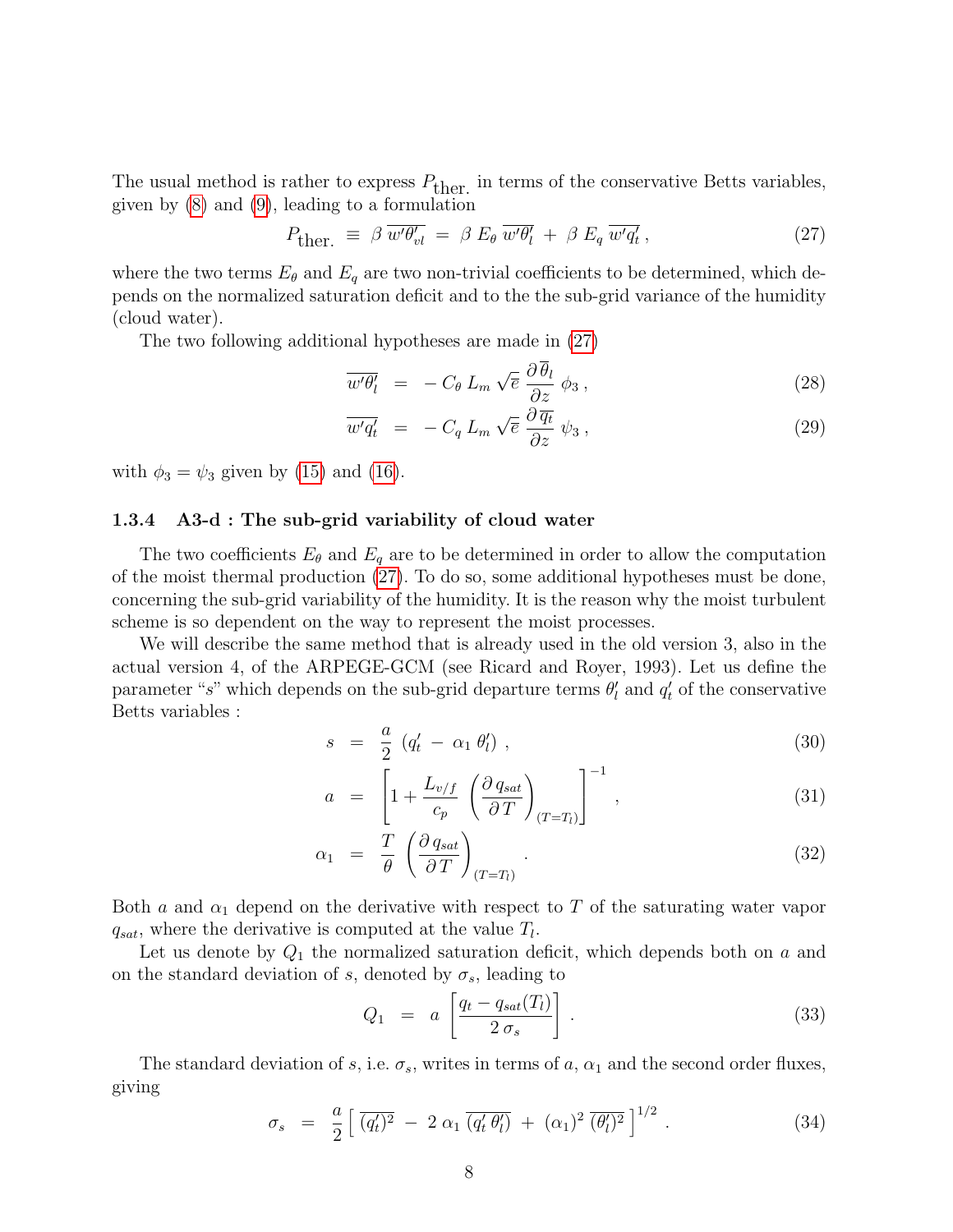From CBR00, the second order fluxes write

$$
\overline{(q'_t)^2} = C (L_m)^2 \psi_3 \left(\frac{\partial \overline{q_t}}{\partial z}\right)^2, \qquad (35)
$$

<span id="page-8-0"></span>
$$
\overline{(\theta_l')^2} = C (L_m)^2 \phi_3 \left(\frac{\partial \overline{\theta}_l}{\partial z}\right)^2, \qquad (36)
$$

$$
\overline{(q'_t \theta'_t)} = C (L_m)^2 \frac{(\phi_3 + \psi_3)}{2} \left( \frac{\partial \overline{q_t}}{\partial z} \right) \left( \frac{\partial \overline{\theta}_l}{\partial z} \right).
$$
 (37)

Let us replace the second order fluxes [\(35\)](#page-8-0) to [\(37\)](#page-8-0) into [\(34\)](#page-7-1), with the property  $\phi_3 = \psi_3$ valid for the present "1D-column" version of the scheme. The result can be factorized into the square of a quantity expressed in terms of the vertical gradients of  $\theta_l$  and  $\overline{q_t}$ , leading to

<span id="page-8-1"></span>
$$
\sigma_s = \frac{a}{2} \sqrt{C (L_m)^2 \phi_3} \left| \frac{\partial \overline{q_t}}{\partial z} - \alpha_1 \frac{\partial \overline{\theta}_l}{\partial z} \right|.
$$
 (38)

It is possible to write differently the term  $\sqrt{C (L_m)^2 \phi_3}$ , in order to express the result in terms of the exchange coefficient  $K_T$  given by [\(13\)](#page-4-0), the constant  $C_{\epsilon_{\theta}}$  given by [\(19\)](#page-5-0), the mixing length  $L_m$  and the turbulent kinetic energy  $\bar{e}$ , leading to

<span id="page-8-2"></span>
$$
\sqrt{C (L_m)^2 \phi_3} = \frac{1}{\sqrt{C_{\epsilon_\theta}}} \sqrt{\frac{L_m K_T}{\sqrt{\overline{e}}}}.
$$
\n(39)

The coefficient  $1/\sqrt{C_{\epsilon_{\theta}}}$  is close to 1 in RS81, CBR00 and CCH02 papers

|                     | PERIDOT | <b>RS81</b>       | CCH <sub>02</sub> |
|---------------------|---------|-------------------|-------------------|
|                     |         | CBR <sub>00</sub> |                   |
| $\epsilon_{\theta}$ |         | 0.833             | 0.99              |

It is possible to find the equivalent of  $1/\sqrt{C_{\epsilon_{\theta}}}$ , denoted by  $B_2$  in the version 4 of the ARPEGE-GCM, where a moist diagnostic equation is managed to compute  $\bar{e}$  following Ricard and Royer (1993). From Mellor and Yamada (1982),  $1/\sqrt{C_{\epsilon_{\theta}}}$  is equivalent to  $B_2 =$ 10.1, a value more than ten times higher than for RS81, CBR00 or CCH02.

In the papers of Bechtold et al. (1992, 1995),  $B_2 = 0.8$  for the marine Strato-Cumulus and  $B_2 = 1.54$  for the trade-winds Cumulus. These values are more close to the one suggested in RS81, CBR00 or CCH02.

# 1.3.5 A3-e : The sub-grid variability of cloud water

The method, described in Mellor (1977), start with the definition of [\(7\)](#page-3-0), [\(8\)](#page-3-2) and [\(9\)](#page-3-2) for the temperature of Lilly and the conservative variables of Betts.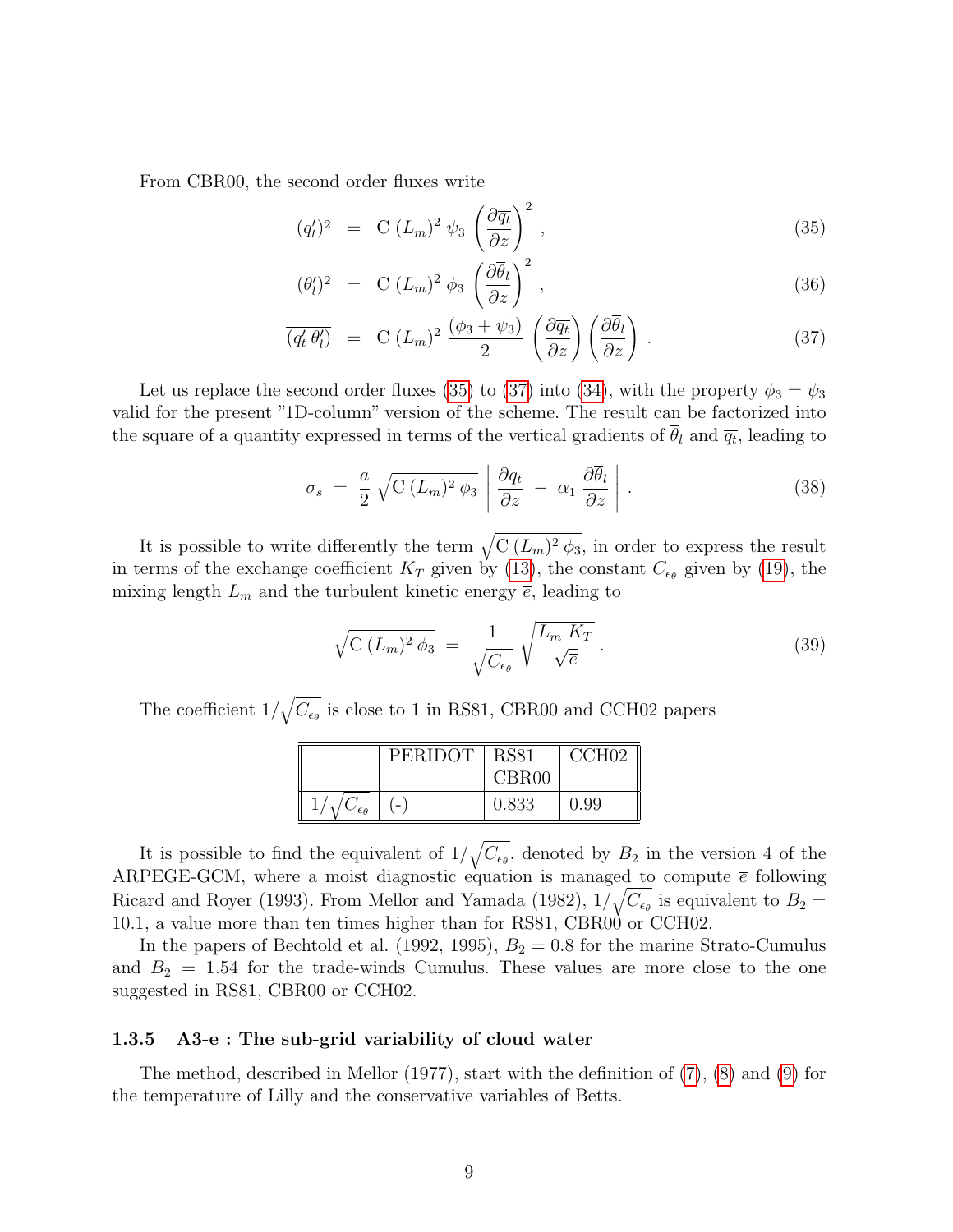In order to arrive at an equation like [\(27\)](#page-7-0) for the flux of  $\theta_{vl}$ , let us write  $\theta_{vl}$  in terms of the Betts variables  $\theta_l$  and  $q_t$ :

$$
\theta_{vl} = \theta_l + D_1 q_t + D_2 q_c, \qquad (40)
$$

<span id="page-9-0"></span>
$$
D_1 = 0.608 \,\theta \,, \tag{41}
$$

$$
D_2 = \left(\frac{L_{v/f}}{c_p T} - 1.608\right) \theta \,. \tag{42}
$$

From [\(40\)](#page-9-0), the flux of the Lilly temperature writes

<span id="page-9-1"></span>
$$
\overline{w'\theta'_{vl}} = \overline{w'\theta'_l} + D_1 \overline{w'q'_t} + D_2 \overline{w'q'_c} \,.
$$
\n(43)

The last terms of [\(40\)](#page-9-0) or [\(43\)](#page-9-1), i.e.  $D_2 q_c$  or  $D_2 \overline{w'q_c'}$ , cannot be computed without making additional hypotheses. There are 3 such hypotheses, all involving the fluxes, not directly the variables.

Hypothesis 2 : established by Mellor (1977) for the Gaussian distributions, it has been extended for non-Gaussian cases by Bougeault (1982). From Bougeault (1982), Cuijpers and Bechtold (1995), Bechtold et al. (1995), it is assumed that the residual term  $\overline{w'q_c'}$  in  $(43)$  can be expressed in terms of 's' defined by  $(30)$ , leading to

<span id="page-9-2"></span>
$$
\overline{w'q'_c} = \overline{w's'} \lambda_3(Q_1, A_S) \left\{ \frac{\overline{s'q'_c}}{(\sigma_s)^2} \right\},
$$
\n(44)

$$
\text{ou } \overline{w's'} \equiv \frac{a}{2} \left[ \overline{s'q'_t} - \alpha_1 \overline{s'\theta'_l} \right], \tag{45}
$$

where  $\lambda_3$  is a function of the two variables  $(Q_1, A_S)$ , function defined hereafter, depending of the normalized saturation deficit  $Q_1$  and the asymmetry factor  $A_S$ .

Hypothesis 3 : from Bougeault (1982), it is assumed that the last term of [\(44\)](#page-9-2) can be written as

<span id="page-9-3"></span>
$$
\frac{\overline{s'q'_c}}{(\sigma_s)^2} = 2 F_2(Q_1, A_S), \qquad (46)
$$

où  $F_2$ , like  $\lambda_3$ , is a function of the two variables  $(Q_1, A_S)$ .

Finally, from [\(43\)](#page-9-1) to [\(46\)](#page-9-3), the flux of  $\theta_{vl}$  can be rewritten as

<span id="page-9-4"></span>
$$
\overrightarrow{w'\theta'_{vl}} = \left[ \overrightarrow{w'\theta'_l} + D_1 \overrightarrow{w'q'_t} \right] - \left\{ a \ D_2 \ F_2 \ \lambda_3 \right\} \left[ \alpha_1 \overrightarrow{w'\theta'_l} - \overrightarrow{w'q'_t} \right]. \tag{47}
$$

It is the sum of two terms. The first term into brackets do not depends on  $F_2$  or the variability in cloud water and moisture. The second term directly depends on the variability in cloud water and moisture, via the product of the four terms  $a D_2 F_2 \lambda_3$ .

Hypothesis 4 : from Bougeault (1982), it is assumed that the probability density function  $G(s)$  is a possibly mixed symetric (Gaussian) and asymmetric (exponential) function. This PDF gives the average values over the grid-cell for the cloud cover  $N_s$ , for the cloud water content  $\overline{q_c}$  and the normalized second order flux  $\overline{s'q_c'}$  / [2 $(\sigma_s)^2$ ]. It results

$$
\overline{N}_s = F_0(Q_1, A_S) = \int_{-Q_1}^{+\infty} G(t) dt,
$$
\n(48)

<span id="page-9-5"></span>
$$
\frac{\overline{q_c}_s}{2 \sigma_s} = F_1(Q_1, A_S) = \int_{-Q_1}^{+\infty} (Q_1 + t) G(t) dt , \qquad (49)
$$

$$
\frac{\overline{s'q'_c}}{2\left(\sigma_s\right)^2} = F_2(Q_1, A_S) = \int_{-Q_1}^{+\infty} t\left(Q_1 + t\right) G(t) \, dt \,. \tag{50}
$$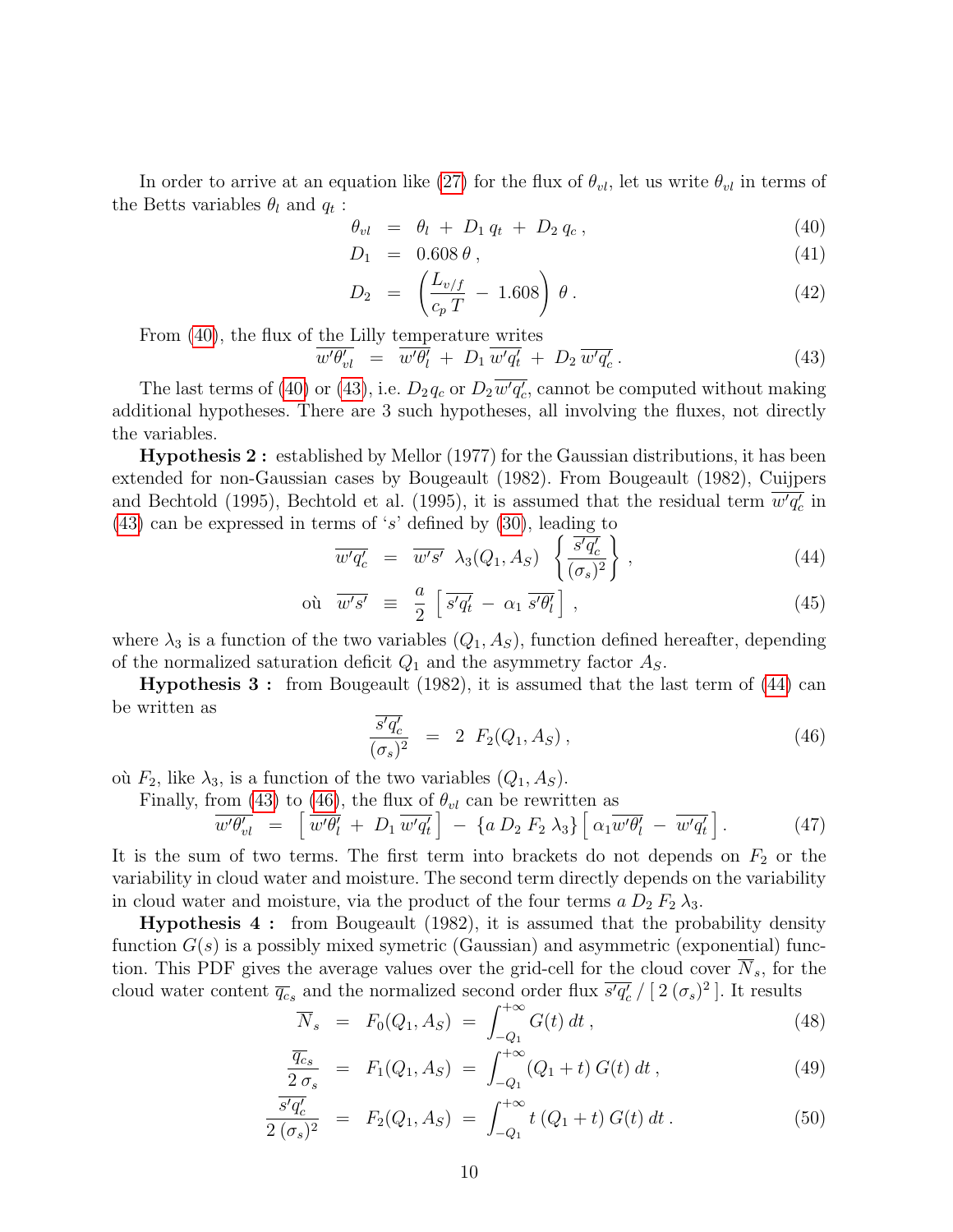|               | $Exp / Asym.$   Mixed regime   Gaussian |               |
|---------------|-----------------------------------------|---------------|
| (Cu)          | (Cu / Sc)                               | (Sc)          |
| $Q_1 < -2$    | $-2 < Q_1 < 0$                          | $Q_1 > 0$     |
| $A_S = 2$     | $A_S = -Q_1$                            | $A_S=0$       |
| $\lambda_3=3$ | $\lambda_3 = 1 - Q_1$                   | $\lambda_3=1$ |

<span id="page-10-0"></span>TAB. 2 – Value of  $A<sub>S</sub>$  and  $\lambda<sub>3</sub>$  in terms of  $Q<sub>1</sub>$ .

For the given PDF, i.e.  $G(s)$ , all the functions  $F_0$ ,  $F_1$ ,  $F_2$  and  $\lambda_3$  can be determined analytically and computed numerically. They depend on the two variables  $(Q_1, A_S)$  and they determine the flux [\(47\)](#page-9-4), and thus the thermal production term [\(27\)](#page-7-0).

The Table [\(2\)](#page-10-0) gives the definitions for  $A<sub>S</sub>$  and  $\lambda<sub>3</sub>$  in terms of the normalized saturation deficit  $Q_1$ . The symmetric Gaussian distributions regime  $(Q_1 > 0)$  is supposed to represent the Strato-Cumulus. The asymmetric Exponential regime  $(Q_1 < -2)$  is supposed to represent the Cumulus regime. The regime in between, a mix of the Gaussian and the Exponential PDFs, has been pre-computed and tabulated in the Meso-NH model.

The "large-scale" (or "stratiform") cloud cover  $N_s$  is computed at each time step and for each grid-point with [\(48\)](#page-9-5). Similarly, the "large-scale" cloud water content  $\overline{q_c}_s$  is computed with [\(49\)](#page-9-5), with  $2 \sigma_s$  given by [\(38\)](#page-8-1) and [\(39\)](#page-8-2).

These "large-scale" cloud cover and cloud water content are merge with the "convective" quantities, with some overlapping assumptions, in order to transmit them to the radiation code.

Also, the "large-scale" cloud water content is transmitted to the Bulk prognostic scheme of condensation and precipitation.

The identification of [\(27\)](#page-7-0) with [\(47\)](#page-9-4) leads to the following formulas for  $E_{\theta}$  et  $E_q$ :

<span id="page-10-2"></span>
$$
E_{\theta} = 1 - \alpha_1 \{ a D_2 F_2 \lambda_3 \}, \qquad (51)
$$

$$
E_q = D_1 + \{ a D_2 F_2 \lambda_3 \}, \qquad (52)
$$

# 1.3.6 A3-f : The mixing and dissipation lengths

The mixing length  $L_m$  and the dissipation length  $L_{\epsilon}$  are computed in a non-local way, following Bougeault et Lacarrère (1989). Starting from a level at the altitude  $z$  where the energy is set to the local turbulent kinetic energy  $\bar{e}(z)$ , the non-local lengths  $L_{up}$  and  $L_{down}$ are computed as the possible upward and downward displacements, respectively, until the energy  $\bar{e}(z)$  is equal to the integral of the work of the buoyancy force, expressed in terms of  $\theta_{vl}$  give by [\(7\)](#page-3-0).

It results

$$
\overline{e}(z) = \int_{z}^{z+L_{up}} \beta \left[ \overline{\theta}_{vl}(z') - \overline{\theta}_{vl}(z) \right] dz', \qquad (53)
$$

<span id="page-10-1"></span>
$$
\overline{e}(z) = \int_{z-L_{down}}^{z} \beta \left[ \overline{\theta}_{vl}(z) - \overline{\theta}_{vl}(z') \right] dz' . \qquad (54)
$$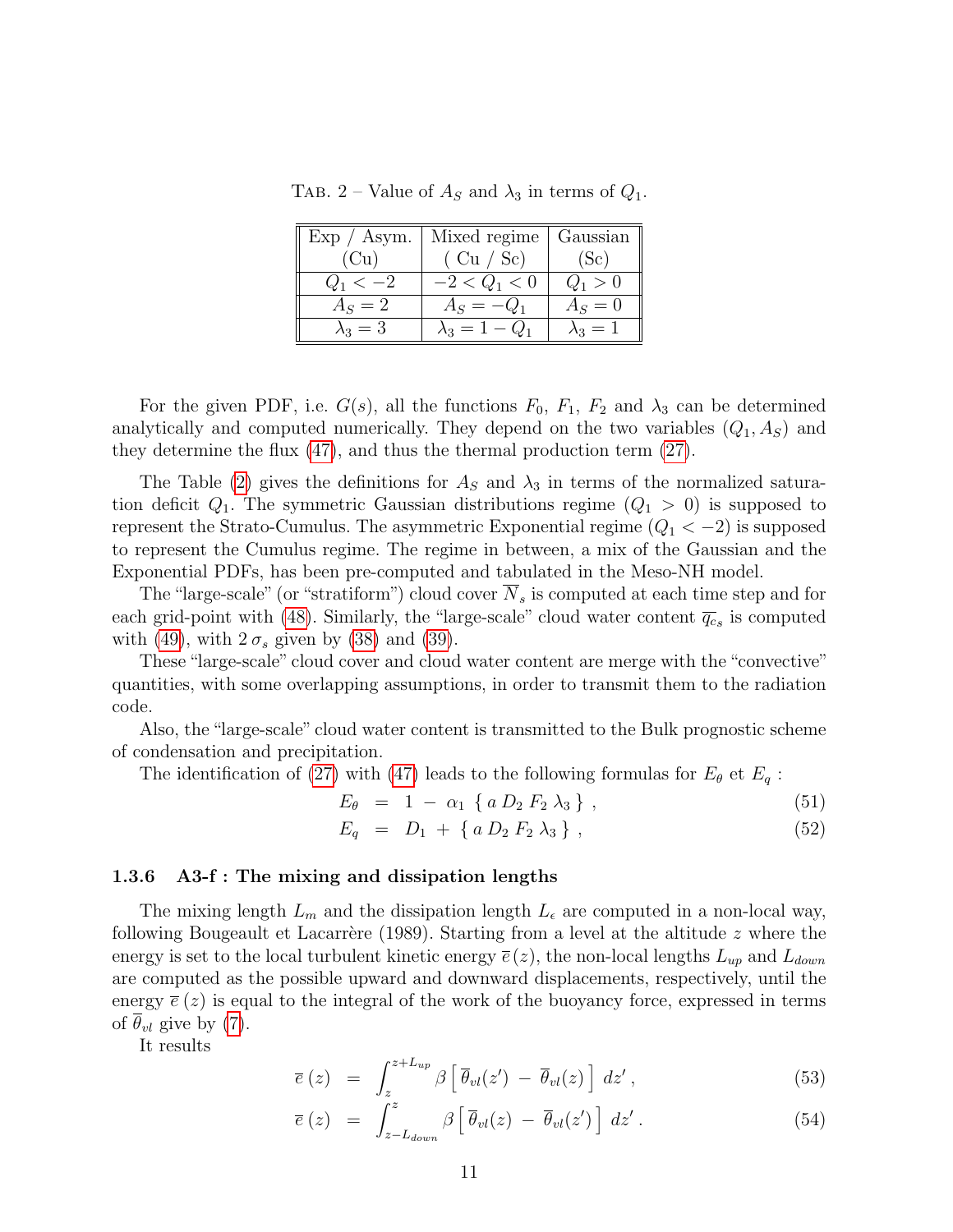The mixing length  $L_m$  and the dissipation length  $L_{\epsilon}$  are the same in the present formulation. Moreover, no difference is made between possible dynamic and thermal versions of  $L_m$ , as done in other models.

The formulation of Meso-NH is retain in the ARPEGE-GCM :

<span id="page-11-1"></span>
$$
L_m = L_{\epsilon} = \left[ \frac{1}{2} \left\{ \left( L_{up} \right)^{-2/3} + \left( L_{down} \right)^{-2/3} \right\} \right]^{-3/2} . \tag{55}
$$

The formulations used in the old PERIDOT model gave distinct values for  $L_m$  and  $L_{\epsilon}$ 

<span id="page-11-0"></span>
$$
L_m = 2 \star \text{Min}(L_{up}, L_{down}), \qquad (56)
$$

$$
L_{\epsilon} = \sqrt{L_{up} L_{down}} \ . \tag{57}
$$

Close to the ground, the Karman law  $L_m \approx 0.4$  z is not set. Instead, following the theoretical arguments of Redelsperger, Mahé and Carlotti (2001), it could be normal to approach  $L_m \approx 2.8 \, z$  in true convective cases (values of  $L_m \approx 2 \, z$  are simulated in the RICO or ARM-Cu SCM cases).

For the stable regimes, the numerical scheme for the computation of  $L_{up}$  and  $L_{down}$  are made in a very accurate way, with a second order scheme, in order to be as close as possible to the length of Deardorff

<span id="page-11-3"></span>
$$
L_D = \sqrt{\frac{2\,\overline{e}}{\beta \left(\partial \overline{\theta}_{vl}/\partial z\right)}} = \frac{\sqrt{2}}{N} \sqrt{\overline{e}} \,, \tag{58}
$$

where  $N^2 = \beta \partial \overline{\theta}_{vl} / \partial z$  is the square of the Brunt Väisälä frequency.

The length of Deardorff can be very small for very stable cases  $(L_m \equiv L_{\epsilon} \approx L_D \ll 1 \text{ m})$ , because in that cases  $\bar{e}$  is small, reaching the minimum value of  $10^{-4}$  to  $10^{-6}$   $m^2$   $s^{-2}$ , also because  $\partial \overline{\theta}/\partial z \gg 0$  is large.

As a consequence, the small values for both  $L_m$  and  $\bar{e}$  in the stable regions lead to small values for the exchange coefficients  $K_m$  to  $K_q$  given by [\(10\)](#page-4-0) to [\(14\)](#page-4-0), which all vary as  $L_m \sqrt{\overline{e}}$ .

The large scale ARPEGE-GCM must be able to manage all the cases, from the surface layer to the mesosphere, including the planetary boundary layer, the troposphere and the stratosphere. In order to maintain a minimum vertical mixing in all stable regions, some modifications have been include after the computation of  $L_m$  and  $L_{\epsilon}$  in [\(55\)](#page-11-1).

<span id="page-11-2"></span>
$$
L_m = L_{\epsilon} = \text{Max}[L_m; \text{Min}(\lambda_E; 0.4 \, z)]. \tag{59}
$$

As a consequence, the asymptotic value  $\lambda_E$  replaces the Deardorff length in the stable regions. Close to the ground, the formulae [\(59\)](#page-11-2) is a security, leading to  $L_m \geq 0.4$  z for  $z < \lambda_E/0.4$  and  $L_m \ge \lambda_E$  for  $z > \lambda_E/0.4$ . Typically,  $\lambda_E = 10$  m and  $\lambda_E/0.4 = 25$  m.

### 1.3.7 A3-g : The turbulent kinetic energy in the surface layer

The values of  $\bar{e}$  are given by the prognostic equation [\(1\)](#page-3-1) for each upper-air half-levels, i.e. on the half-levels where the exchange coefficients  $K_m$  to  $K_q$  are computed, at the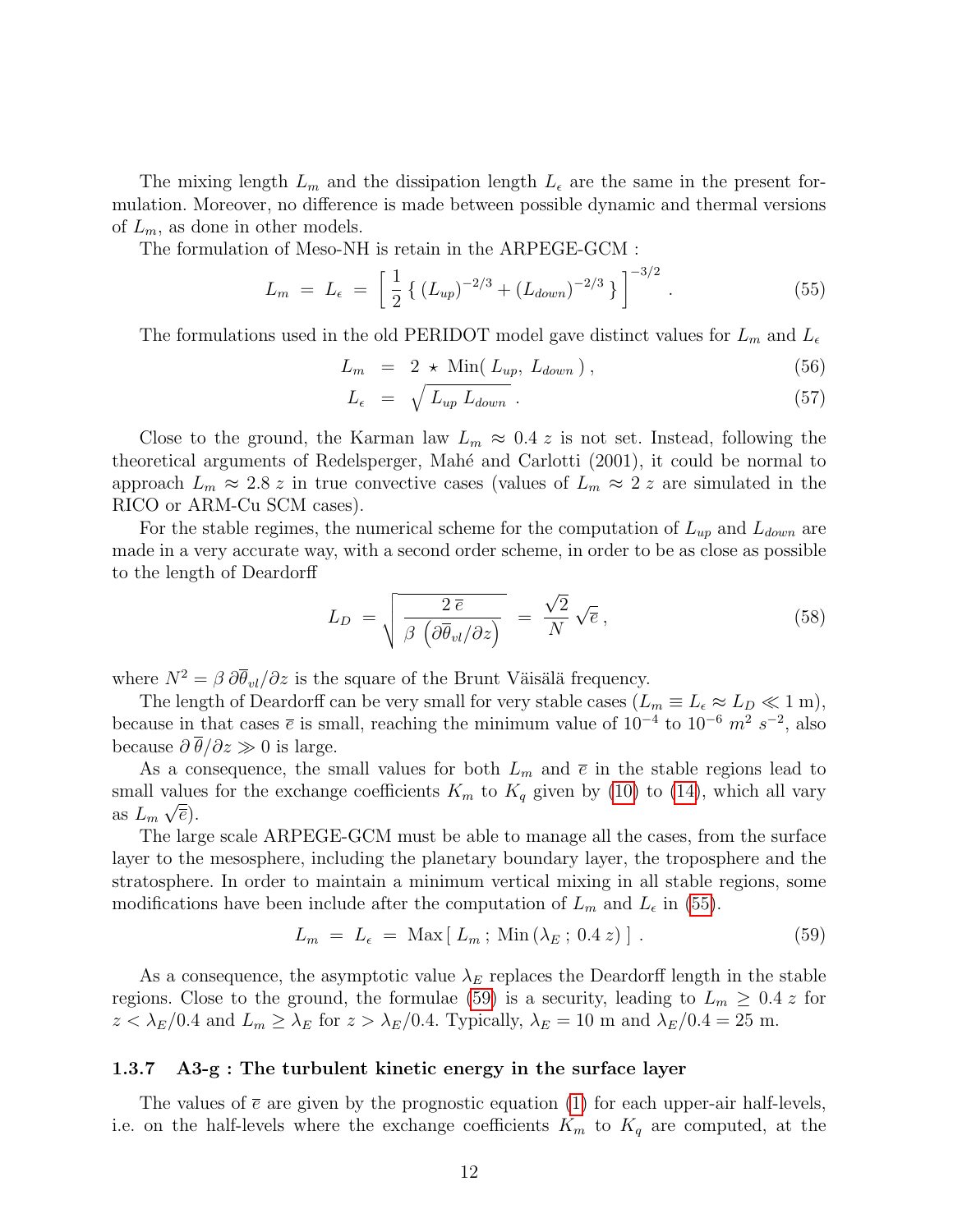middle points between the full-levels where all the thermodynamics variables are available (temperature, wind, specific humidity, ...)

But the vertical mixing processes represented by [\(2\)](#page-3-1) needs the knowledge of  $\bar{e}$  at the groung level or in the surface layer, denoted by  $\overline{e}_s$ .

In the present version of the code,  $\overline{e}_s \equiv \overline{(u'_s)^2} + \overline{(v'_s)^2} + \overline{(w')^2}/2$  is computed following André et al. (1978), see their Eq.(29), p.1866, with the term  $(-\zeta)^{2/3} (u_*)^2$  dropped in the instable case, leading to :

<span id="page-12-0"></span>
$$
\overline{e}_S = 3.75 \ (u_*)^2 + 0.3 \ (w_*)^2 \ (1 - \delta_{stab}) \ . \tag{60}
$$

The first part, valid for both stable and instable conditions, depends on the friction velocity  $u_*$ . The values of  $u_*$  are given by the "Bulk" scheme of Louis (1979, 1982), previously computed in ACHMT in ARPEGE.

The second part, only valid for the instable (convective) cases, i.e. for  $1 - \delta_{stab} = 1$ , and including the term 0.3  $(w_*)^2$ , depends on the convective velocity  $w_*$  (Deardorff, 1980), defined by :

<span id="page-12-1"></span>
$$
w_* = (\beta H_{PBL} Q_0)^{1/3}, \qquad (61)
$$

$$
\text{ou } Q_0 = (\overline{w'\theta'})_{surf} = -C_h |u_N| (\Delta \theta)_N. \tag{62}
$$

In stable regime, [\(60\)](#page-12-0) reduces to  $\overline{e}_s = 3.75 \ (u_*)^2$ .

The term  $H_{PBL}$  in [\(61\)](#page-12-1) is a diagnostic PBL height. It is computed starting from the ground as the height of the first level where an important decrease in  $\bar{e}$  occurs, corresponding to the top of the PBL and the beginning of the stable layers located above the PBL.

The term  $C_h$  in [\(62\)](#page-12-1) is the thermal surface Drag coefficient given by [\(65\)](#page-12-2). The term  $|u_N|$  is the norm of the wind speed at the first upper-air level above the ground. The term  $(\Delta\theta)_N$  is the difference in  $\theta$  between the ground level and the first upper-air level above the ground.

# 1.3.8 A3-h : The "Bulk" formulations in the surface layer

The neutral, dynamical and thermal versions of the surface Drag are denoted by  $C_{dn}, C_d$ and  $C_h$ , respectively. They are computed following the "Bulk" scheme of Louis (1979, 1982):

<span id="page-12-2"></span>
$$
C_{dn}(z, z_0) = \left(\frac{0.4}{\log(1 + z/z_0)}\right)^2, \qquad (63)
$$

$$
C_d(R_i, z, z_0) = f_d(R_i) C_{dn}(z, z_0), \qquad (64)
$$

$$
C_h(R_i, z, z_0) = f_h(R_i) C_{dn}(z, z_0).
$$
 (65)

The functions  $f_d(R_i)$  and  $f_h(R_i)$  only depend on the Richardson's number  $R_i$ . The coefficient  $C_h$  given by [\(65\)](#page-12-2) is the one used to define  $Q_0$  in [\(62\)](#page-12-1), in order to compute  $w_*$ by [\(61\)](#page-12-1).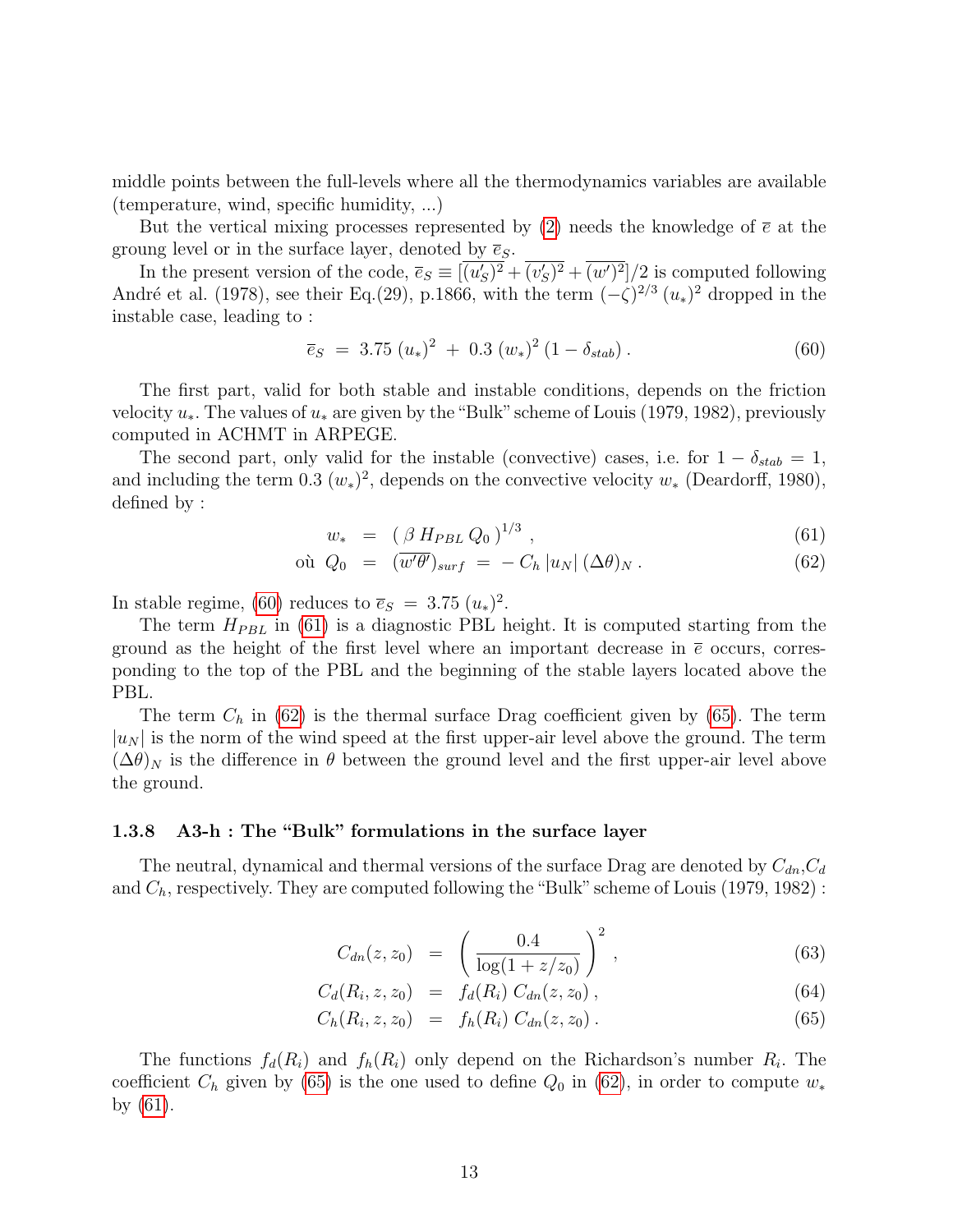#### 1.3.9 A3-i : The vertical mixing and the dissipation term

The dissipation term [\(5\)](#page-3-1) writes  $C_{\epsilon} \bar{e}$ √  $\overline{e}/L_{\epsilon}$ . It is computed numerically by using either explicit or implicit methods, depending of the value of the two coefficients  $\alpha_{exp}$  and  $\alpha_{imp}$ (possible control in the NAMELIST of ARPEGE) :

|                        |     |     | $\alpha$ explicit   implicit-I   implicit-II |
|------------------------|-----|-----|----------------------------------------------|
| $\alpha_{exp}$         | 1.0 | 0.0 | $-0.5$                                       |
| $\alpha_{imp}$   $0.0$ |     | 1.0 | 1.5                                          |

The term  $\sqrt{\overline{e}}$  in the numerator of  $C_{\epsilon} \overline{e}$ √  $\sqrt{\overline{e}(t)}$ . The two coefficients  $\alpha_{exp}$  and  $\alpha_{imp}$  determine how the other term  $\overline{e}$  is computed,  $\overline{e}/L_{\epsilon}$  always appears in the explicit form leading to the following discretization for the term  $(\bar{e})^{3/2}$ , in terms of the time steps t and  $t + dt$ :

$$
\sqrt{\overline{e}(t)} \left[ \alpha_{imp} \overline{e}(t+dt) + \alpha_{exp} \overline{e}(t) \right]. \tag{66}
$$

The three methods (explicit, implicit-I or implicit- II) correspond to :

- <span id="page-13-0"></span>explicit :  $\sqrt{\overline{e}(t)} [\overline{e}(t)]$ , (67)
- implicit (I) :  $\sqrt{\overline{e}(t)}$   $\lceil \overline{e}(t + dt) \rceil$ , (68)

implicit (II): 
$$
\sqrt{\overline{e}(t)}
$$
 [1.5  $\overline{e}(t+dt)$  - 0.5  $\overline{e}(t)$ ]. (69)

The last formulation is obtained when the term  $X^{3/2} = (\bar{e})^{3/2}$  is written as the following Taylor expansion (personal communication of V. Masson)

$$
X^{3/2} = (X_0)^{3/2} + 1.5 (X_0)^{1/2} (X - X_0), \tag{70}
$$

$$
(\overline{e})^{3/2}(t+dt) = \overline{e}(t)\sqrt{\overline{e}(t)} + 1.5\sqrt{\overline{e}(t)} [\overline{e}(t+dt) - \overline{e}(t)], \qquad (71)
$$

where 1.5  $(X_0)^{1/2}$  is the derivative of  $X^{3/2}$  at  $X_0$ , leading indeed to [\(69\)](#page-13-0).

The choice of any of [\(67\)](#page-13-0) to [\(69\)](#page-13-0) for the explicit or implicit terms  $\bar{e}(t)$  and  $\bar{e}(t+dt)$ leads to important changes in the core of the tri-diagonal solver of the vertical mixing [\(2\)](#page-3-1), with the possible use of provisional variables during the algorithm.

### <span id="page-13-1"></span>1.3.10 A3-j : The Top-PBL vertical entrainment

The vertical resolution of the large scale models, either in NWP or in GCM mode, are often very coarse. Above an altitude of 1000 to 1500 m height, the layer depth are typically as high as  $\Delta z > 200$  to 300 m.

With such coarse vertical resolutions (above the critical value of  $(\Delta z)_{crit} \approx 20$  m to 50 m) it is not possible to represent in a realistic way the vertical entrainment in the Stratocumulus. This vertical entrainment occurs at the very top of the PBL, where the dry air above the Top-PBL is mixed into the underlying cloudy air, located below the Top-PBL height.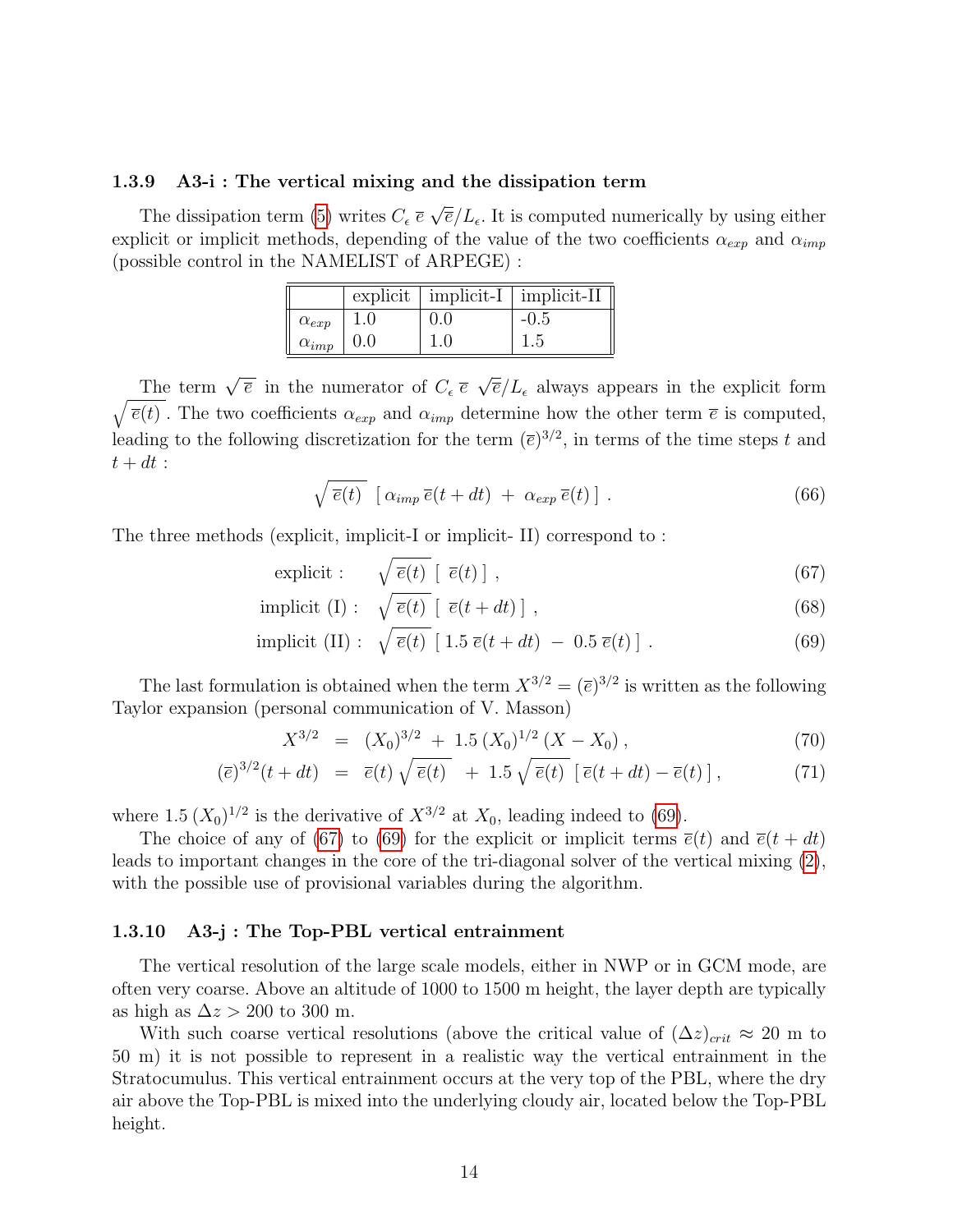In order to parameterize this sub-grid process (sub-grid on the vertical), the old ideas of Tenekes (1973), revisited by Nicholls and Turton (1986) or Grenier et Bretherton (2001), and summarize in the note of Grenier (2002), has been implemented in the CBR00 version of ARPEGE. Some additional modifications has been tested, with SCM and 3D (NWP and GCM) validations.

The approach of Tenekes (1973) was implemented at the end of the subroutine VD-FEXCU < VDFMAIN < VDFOUTER < CALLPAR in the older version of IFS (see for instance the cycle 24T1, the one corresponding to the Climate version-4 of ARPEGE). The flux at the inversion level, i.e. at the top of the PBL, was replaced by "- RENTR" times the surface flux. For RENTR=0.20, and with a security to only allow an enhancement of the fluxes, the formulation is  $(\overline{w'\theta'})_{inv} \equiv MAX[ (\overline{w'\theta'})_{inv}; -0.2 (\overline{w'\theta'})_{surf}]$ . It is the more simple formulation of Tenekes (1973).

In the more recent cycle of IFS, for instance in the cycle 33t1, or in the cycle 32t0\_op1 corresponding to the Climate version-5 of ARPEGE, the scheme of Lock et al. (2000, Eq.(5) p-3191) is implemented, still at the end of VDFEXCU. The computations of the new exchange coefficients are made for each vertical levels, leading to the new vertical profiles  $K_m(z)$  (for momentum) and  $K_h(z)$  (for heat and moisture), both valid within the whole PBL. They are computed as the sum of two profiles, extending from the surface to the height  $z_i$  for the surface driven part  $K^{surf}(z)$ , extending from  $z_b$  to  $z_{ml}$  for the topdriven part  $K^{Sc}(z)$ . The surface driven part and the top-driven part may overlap, or they may not.

The IFS formulas for  $K_h(z)$  and  $K_m(z)$  are given by

$$
K_h^{surf}(z) = 0.85 \,\kappa \, V_{surf} \, z \left(1 - \frac{z}{z_i}\right)^2, \tag{72}
$$

$$
K_h^{Sc}(z) = 0.85 \,\kappa \, V_{Sc} \, \frac{(z - z_b)^2}{z_{ml}} \, \sqrt{1 - \frac{z - z_b}{z_{ml}}},\tag{73}
$$

$$
K_m^{Sc}(z) = 0.75 K_h^{Sc}(z) , \qquad (74)
$$

$$
K_h(z) \equiv \text{MAX}\left[K_h(z)\,;\, K_h^{Sc}(z) + K_h^{surf}(z)\,\right],\tag{75}
$$

$$
K_m(z) \equiv \text{MAX}\left[K_m(z)\,;\, K_m^{Sc}(z) + K_m^{surf}(z)\right].\tag{76}
$$

The Von Karman constant is  $\kappa = 0.4$ . There are three different scale heights  $z_i$ ,  $z_b$  and  $z_{ml}$ , with two velocity scales  $V_{surf}$  and  $V_{Sc}$  (see Lock et al., 2000). The Prandtl number is 0.75 for  $K^{Sc}(z)$ .

The code presently implemented in the climate version 5 of ARPEGE is different from the two IFS's schemes. It is based on the ideas of Grenier (2002), with a formulation more non-local and with more physical processes taken into account than in the older code of the IFS. The difference from the more recent code of the IFS is that the change in  $K_h$  and  $K_m$  will only possibly exist at the inversion level  $z_{inv}$ , the exchange coefficient will not be modified for the other levels.

The first step is to compute the inversion height  $z_{inv}$ . It could be defined as a jump in either  $\partial\theta/\partial z$  or  $\theta$ , or when the Ridchardson number  $R_i$  becomes greater than a threshold value  $(R_i)_{crit}$ . It is rather computed in the code starting from the ground as the height of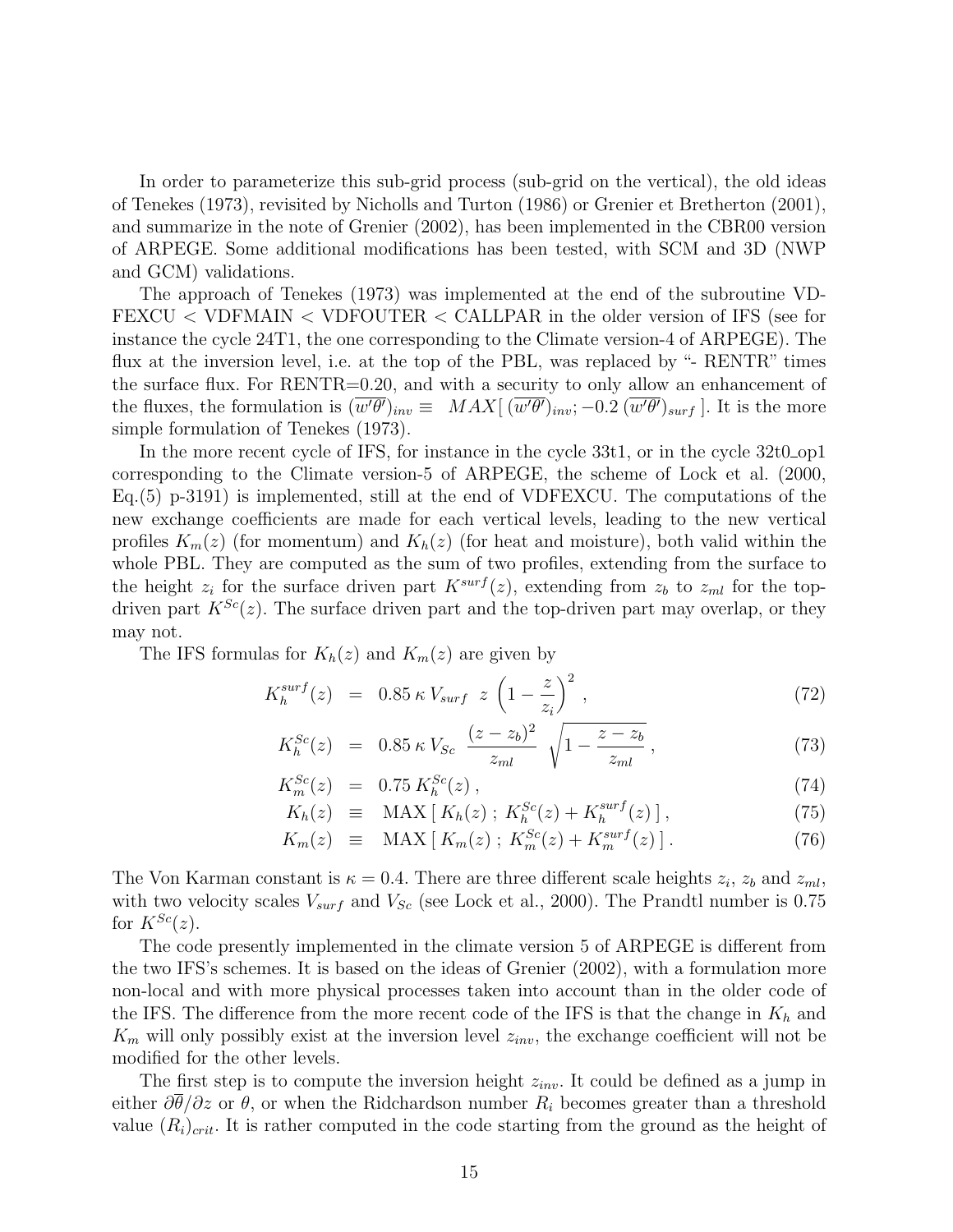the first level where an important decrease in  $\bar{e}$  occurs, corresponding to the top of the PBL and the beginning of the stable layers located above the PBL.

The second step is to replace the exchange coefficients previously computed by [\(10\)](#page-4-0) to [\(14\)](#page-4-0) by another coefficient, computed at the inversion, denoted by  $K_{inv}$  and verifying

$$
(\overline{w'\theta_{vl}}')(z_{inv}) = -w_{ent} \Delta_{inv}(\theta_{vl}), \qquad (77)
$$

$$
= -K_{inv} \frac{\Delta_{inv}(\theta_{vl})}{\Delta_{inv}(z)} \Rightarrow K_{inv} = w_{ent} \Delta_{inv}(z) , \qquad (78)
$$

where  $w_{ent}$  is called "entrainment velocity" (at the inversion) and where  $\Delta_{inv}(\theta_{vl})$  is the buoyancy jump in  $\theta_{vl}$  and across the layer surrounding this inversion  $\Delta_{inv}(z)$ .

Following the results of Grenier and Bretherton (2001) and some unpublished ideas of Grenier (Workshop EUROCS at Utrecht, in April 2002), the Top-PBL entrainment exchange coefficient  $K_{inv}$  is defined at the inversion level by

<span id="page-15-0"></span>
$$
K_{inv} = w_{ent} \,\Delta_{inv}(z) = A_{inv} \,\frac{<\bar{e}>^{3/2}}{L_{inv} \,N_{inv}^2} \,. \tag{79}
$$

Presently, there is no Prandtl number and all the exchange coefficients [\(10\)](#page-4-0) to [\(14\)](#page-4-0) are replaced by the same value [\(79\)](#page-15-0).

Grenier (2002) has introduced the average value over the whole PBL of the turbulent kinetic energy, denoted by

<span id="page-15-2"></span>
$$
\langle \bar{e} \rangle = \frac{1}{z_{inv}} \int_0^{z_{inv}} \bar{e}(z) dz . \tag{80}
$$

The unknown parameters in [\(79\)](#page-15-0) are the Richardson number at the inversion  $N_{inv}^2$ , the mixing length at the inversion  $L_{inv}$  and an adimentional coefficient  $A_{inv}$ . These parameters are defined by

$$
N_{inv}^2 = \beta \left[ \frac{\Delta_{inv}(\theta_{vl})}{\Delta_{inv}(z)} \right]_{(z=z_{inv})}, \qquad (81)
$$

<span id="page-15-1"></span>
$$
L_{inv} = 0.085 z_{inv}, \t\t(82)
$$

$$
A_{inv} = A_1 \left[ 1 + A_2 \frac{L_{v/f} < \overline{q_c} >}{c_p \Delta_{inv}(\theta_{lt})} \right] \,. \tag{83}
$$

There is a security for the computation of  $K_{inv}$  in [\(79\)](#page-15-0) where, from [\(81\)](#page-15-1), the division by  $N_{inv}^2$  leads to a division by the term  $\Delta_{inv}(\theta_{vl})$  which can be tiny or even equal to 0. A minimum value of  $1.5$  K or so is managed by setting AJBUMIN=  $0.005$  in the NAMELIST, with  $\Delta_{inv}(\theta_{vl}) > \text{AJBUMIN} \star \theta$ .

The part of the entrainment coefficient  $A_{inv}$  which is control by  $A_2$  is called the "evaporative enhancement of entrainment" in Grenier and Bretherton (2001). The jump in potential temperature  $\Delta_{inv}(\theta_{lt})$  corresponds to another moist potential temperature, different from the Lilly one  $\theta_{vl}$  given in [\(7\)](#page-3-0). This conservative potential temperature  $\theta_{lt}$  is a mix of the Betts variables, defined by

<span id="page-15-3"></span>
$$
\theta_{lt} = \overline{\theta}_l \left( 1 + 0.608 \overline{q}_t \right) . \tag{84}
$$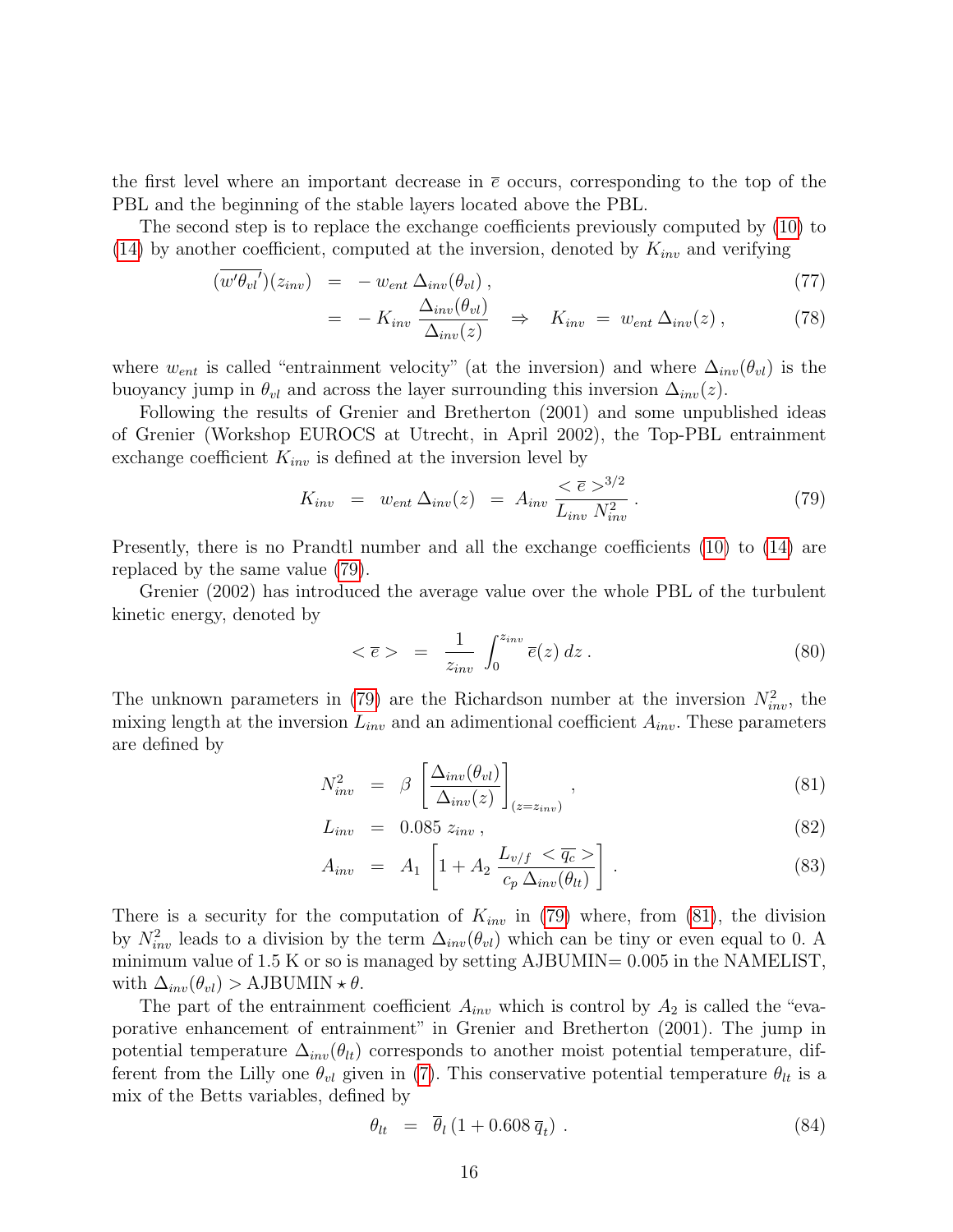TAB. 3 – Value of  $A_1$  and  $A_2$  for the Strato-Cumulus case FIRE-I

<span id="page-16-0"></span>

|    |      |      |      |      | ĴЦ  |
|----|------|------|------|------|-----|
|    | 0.50 | 0.30 | 0.20 | 0.15 | 200 |
| А2 |      | 20   |      |      |     |

There is a second security in the computation of  $A_{inv}$  in [\(83\)](#page-15-1) where, the division by  $\Delta_{inv}(\theta_{lt})$  could lead to a division by a tiny value, possibly equal to 0. A minimum value AGREDTH from 1.5 K to 2.5 K is available in the NAMELIST, with  $\Delta_{inv}(\theta_{lt})$ AGREDTH.

Similarly to the use of the PBL average value [\(80\)](#page-15-2) in [\(79\)](#page-15-0), suggested by Grenier (2002), E. Bazile has suggested in 2008 to replace in  $(83)$  the local value  $q_c$  by the average value over the whole PBL (liquid plus solid), denoted by

$$
\langle \overline{q_c} \rangle = \frac{1}{z_{inv}} \int_0^{z_{inv}} \overline{q_c}(z) dz.
$$
 (85)

The choice for the numerical values of  $A_1$  and  $A_2$  has been made with an analysis of the best tuning for the FIRE-I SCM case. For the L31 hybrid levels currently used in the ARPEGE-GCM, it appears that good results are obtained with the following sets of values described in the "Sc" columns of the Table [\(3\)](#page-16-0).

For the Strato-Cumulus regions, i.e. where the jump in potential temperature  $\Delta_{inv}(\theta_{lt})$ is large (for instance equal to 8 K for FIRE-I), the previous choice of  $A_1$  and  $A_2$  is retained in the GCM.

Clearly, the more the "evaporative enhancement of entrainment" is active (i.e. the more  $A_2$  is large), the less  $A_1$  needs to be active. One of the weakness of the present parameterization is that for any other vertical resolution, it could be necessary to seek for and test a new set of values.

For the Cumulus regions, let us say for  $\Delta_{inv}(\theta_{lt}) < 1.5K$ , none of the values shown in the Table [\(3\)](#page-16-0) gives good results in GCM mode (not enough fluxes at the Top of the PBL). It has been decided to retain this threshold of 1.5 K or so, in order to switch to the tuning  $A_2 = 0$  and  $A_1 = 200$  for the Cumulus regions, where the Top-PBL entrainment acts at the base of the cloud (whereas it acts at the top of the Strato-Cumulus clouds).

It is possible to rewrite  $K_{inv}$  given by [\(79\)](#page-15-0) in a form similar to [\(13\)](#page-4-0) or [\(14\)](#page-4-0), in order to define a kind of "stability function" (the term into brackets).

$$
K_{inv} = \frac{A_{inv}}{2} L_{inv} < \bar{e} >^{1/2} \left[ \frac{2 < \bar{e} >}{(L_{inv})^2 N_{inv}^2} \right].
$$
 (86)

The term into brackets is a kind of bulk stability function  $[(L_D)_{inv}^2 / (L_{inv})^2]$ , similar to the functions  $\phi_3$  and  $\psi_3$  defined in [\(13\)](#page-4-0) and [\(14\)](#page-4-0), where  $(L_D)_{inv}^2 \equiv 2 < \bar{e} > /N_{inv}^2$  is the square of a kind of bulk Deardorff length, similar to [\(58\)](#page-11-3).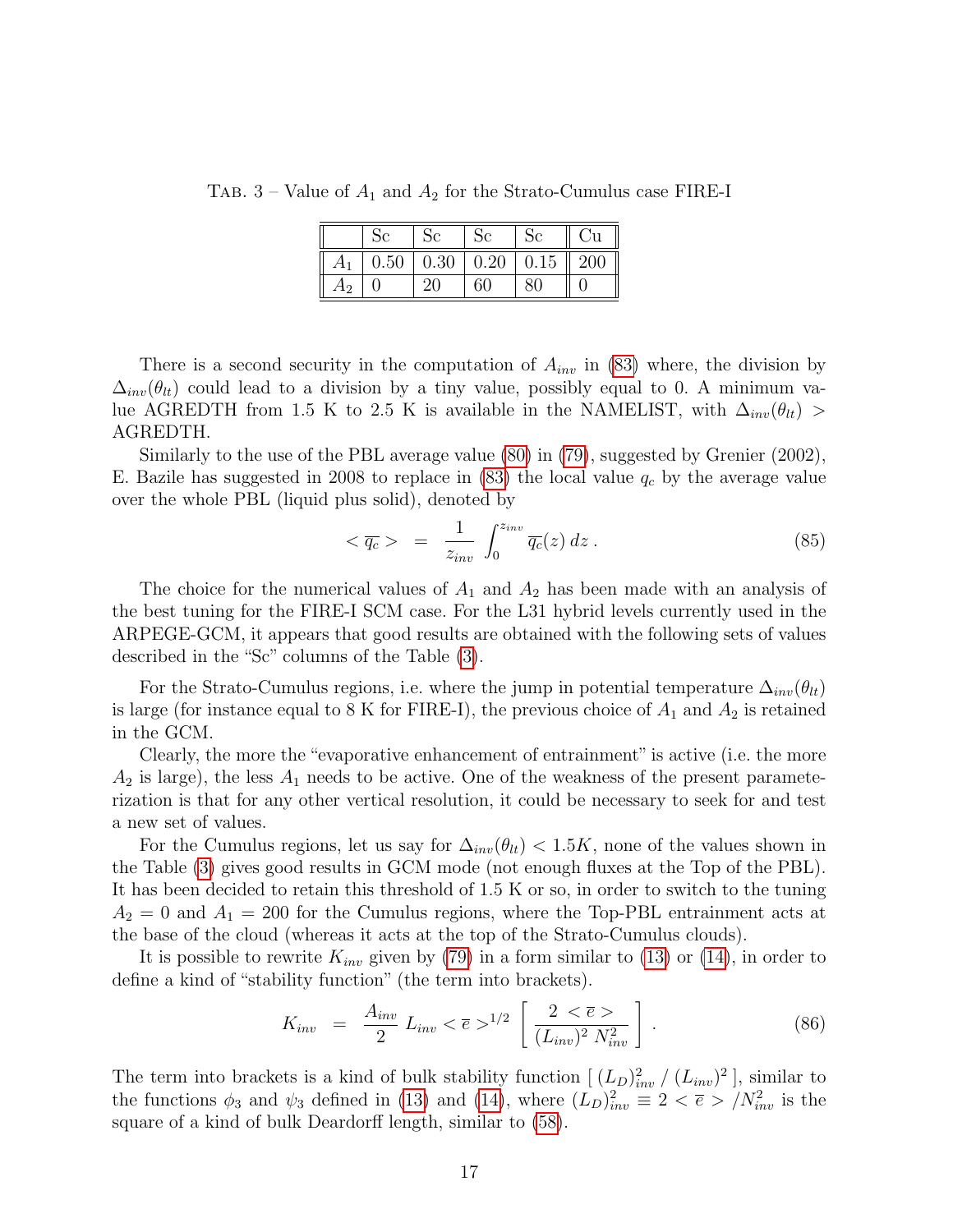### 1.3.11 A3-k : The modular set of subroutines

The very first prognostic TKE scheme used at Météo-France has been coded and used in the old meso-scale PERIDOT LAM. There was at that time two subroutines, called YCOEFKE and YEVOLET. The corresponding ARPEGE subroutines has been coded by P. Lacarrère, with the standard names ACCOEFKE and ACEVOLET.

- YCOEFKE  $\Rightarrow$  ACCOEFKE : (i) compute the surface value  $\overline{e}_S$  by [\(60\)](#page-12-0); (ii) compute the upward and downward buoyancy lengths  $L_{up}$  and  $L_{down}$  by [\(53\)](#page-10-1) and [\(54\)](#page-10-1), then the mixing length by [\(56\)](#page-11-0) and the dissipation length by [\(57\)](#page-11-0) ; (iii) compute the exchange coefficients  $K_m$  and  $K_T$  with the set of the constants given in the first column of the Table [\(1\)](#page-6-0); use of a counter-gradient term; no stability function like  $\phi_3$  (or equivalently with  $\phi_3 = 1$ ); use of the dry variables  $\theta$  and  $q_v$ , instead of the Betts conservatives variables.
- YEVOLET  $\Rightarrow$  ACEVOLET : numerical computation of the TKE equation [\(1\)](#page-3-1), with an implicit solver for the vertical diffusion [\(24\)](#page-6-1) and with  $\alpha_{imp} = 1.5$  and  $\alpha_{exp} = -0.5$ given by  $(69)$ . The dissipation term  $(5)$  is computed with the help of the same  $(1.5)$ ; −0.5) implicit scheme. The dynamical and the dry thermal production terms are computed both in this subroutine.

Later on, the code of ARPEGE has been largely modified. The motivation was a wish to get a more modular code, with in particular a separation of a subroutine where only the mixing and dissipation lengths are computed, in a way similar to what is done in Meso-NH and AROME, leading to the three subroutines ACBL89, ACTURB and ACEVOLET presently used in ARPEGE and ALADIN.

- ACBL89 : compute the upward and downward buoyancy lengths  $L_{up}$  and  $L_{down}$ , then the mixing length  $L_m$  and the dissipation length  $L_{\epsilon}$  by [\(55\)](#page-11-1) and [\(59\)](#page-11-2); compute the stability functions  $\phi_3 = \psi_3$  given by [\(15\)](#page-4-1) and [\(16\)](#page-4-2), with the set of the constants given in the last column of the Table [\(1\)](#page-6-0), corresponding to CCH02. It is assumed that the grid-cell mean liquid and solid cloud water contents are available as input of ACBL89 and ACTURB.
- ACTURB : compute  $\bar{e}_S$  by [\(60\)](#page-12-0); compute the exchange coefficients  $K_m$  and  $K_T$  with the set of the (CCH02) constants given in the last column of the Table [\(1\)](#page-6-0) ; no longer use of a counter-gradient term ; compute the moist thermal production term [\(27\)](#page-7-0) with the help of [\(47\)](#page-9-4) and [\(50\)](#page-9-5), where the fluxes of the conservative variables are given by [\(28\)](#page-7-3) and [\(29\)](#page-7-3), with a and  $D_2$  given by [\(31\)](#page-7-2) and [\(42\)](#page-9-0), with  $\lambda_3$  given by the Table [\(2\)](#page-10-0); compute the grid-cell mean cloud cover  $N_s$ , the grid-cell mean cloud water content  $\overline{q_c}$  and the subgrid normalized second order flux  $F_2(Q_1, A_S)$  with the use of [\(48\)](#page-9-5) to [\(50\)](#page-9-5) ; compute the Top-PBL height and the exchange coefficient at the Top-PBL inversion.
- ACEVOLET : numerical computation of the TKE equation [\(1\)](#page-3-1), with an implicit solver for the vertical diffusion [\(24\)](#page-6-1), with  $\alpha_{imp} = 1.5$  and  $\alpha_{exp} = -0.5$  given by [\(69\)](#page-13-0).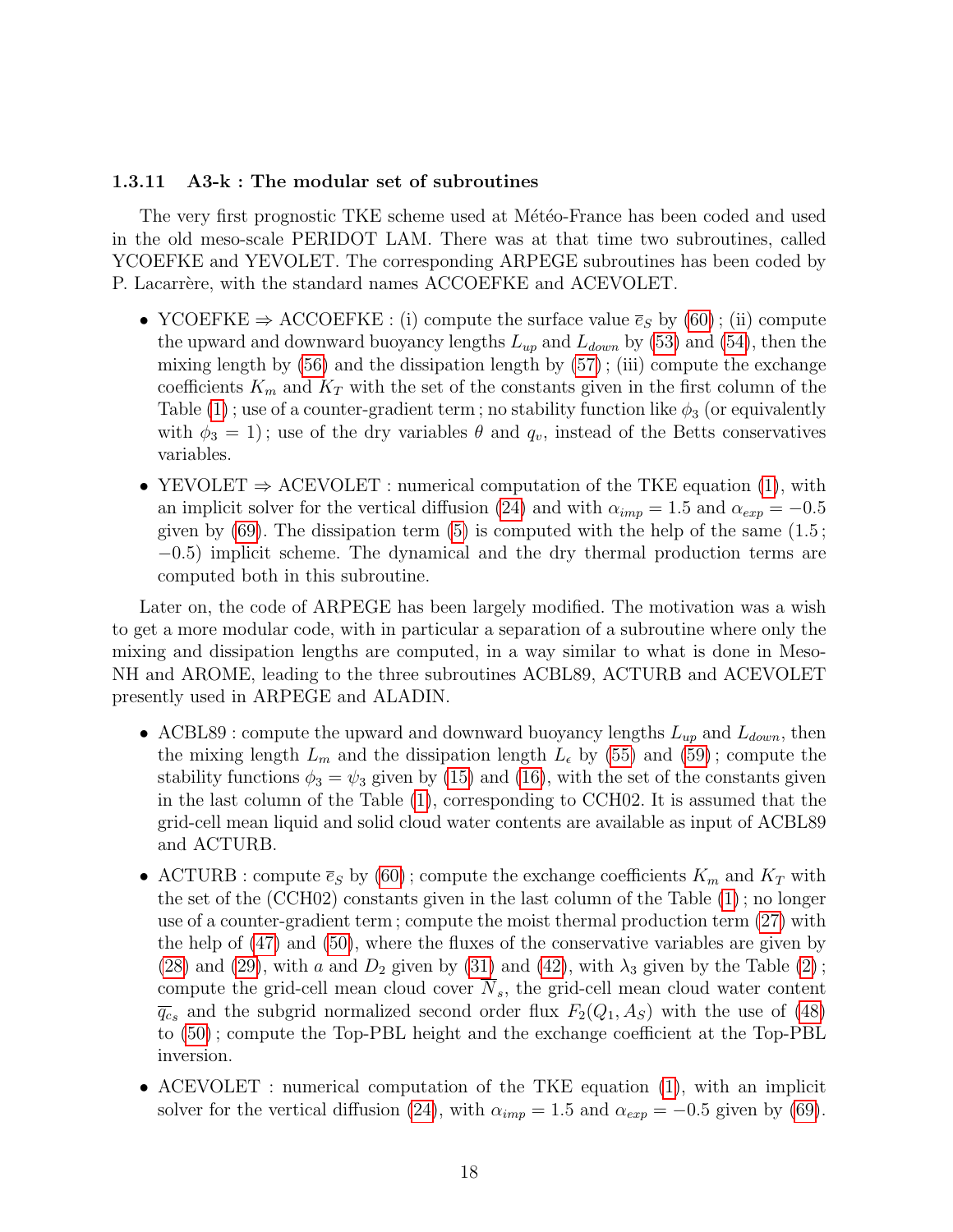The dissipation term [\(5\)](#page-3-1) is computed with the help of the same  $(1.5; -0.5)$  implicit scheme. The moist thermal production term is an input of the subroutine (computed in ACTURB). The dynamical production term is computed in this subroutine.

# 1.4 A4 : Results and limitations

# 1.4.1 A4-a : Validations with SCM cases

The realism of the dry and moist versions of the TKE prognostic scheme has been evaluated with several SCM cases.

- Until the beginning od the years 2000, only two cases were available : the shallow convection case BOMEX and the deep convection case TOGA-COARE.
- The EUROCS project (2000-03) has bring another set of cases and promoted the use of joint SCM and GCM validations and inter-comparisons in order to improve the physics of the GCM. Since then, the physics of ARPEGE are evaluated with the use of the FIRE-I Stratocumulus case, the ARM-Cumulus case, the Guichard (2002) deep convection case, among others... A new set of parameterization, close to the one corresponding to the Climate version-5 of ARPEGE, has been tested in 2002 within the frame of the international intercomparison managed by Lenderink et al. (2004). Indeed, the standard Version 3 of the ARPEGE GCM has been compared with a new physics containing the prognostic CBR00 TKE scheme, the Lopez (2002) bulk scheme for the precipitations and the Bechtold (2001) shallow convection scheme.
- Since 2002, the same Lopez (2002) and CBR00 schemes has been associated in most of the following Climate validations with the shallow and Deep convections scheme of Gueremy (2005). The Lopez (2002) bulk scheme for the precipitation has been improved and put into the operational suite of the NWP version of ARPEGE. The CBR00 prognostic scheme has been tested in NWP versions of ARPEGE since 2006-07, with a fine cross validation of the Meso-NH and AROME (a priori) similar schemes, a validation made in 2008 on the GABLS-I dry case, involving altogether the GMME, GMAP and GMGEC teams of the CNRM.
- The old SCM cases are still available :
	- BOMEX ;
	- TOGA-COARE ;
	- ARM-Cumulus ;

But some new cases has been built :

- GABLS-I and GABLS-II (dry continental polar cases) / collaboration with CNRM-  $/GMAP;$
- RICO-I and RICO-II (precipitating shallow convection over sea), workshop GE-WEX/GCSS of New-York (2006) and NetFAM-COST of Toulouse (2007) / collaborations with CNRM/GMME and IPSL/LMD ;
- The deep convection case of F. Guichard / collaborations with CNRM/GMME ;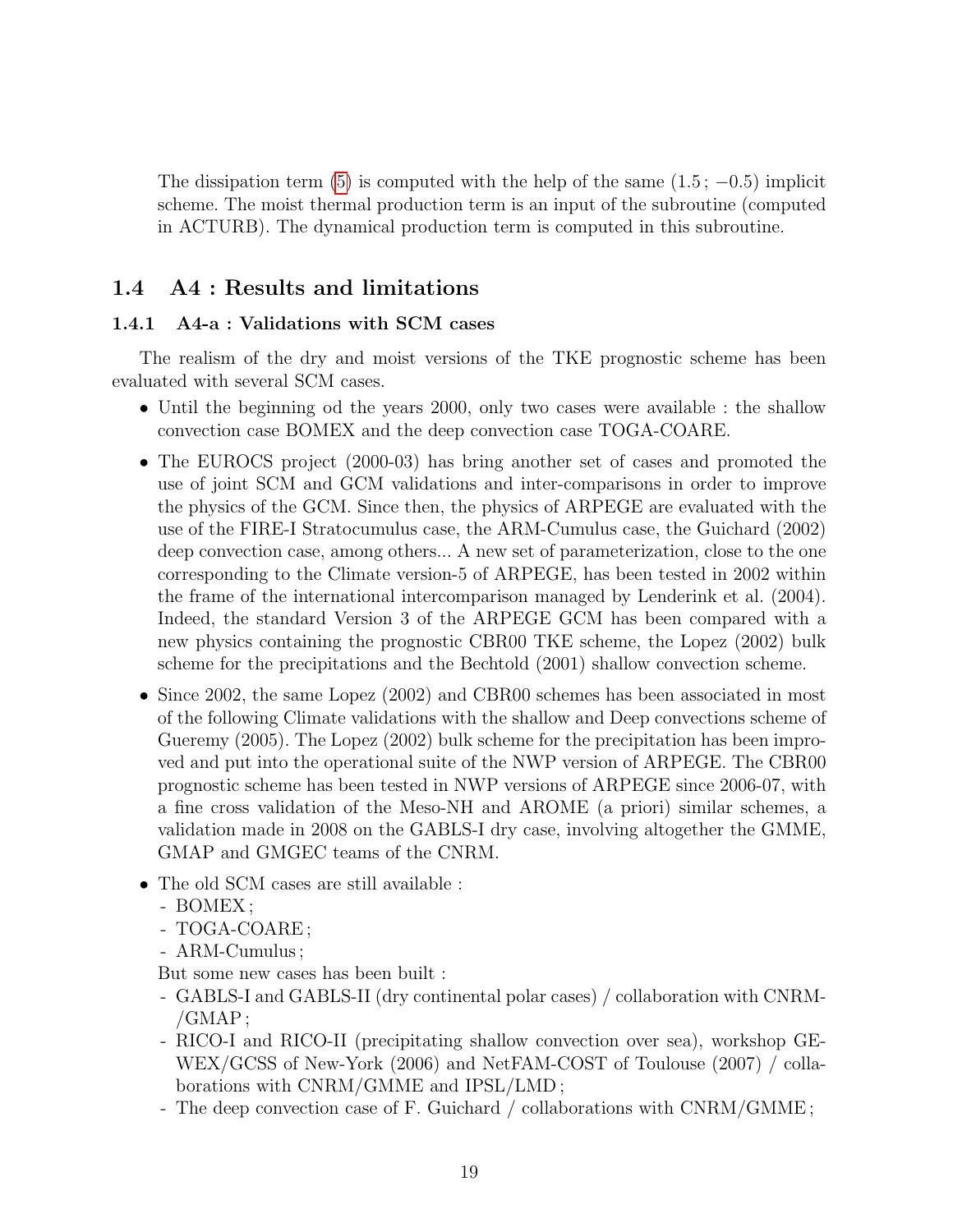- The numerous cases of AYOTTE (dry continental PBL cases, with several kinds of surface friction velocities and different jump in  $\theta$  at the top-PBL) / collaborations with IPSL/LMD and ENM/UFR.

The WEB page of the EUROCS is http ://www.cnrm.meteo.fr/gcss/EUROCS/EUROCS.html

The link with the SCM RICO cases are

http ://www.gewex.org/gcss.html and http ://www.knmi.nl/samenw/rico/ see also http ://www.eol.ucar.edu/projects/rico/

# 1.4.2 A4-b : Validation with 2D/Cross-Sections (transects)

In addition to the 1D-SCM and 3D-GCM cross validations, a new kind of intercomparisons has been set up and promoted during the EUROCS program. It has been suggested to run the model in GCM (or NWP) mode, for some particular months, with prescribed SSTs, and to extract the output data on a set of selected points and for several pressure levels, all forming a cross-section over the North-Estern Pacific, from the Equator to the west coast of the USA.

The Climate version-3 of ARPEGE has been evaluated in 2001-02 for the standard physics (see the intercomparison in Siebesma et al., 2004). The Pacific Cross-section Intercomparison (or PCI) has then been renewed in the frame of the GEWEX organisation, with Joao Teixera as coordinator, with more and more US models included.

The two diagnostic (standard) and prognostic (new) physics of the ARPEGE-GCM has been validated for the GEWEX/PCI, with evaluations presented at the Pan GCSS at Athens (2005), in New-York (2006) and in Toulouse (NetFam-COST in 2007). Until 2007, the Lopez and CBR00 schemes were associated with the Gueremy's shallow and deep convections scheme.

In 2008, it has been decided to test the Lopez and CBR00 schemes with the Bechtold (2001) shallow convection and the Bougeault (1985) deep convection, jointly in the GCM-V5 and the NWP versions of ARPEGE. Results obtained with the PCI has been presented at Toulouse in 2008 (Pan-GCSS, 2008), with a special interest paid to the positive impact of the Top-PBL entrainment.

The links with the PCI WEB sites of GEWEX are http ://www.igidl.ul.pt/cgul/projects/gpci.htm http ://gcss-dime.giss.nasa.gov/gpci/modsim\_gpci\_models.html

Just like the EUROCS and GEWEX PCI approaches, it has been decided in the frame of the AMMA program to make an inter-comparison of the models for a South-North Cross-section extending from 40 N to 20 S, with data averaged from 10 W et 10 E.

Some of the WEB sites of the AMMA-MIP (AMMA-cross) of the CNRM, MEDIAS and IPSL/LMD are

http ://amma-mip.lmd.jussieu.fr/Welcome.html

http ://www.cnrm.meteo.fr/amma-moana/transect/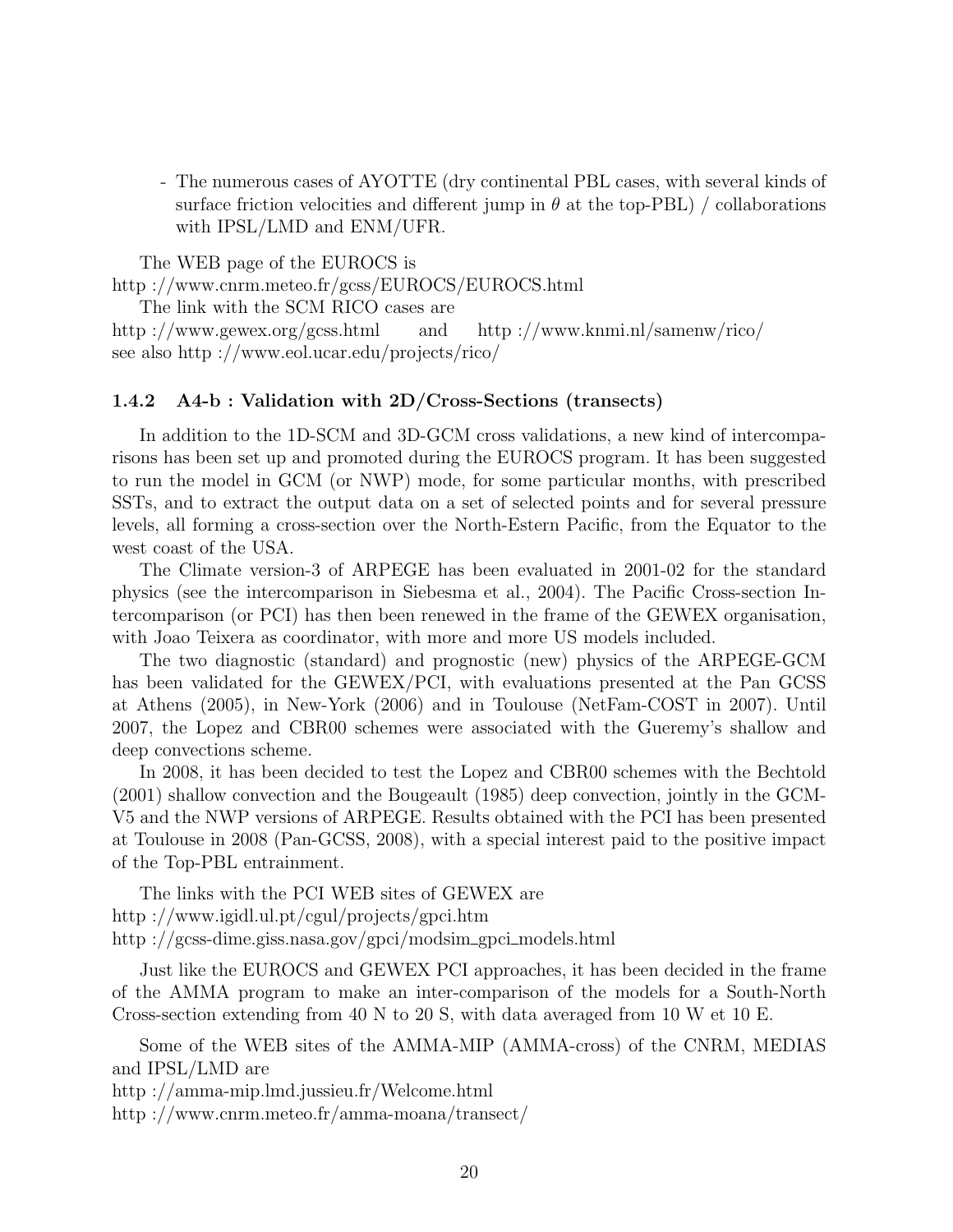http ://www.cnrm.meteo.fr/gcss/API/API.html http ://web.lmd.jussieu.fr/∼hourdin/AMMA/ http ://web.lmd.jussieu.fr/∼musat/AMMA-MIP/inter/ http ://amma.mediasfrance.org/ http ://amma.mediasfrance.org/france/index

# 1.4.3 A4-c : Validation in 3D mode (GCM and PNT)

The main objective of the Climate team in GMGEC is the validation of the Climate version of ARPEGE in 3D-GCM mode. During the EUROCS program, and since then, the numerous 1D-SCM and Cross-sections validations has been a powerful tool to understand, modify and improve the 3D physics of the model.

Most of the new parameterizations of the Climate Version-5 were already available in the test versions of the Climate Version-4.6 of ARPEGE, including the prognostic CBR00 turbulent scheme and the prognostic Lopez precipitation scheme, with the Gueremy's (shallow+deep) convections used up to 2007.

This set of new parameterizations has been tested and compared to the standard versions, for several 1D-SCM cases (AYOTTE, GABLS, FIRE-I, BOMEX, ARM-Cu, RICO, Guichard-Deep, TOGA-COARE) and for several Cross-sections intercomparisons (North-Eastern Pacific, African Monsoon). Some high resolutions runs has also been realized with a 10 km ALADIN LAM simulations during the preparation of the AMMA campaign (series of 5 days runs).

There is no problem of stability, both with the time step and the horizontal or vertical resolutions. The usual time step of 1800 s can be used for the T63 / 64x128 Gauss grid / L31. The time step of 450 s for the 10 km ALADIN LAM is correct, too.

More recently, starting from the year 2008, it has been decided to built a set of common parameterizations for the Climate and the NWP versions of ARPEGE, with almost the same versions for the prognostic CBR00 turbulence scheme and the Lopez prognostic precipitation scheme. The differences from the previous simulations concern the Gueremy's (shallow+deep) convections which has been replaced by the new set of Bechtold (shallow) and modified Bougeault/Gerard (deep) ones, including also several debugs and several improvements made by the NWP team in the CBR00 and Lopez schemes. The bougeault/Gerard (deep) convection has been limited by E. Bazile with the constraint to have clouds with a minimum depth  $(3000 \text{ m or so}).$ 

It has been possible to prove with several NWP runs that there is almost no fibrillation with the CBR00 TKE prognostic equation (except at the top of the Hymalaya), whereas these fibrillations are large with the Louis scheme (study of Y. Bouteloup).

There are obvious advantages and improvements to use the new physics, improvements observed in all the 1D-SCM, the Cross-Sections and the 3D-GCM runs :

- the marine Srato-Cumulus are more realistic in the new physics, both in NWP and in GCM mode ;
- as expected, there is an important and positive impact of the Top-PBL entrainment scheme which explains and controls most of the improvement of these marine Srato-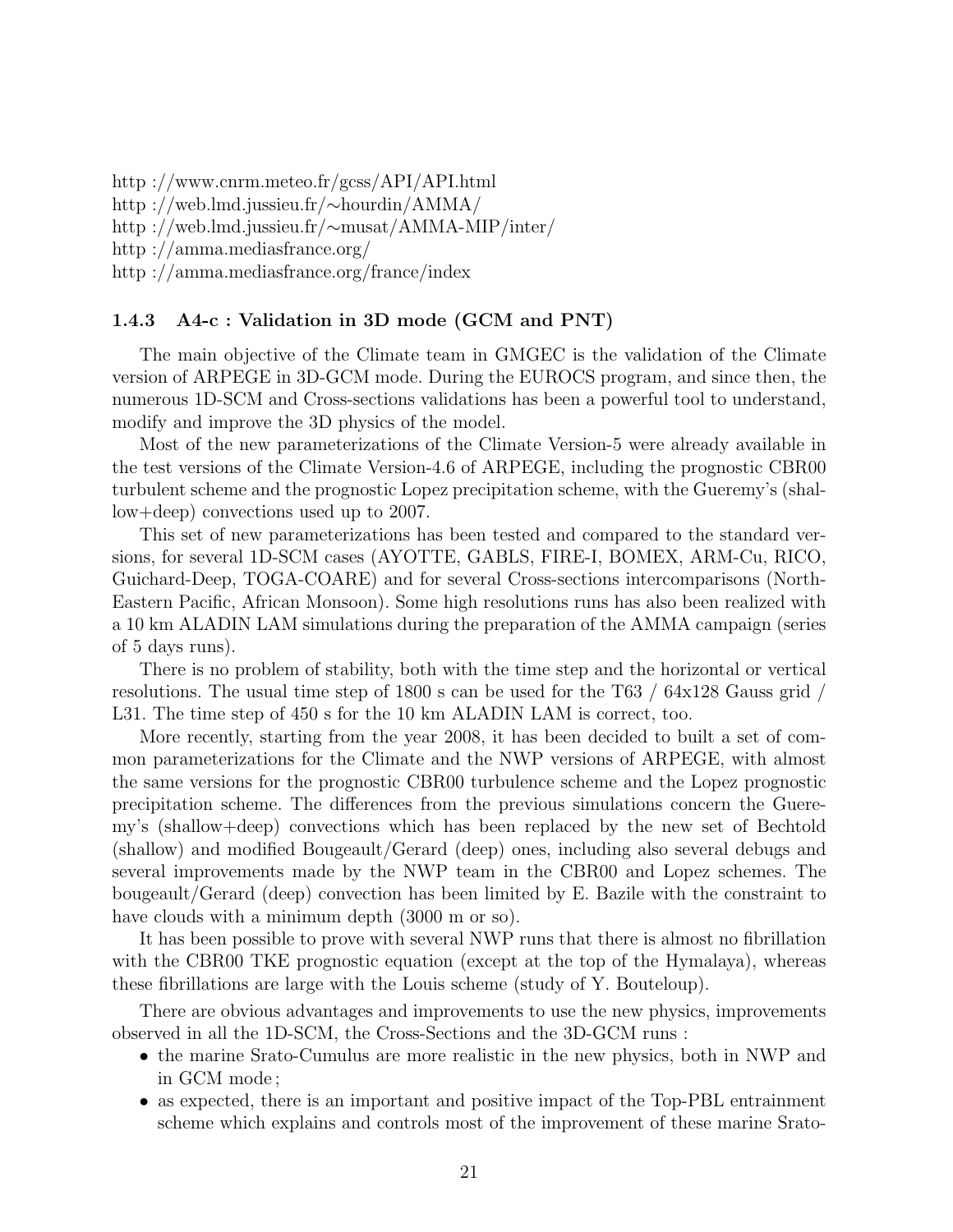Cumulus.

There are also new or other problems that are not seen with the standard physics :

- the low levels wind are too strong, mainly over the African monsoon and the "Somali Jet" regions ;
- the energy budget is not closed for the atmosphere (from  $\pm 5$  up to  $\pm 10$  W  $m^2$ ) with the Gueremy's (shallow+deep) convections ;
- the temperature are too high in JJA over the African Heat-low, the Arabic desert and the central Europe.

All these problems are under investigation.

# <span id="page-21-0"></span>1.5 A5 : Next modifications and possible improvements

- Test of the mixing lengths defined in Teixera et Cheinet (2004) or in Teixera et √ al. (2004), proportional to  $\tau \sqrt{\overline{e}}$ , where the time scale is typically of  $\tau = 600$  s for the instable cases and with  $\tau = \min(600, 0.76 / N)$  s for the stable conditions. Note that for the CBR00 scheme, and from  $(58)$ ,  $L_m$  is close to the Deardorff's length which writes for the stable cases  $L_m \approx (1.41/N) \sqrt{\overline{e}}$ , i.e. a formulation similar to what is defined in Cheinet (2004) or Teixera et al. (2004). The main difference is for the unstable cases, where the TKE computed with the CBR00 moist prognostic TKE equation must lead to the BL89 lengths  $L_{up}$  and  $L_{down}$ , also the mixing and dissipation length  $L_m$  and  $L_{\epsilon}$  given by [\(55\)](#page-11-1), which could be different from what is suggested by Cheinet (2004) or in Teixera et al. (2004).
- Test of the mixing length of Lenderink and Holtslag (2004). The mixing length is computed for the instable case starting from some non-local mixing length similar to the BL89 ones defined by [\(53\)](#page-10-1) and [\(54\)](#page-10-1). Some simple analytical formulations are given, depending on the Ridchardson number  $F(R_i)$ ; There is no upward and downward integrals, i.e. with a much cheaper numerical cost when the number of vertical levels increase. Then an integral length  $L_{int}$  is defined. For the stable cases, the result is presented in the same form as in CBR00, Cheinet (2004) or Teixera et √ al. (2004), i.e. proportional to  $\tau \sqrt{\overline{e}}$  and with  $\tau = 0.2 / N$ .
- Test of the surface driven and Top-PBL entrainment profiles from Lock et al. (2000, Eq.(5) p-3191), as presently used in the IFS code and implemented at the end of VDFEXCU.
- Test of the Roeckner (1995) and Roeckner et al. (1996) modifications made at the MPI for the prognostic TKE equation. The aim is to get a more implicit numerical scheme for getting a joint impact of three of the terms of [\(1\)](#page-3-1), the terms proportional scheme for getting a joint impact of three of the terms of  $(1)$ , the terms proportional to  $\sqrt{\overline{e}}$ , i.e. the dynamical production  $(25)$ , the thermal production  $(28)$  and  $(29)$ , the dissipation [\(5\)](#page-3-1). For these three terms, the usual equation [\(1\)](#page-3-1) for  $\bar{e}$  is transformed into dissipation (3), for these three terms, the usual equation (1) for e is transformed into<br>a prognostic equation for  $\sqrt{\overline{e}}$  and it is solved numerically with an implicit scheme, leading to a simple quadratic equation. The advantage of this method is that, for longer time step, the time evolution of  $\bar{e}(t)$  could follow more accurately the diurnal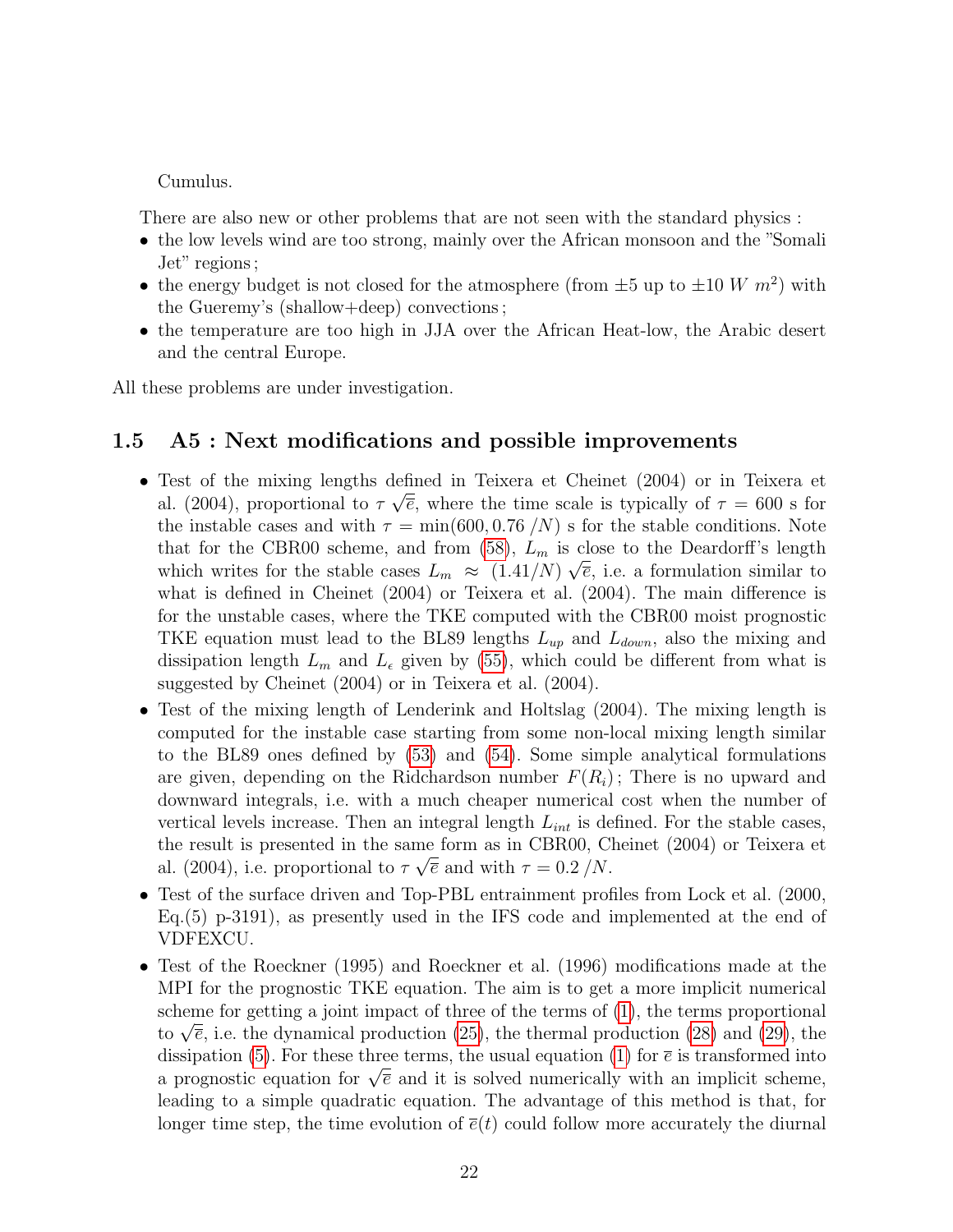cycle.

- Test on the accuracy of a modification of the prognostic TKE equation when the Test on the accuracy of a modification of the prognostic TKE equation when the same three terms of [\(1\)](#page-3-1) proportional to  $\sqrt{\overline{e}}$  are parameterized via a pure relaxation term  $(\tilde{e} - \overline{e})/\tau$ , as coded in ALARO and following Redelsperger, Mahé and Carlotti  $(2001)$ . The aim of Redelsperger, Mahé and Carlotti  $(2001)$  was not to improve the TKE equation [\(1\)](#page-3-1) throughout the whole atmosphere, nor for the whole PBL, but possibly close to the surface. The advantage of the method is that the Louis and Geleyn formulations (1979, 1982, 1986) can be somehow transformed into a pseudoprognostic TKE equation.
- The TKE variable  $\bar{e}$  is presently defined on the half levels of the model, where the exchange coefficients are to be computed. This configuration lead to an accurate evaluation of the gradients, but it do not allow the activation of the horizontal nor the vertical advections schemes. Several advices were obtained (Ph. Bougeault, HIRLAM, MPI, ...) that (i) it is indeed important to put forward the accuracy of the scheme ; (ii) the advections are not so important until the resolution of 10 to 5 km ; (iii) it is detrimental to make half to full levels averages before the advections and return, leading to very bad results indeed, as verified in SCM cases by E. Bazile.
- The problem of too strong low-levels winds over some area of the tropical belt is one of the main drawback of the new physics, observed both in NWP and in Climate runs. The switch from the pure RS81 and CBR00 to the CCH02 tunings, as indicated in the section [\(1.3.2\)](#page-4-3), has only partly solved the problem. Some other actions must be tested.
- It could be interesting to test the ideas similar to those promoted in Chaboureau and Bechtold (2002), i.e. to take into account the mass fluxes coming from the shallow convection and to add a "convective part" to the "turbulent part" of the standard deviation  $\sigma_s$  given by [\(34\)](#page-7-1), leading to a "total part"  $(\sigma_s)_{tot}^2 = (\sigma_s)_{turb}^2 + (\sigma_s)_{conv}^2$ . These ideas has already tested in Meso-NH and AROME, they are under considerations in NWP tests (S. Malardel, E. Bazile).
- Would it be possible and/or interesting to used the Meso-NH TURB-1D version of the turbulent code, possibly with a call via a specific interface ?

It is important to note that it is indeed possible to modify at will, via the NAMELIST variables, any changes in one or more of the constants of the CBR00 or CCH02 schemes. The long experience obtained altogether in Meso-scale, NWP and Climate modes has learned to us that arbitrary or too partial changes can be irrelevant.

As an example, the modifications described in the section [\(1.3.2\)](#page-4-3) and leading to the use of the CCH02 tunings have needed two simultaneous actions : a decrease in  $C_{pv}$  to increase the mixing of the wind AND a decrease in  $C_{\epsilon}$  to enhance the dissipation. If only one of the two modification is made, some of the internal equilibrium are no longer verified and the simulations can become unrealistic. Other examples would be the change in the formulations of the mixing lengths, or the change in the way to solve numerically the TKE equation [\(1\)](#page-3-1).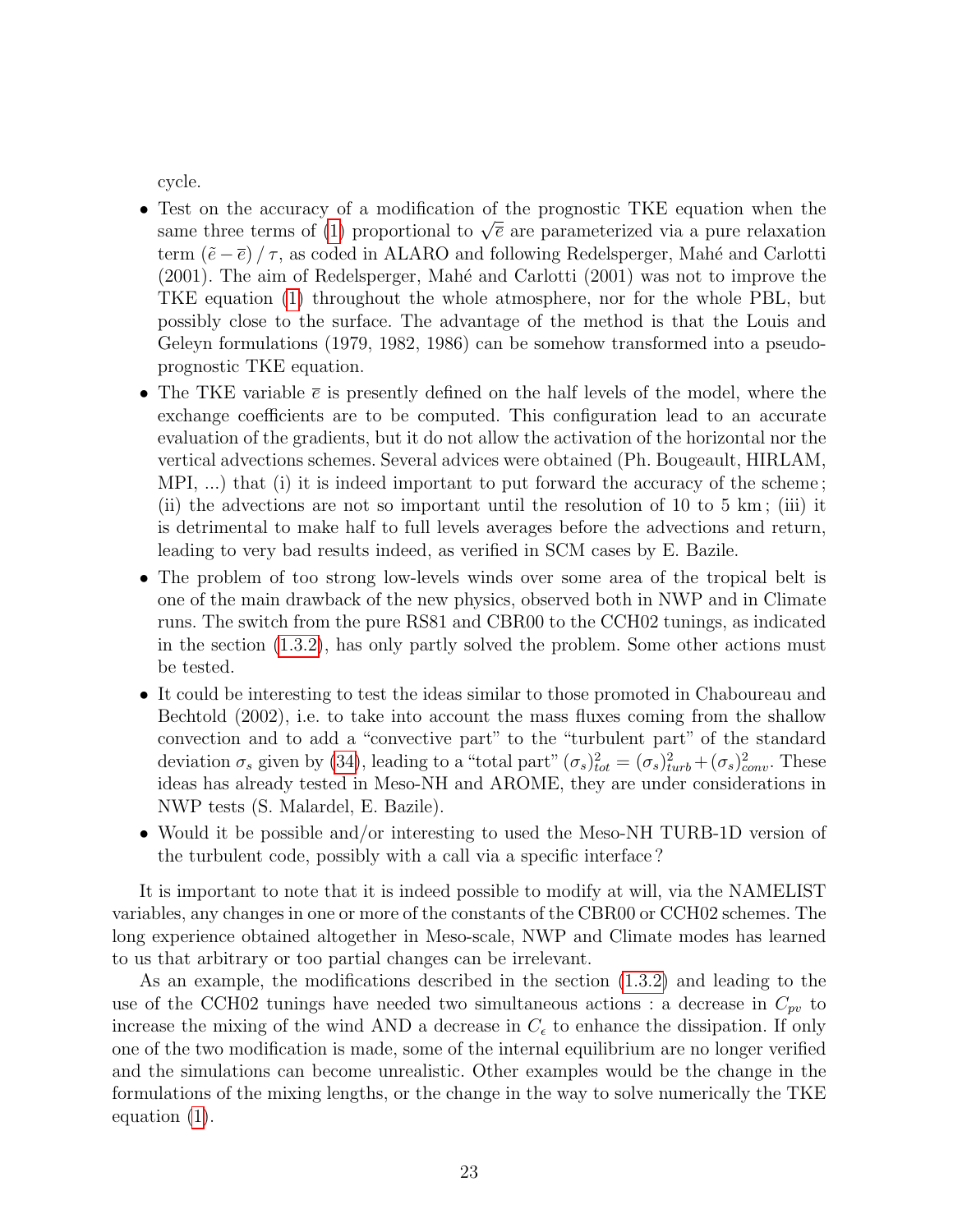In such cases of partial or important changes, it would be probably necessary to redo all the validations for all available SCM, Cross-Sections and NWP+GCM configurations... with also possible side effects with the complex interactions between the turbulent scheme and the shallow and deep convections, the precipitations, the radiation, ...

# 2 Partie B : Interactions

# 2.1 B1 : Interactions with other parameterizations

# a) The subgrid variance of moisture.

The computations of the subgrid variance of moisture [\(48\)](#page-9-5) to [\(50\)](#page-9-5) could (or should ?) be put aside of the turbulent scheme.

In the present formulation, it interacts on the definition of the thermal production [\(47\)](#page-9-4) via the product  $F_2 \lambda_3$ , also on the possible reprojection of the fluxes of mixing, see [\(87\)](#page-26-0) to [\(89\)](#page-26-0) in the following.

In a more general point of vue, a modification of the choices for the PDF  $G(t)$  in [\(48\)](#page-9-5) to [\(50\)](#page-9-5) would modify the thermal production [\(47\)](#page-9-4), but also  $\sigma_s$  in [\(38\)](#page-8-1) via the changes in the variables and their vertical gradients, and so the TKE values  $\bar{e}(t)$  themselves, which would modify in turns  $L_{up}$  and  $L_{down}$ ... and in fact all the simulations.

#### b) The condensation, evaporation and precipitation schemes.

There are important links between the turbulent scheme and the bulk scheme of Lopez (2002) for the condensations and the precipitations.

The prognostic turbulent scheme for  $\bar{e}(t)$  needs as input the liquid and solid grid-cell mean values for the cloud water. These grid-cell mean values initiate the computations of the variables [\(7\)](#page-3-0) to [\(9\)](#page-3-2), with indirect impacts on  $Lup$  and  $L_{down}$ , then on all the next computations, including in particular the gradients [\(28\)](#page-7-3) and [\(29\)](#page-7-3) and the associated fluxes.

Reverse impacts exist from the turbulent scheme toward the bulk scheme of Lopez (2002). The condensed water before activation is diagnosed from [\(49\)](#page-9-5). It is equal to  $\overline{q_c}_s$  =  $2\sigma_s F_1(Q_1, A_S)$  and it thus depends on  $Q_1$  and  $\sigma_s$ , which depends via [\(38\)](#page-8-1) on  $\phi_3$ ,  $L_m$  and the gradients of the Betts variables. All these quantities are computed in the core of the CBR00 turbulent scheme.

This condensed water before activation  $\overline{q_c}$  is used in the bulk scheme of Lopez (2002) in ACQMESM to compute the source or sink terms for the equation of  $\overline{q_c}$ , by using the departure with the prognostic value and in terms of a relaxation terms like  $(\overline{q_{c}} - \overline{q_{c}})/dt$ , where dt is the time step used in the physics.

#### c) The convection schemes.

In the code of the Climate version-5 of ARPEGE, the convection and the turbulent schemes give two sets of independent tendencies for the basic variables (temperature, wind, humidity). Therefore the convection and the turbulent schemes can act in a constructive or a destructive way when they overlap, including the dry)layer bellow the cloud base, where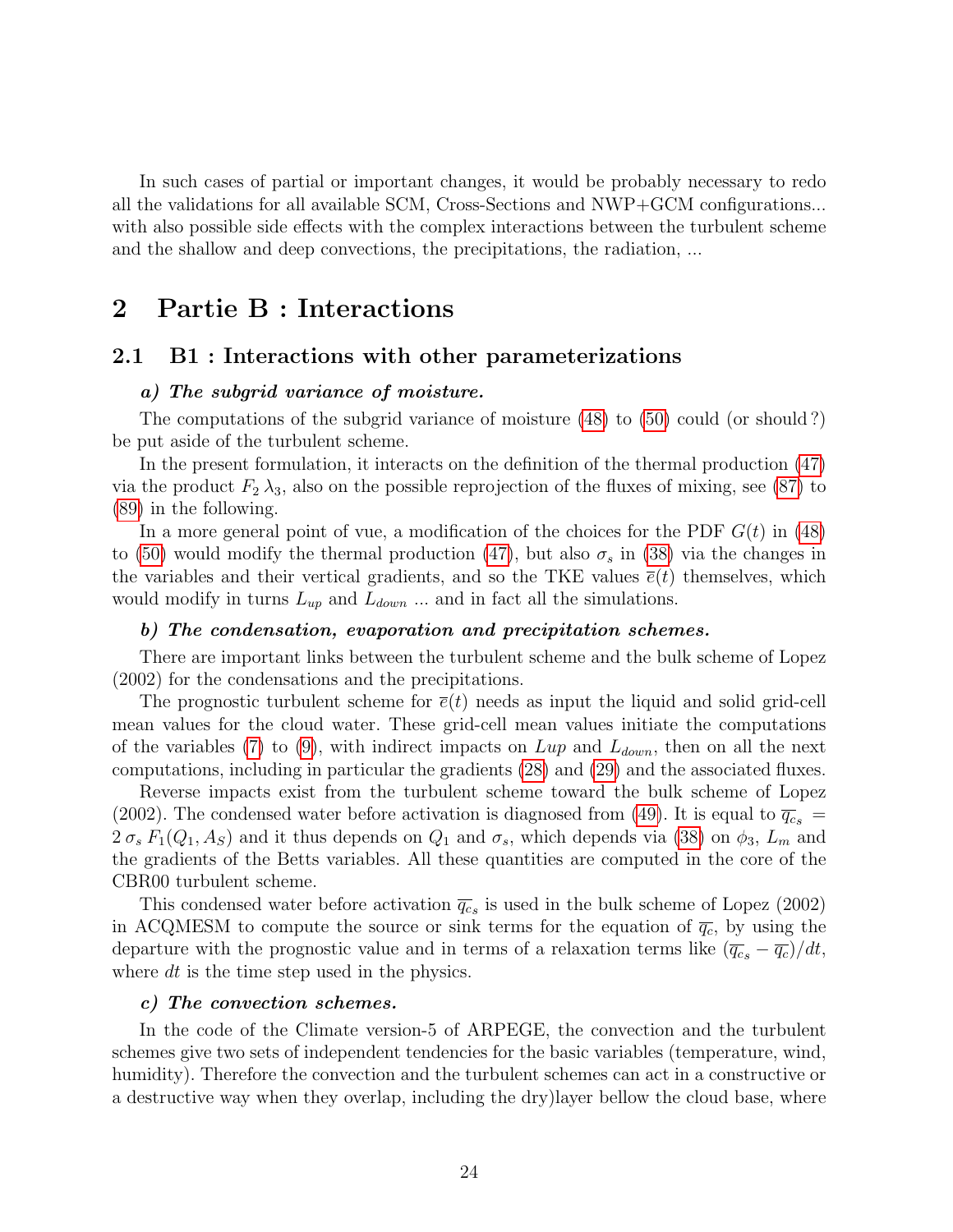most of the convection scheme generate a non-zero mass-flux, with non-zero convective tendencies.

An example of the interaction from the turbulence toward the convection has been implemented from Meso-NH and AROME ideas to the Gueremy's scheme. The convective mass-flux close to the surface depends on the surface turbulent kinetic energy  $\bar{e}_s$ , given by [\(60\)](#page-12-0).

The reverse can be true for the possible interaction from convection toward the turbulent scheme, for instance if the mass-flux was used to define a convective standard deviation  $(\sigma_s)_{conv}^2$ , as presently tested in AROME and the NWP version of ARPEGE (see the end of the section [\(1.5\)](#page-21-0) above).

#### d) The radiation scheme.

The "large scale" variables  $\overline{N}_s$  and  $\overline{q_c}_s$  are computed in [\(48\)](#page-9-5) and [\(49\)](#page-9-5), in the turbulent CBR00 scheme. They correspond to the grid-cell average values for the Cloud Cover and the Condensed Could Water. They are added to the same informations coming from the Shallow and the Deep convections schemes, with some suitable assumptions for the overlapping of the cloud layers on the vertical (Maximum / Random / Maximum-Random).

# <span id="page-24-0"></span>2.2 B2 : Interactions with the data flow

The three subroutines ACBL89, ACTURB and ACEVOLET act in ARPEGE in a parallel way, using as input the same data at the initial time step "t" as the other parts of the physics (convection, radiation, precipitation, drag, ...), in order to compute the value for the next time step at "t+dt", i.e. the new TKE value  $\bar{e}(t + dt)$  from  $\bar{e}(t)$  by solving the TKE equation [\(1\)](#page-3-1)).

There is no pseudo-prognostic or provisional values coming from the previous time step, due to the **Hypothesis 1** made in the section  $(1.3.1)$ , with an approximation for the computation of  $\phi_3$  that is not made in Meso-NH or AROME.

The moist Betts conservative variables [\(8\)](#page-3-2) and [\(9\)](#page-3-2) and the moist potential temperatures [\(7\)](#page-3-0) and [\(84\)](#page-15-3), are used all along the computations made in the subroutines ACBL89, ACTURB and ACEVOLET of the turbulent scheme. Since the prognostic variables of ARPEGE are the temperature, the water vapor and the condensed water, it is necessary to compute at each time step these moist Betts conservative variables and moist potential temperatures. These computations are made with the cloud water content as input, coming from the prognostic scheme of Lopez.

Once the turbulent exchange coefficients are computed in the code, the vertical mixing is computed by an inversion of a tri-diagonal matrix (made in ACDIFUS), with the moist Betts conservative variables used as input. Note, however, that  $\theta_l$  is replaced in ARPEGE by the moist static energy  $S_l = c_p T + \phi - L_v q_l - L_f q_i$ . As a consequence, the output turbulent tendencies should be applied to the same moist Betts conservative variables i.e. to  $S_l = c_p T + \phi - L_v q_l - L_f q_i$  and  $q_t = q_v + q_l + q_i$ .

An important hypothesis is made in the code of the Climate version-5 of ARPEGE. It is assumed that the output turbulent tendencies can be directly applied to the "dry"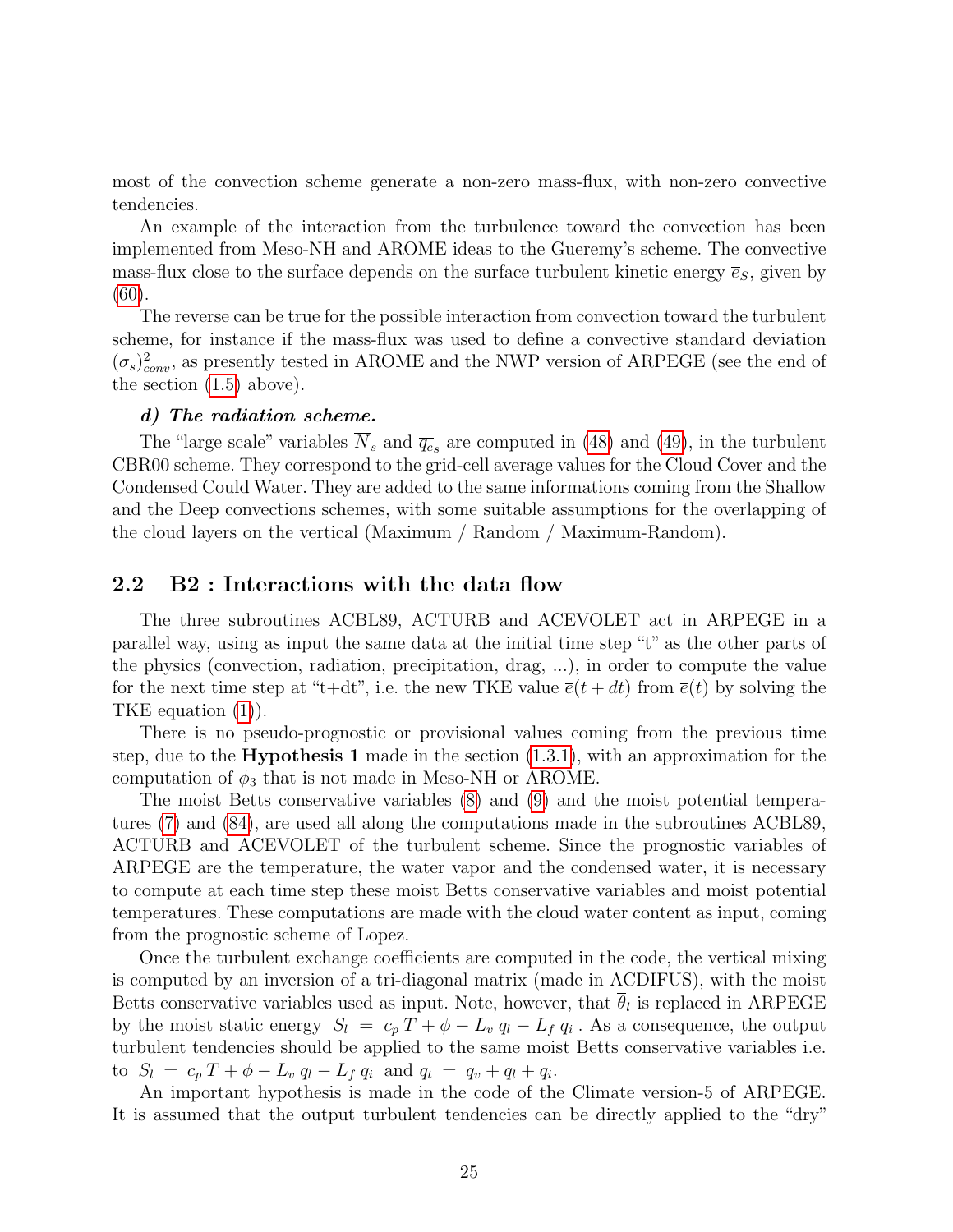prognostic variables  $S = c_p T + \phi$  and  $q_v$ , without the possible "projection" of the fluxes suggested in the section [3.2\(](#page-26-1)b).

The explanation and motivations for this hypothesis is that, for given conservative values for  $S_l(t)$  and  $q_t(t)$ , i.e. if they are constant over a given layer, there is no warranty that the "projected" tendencies acting independently on  $S$ ,  $q_v$ ,  $q_l$  and  $q_i$  would lead to conservative values for  $S_l(t + dt)$  and  $q_t(t + dt)$ .

The advantage of applying the moist tendencies to the dry variables is that, for any given conservative values for  $S_l(t)$  and  $q_t(t)$ , the moist turbulent fluxes should be zero, the dry variables S,  $q_v$ ,  $q_l$  and  $q_i$  would be unchanged and thus  $S_l(t + dt)$  and  $q_t(t + dt)$  would remain conservative, as expected.

The drawback of the method is that the liquid and solid cloud water are never mixed. Also, in case of an existing vertical gradient in  $S_l(t)$  and/or  $q_t(t)$ , the moist turbulent fluxes are not equal to zero, and it should not be the same as the dry turbulent fluxes to be applied to  $S, q_v, q_l$  and  $q_i$ .

Another interaction is that both  $\overline{N}_s$  and  $\overline{q_c}_s$  depends on the turbulent scheme, via [\(48\)](#page-9-5) and [\(49\)](#page-9-5) which depends on  $Q_1$ , depending from [\(33\)](#page-7-4) on  $\sigma_s$ , depending from [\(38\)](#page-8-1) on  $L_m$ and  $\phi_3$ , which are computed in the core of the turbulent scheme.

# 2.3 B3 : Interactions with the dynamics

There are only few direct links between the turbulent scheme and the dynamics of the model. The only one is the choice to keep the TKE on the half levels of the model and to have the horizontal and vertical advections switch off.

The underlying hypothesis it a belief that it is more important to have an accurate numerical scheme on the vertical (especially for the Top-PBL entrainment, see above) and because we are mainly concerned with the large scale models with grid-mesh coarser than 10 km (ALADIN LAM, and NWP + GCM versions of ARPEGE).

It seems that even for grid-mesh coarser than 3 km the impact of the advection is tiny (less than 10 %, according to test realized at GMME).

# 3 Partie C : Algoritmics - Informatic

# 3.1 C1 : Algorithmic choices - Strong Constraints

The prognostic version of the CBR00 TKE equation as used in ARPEGE is similar to the "TURB-1D" version of the Meso-NH CBR00 code. Only the vertical gradients of  $u, v$ ,  $T, q_v, q_l$  or  $q_i$  are taken into account.

The horizontal gradients of these dynamical and thermal variables are not taken into account, mainly because the Gauss grid in ARPEGE is separated into different uneven packages, without the constraint that a given vertical column must be close to its neighbours, with the different packages possibly distributed onto different processors. This configuration could not allow the TURB-3D option and the associated computation of the horizontal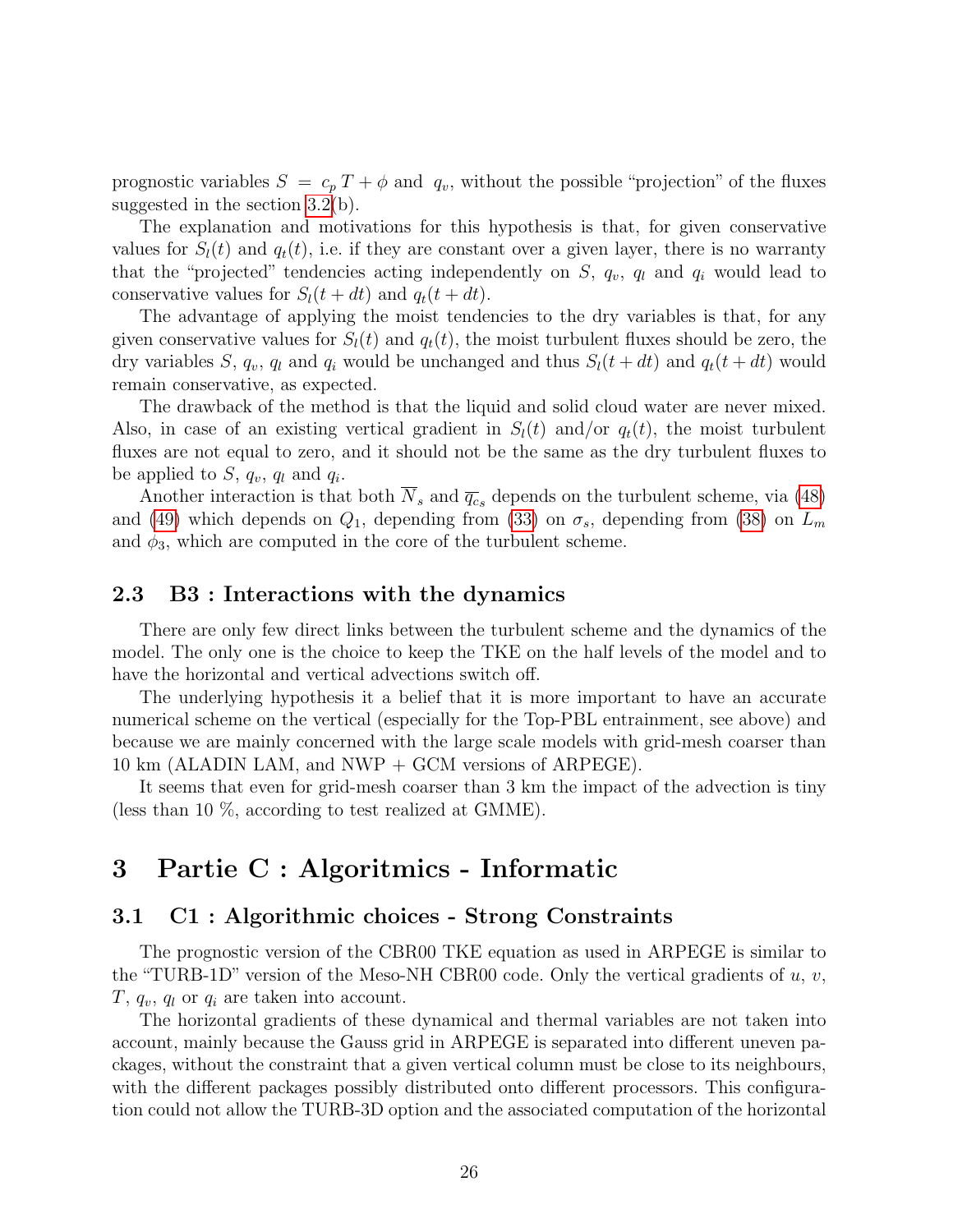gradients.

# <span id="page-26-1"></span>3.2 C2 : Algorithmic choices - Weak Constraints

#### a) The mixing lengths ?

Since the computation of the mixing and dissipation lengths are put into a separate subroutine (ACBL89), it is easy possible to test other formulations, according to the ideas presented in the section [\(1.5\)](#page-21-0), for instance.

An important work of optimization has been done for the BL89 subroutine (ACBL89), with a division by more than a factor 4 for the CPU cost on vectorized machine. The consequence, however, is the drawback of a less readable code, with numerous embedded SIGN, MAX, MIN functions. the same optimization have been implemented into the equivalent subroutine of Meso-NH and AROME (also called BL89).

The same buoyancy term  $\beta \left[\bar{\theta}_{vl}(z') - \bar{\theta}_{vl}(z)\right]$  appears in the two formulations of the buoyancy lengths [\(53\)](#page-10-1) and [\(54\)](#page-10-1) for  $L_{up}$  and  $L_{down}$ . The modification proposed by Sanchez or Cuxart has already been tested in Meso-NH and in older SCM and GCM versions of the Climate version of ARPEGE. It is proposed to think in terms of an environment which evolve with  $z'$  at the same time as the parcel moves upward or downward, leading to  $\beta \left[ (\bar{\theta}_{vl})_{part}(z') - (\bar{\theta}_{vl})_{env}(z') \right]$ . This kind of modifications seems interesting, at least in research mode, and on a theoretical point of vue. But up to now, the test in SCM or 3D mode has not given interesting results.

### b) Vertical mixing in terms of the conservatives variables?

For sake of possible numerical instabilities for longer time steps, the vertical mixing is made in ARPEGE with an implicit scheme (in ACDIFUS), with a strong coupling between the upper-air variables  $S = c_p T + \phi$  and  $q_v$  and the change in time of the surface variables  $T_{surf}$  and  $q_{surf}$ .

The implicit schemes corresponds to the inversion of a tri-diagonal matrix. The the upper-air variables S and  $q_v$  are the "dry static energy" and the "specific content of the water vapor", respectively.

The code presently used in the Climate version-5 of ARPEGE has been written in order to deal as far as possible with the Betts conservative variables [\(8\)](#page-3-2) and [\(9\)](#page-3-2), via [\(27\)](#page-7-0), [\(47\)](#page-9-4), [\(51\)](#page-10-2) and [\(52\)](#page-10-2).

It is possible to further extend the use of  $\theta_l$  and  $q_t$ . They are computed at the beginning of ACDIFUS, in terms of the "moist static energy"  $S_l = c_p T + \phi - L_v q_l - L_f q_i$  and the total water specific content  $q_t = q_v + q_l + q_i$ . The tri-diagonal matrix is then inverted and it results the two fluxes of mixing :  $\overline{w'S'_l}$  and  $\overline{w'q'_t}$ .

As indicated in the section [\(2.2\)](#page-24-0), an attempt can be made to project these two conservative fluxes  $\overline{w'S'_l}$  and  $\overline{w'q'_t}$  onto three "equivalent" fluxes which could be applied to the "non-conservative" variables.

In the time being, there was in Meso-NH such an attempt, leading to the three following fluxes

<span id="page-26-0"></span>
$$
\overline{w'S'} = \left[ \left( a F_2 \lambda_3 \right) L_{v/f} \right] \overline{w'q_t'} + \left[ 1 - \left( a F_2 \lambda_3 \right) \alpha'_1 L_{v/f} \right] \overline{w'S'_l}, \qquad (87)
$$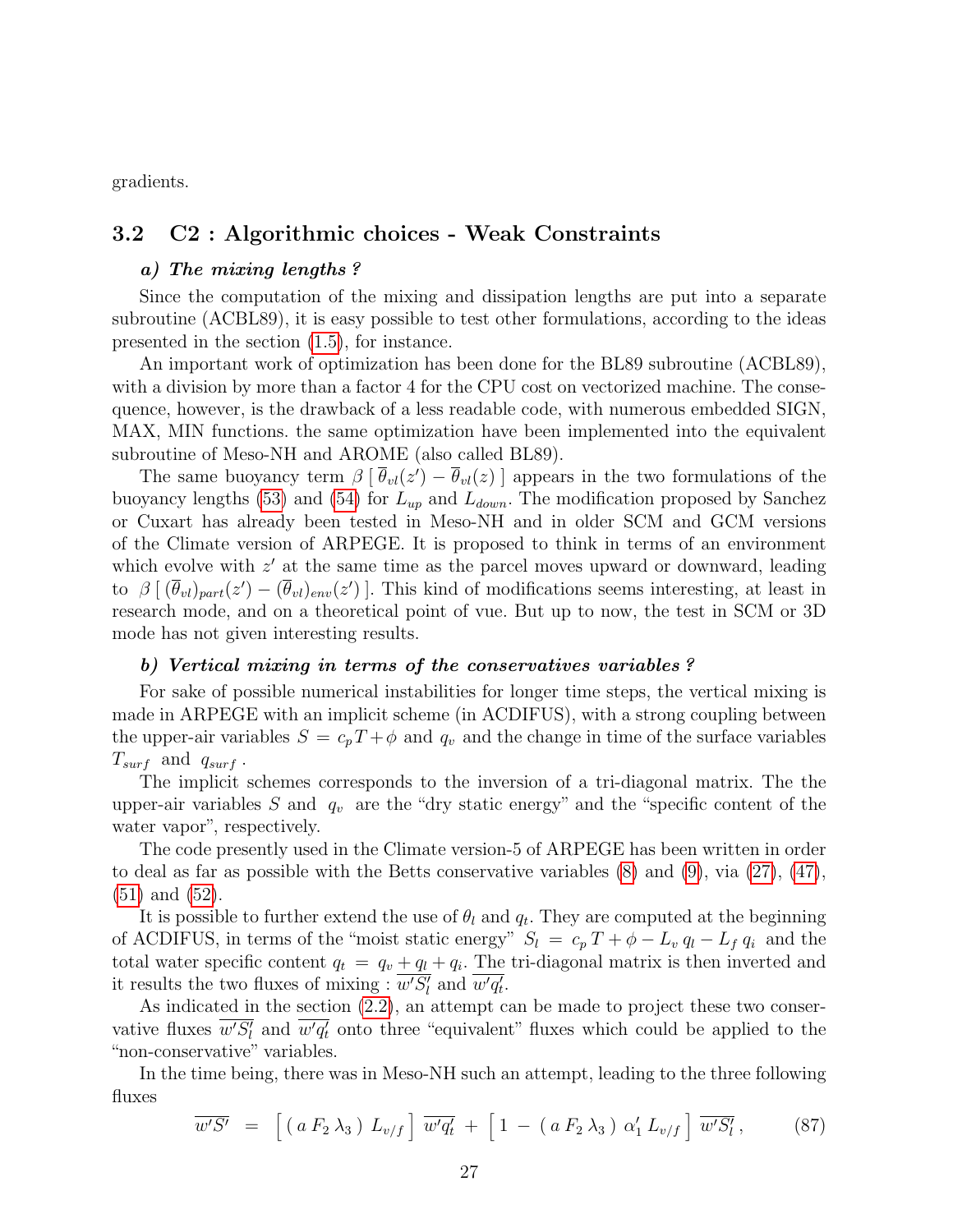$$
\overline{w'q_v'} = [1 - (a F_2 \lambda_3)] \overline{w'q_t} + [ (a F_2 \lambda_3) \alpha'_1 ] \overline{w'S'_l}, \qquad (88)
$$

$$
\overline{w'q_c'} = \left[ a F_2 \lambda_3 \right] \overline{w'q_t'} - \left[ \left( a F_2 \lambda_3 \right) \alpha'_1 \right] \overline{w'S_t'}.
$$
 (89)

The term a is still given by [\(31\)](#page-7-2), but the change of  $\theta_l$  and  $\theta$  into  $S_l$  and S implies the change of  $\alpha_1$  given by [\(32\)](#page-7-2) into  $\alpha'_1$  given by

$$
\alpha_1' = \frac{1}{c_p} \left( \frac{\partial q_{sat}}{\partial T} \right)_{(T=T_l)} . \tag{90}
$$

The value of  $F_2 \lambda_3$  are chosen according to the same statistic scheme described in [\(50\)](#page-9-5) and at the end of the section [\(1.3.5\)](#page-9-4).

The use of the conservative variables in ACDIFUS as input for the solver of the vertical mixing has led to improvements in 1D-SCM and 3D-GCM simulations made with ARPEGE.

On the contrary, the projection of the turbulent fluxes for the conservative variables, made in output by using [\(87\)](#page-26-0) to [\(89\)](#page-26-0), has detrimental impacts for 1D-SCM and 3D-GCM. This part of the code can be switch on / off by a logical in the NAMELIST (presently set to .FALSE.).

It could be also possible to test other ideas, such as the one promoted by J.F. Gueremy which avoid the projection of the turbulent fluxes made in output, but rather a control of the exchange coefficients in input.

# c) Possible limitations for  $Q_1$  ?

Some securities and limitations are presently used in the standard diagnostic TKE scheme of Ricard and Royer (1993). In order to avoid irrealistic negative humidities or mixing lengths, the absolute values for the normalized saturation deficit  $Q_1$  are controlled by minimum and maximum values, with  $(Q_1)_{min} < |Q_1| < (Q_1)_{max}$ .

These "securities" has been retained up to now in the Climate version 5 of ARPEGE, with possible (too?) important impacts on  $\sigma_s$  which verifies, according to [\(33\)](#page-7-4), the relation  $\sigma_s = a [ q_t - q_{sat}(T_l) ] / (2 Q_1).$ 

These "securities" can be switch on / off by a logical in the NAMELIST (presently set to .TRUE.).

#### d) The super-adiabatic layers : Bug in the turbulent scheme ?

Some strange patterns has been observed in the upper tropical troposhere since the very first tests made by C. Bossuet, with the dry version of the code written by P. Lacarrère.

Indeed, very large values for  $\bar{e}$  are simulated in the upper tropical troposhere by the dry version of the prognostic TKE scheme, just above the top of the tropical convection, where possible super-adiabatic instabilities can exist, due to the radiative cooling occuring just above these cloud top.

It appears that large values for  $\bar{e}$  are also simulated by the diagnostic Mellor and Yamada scheme used in the standard physics of the Climate version of ARPEGE (Ricard and Royer, 1993), and also by other diagnostic TKE scheme (like the one of J.F. Gueremy). The same large values for  $\bar{e}$  were also observed for the more recent moist version of the CBR00 prognostic TKE scheme.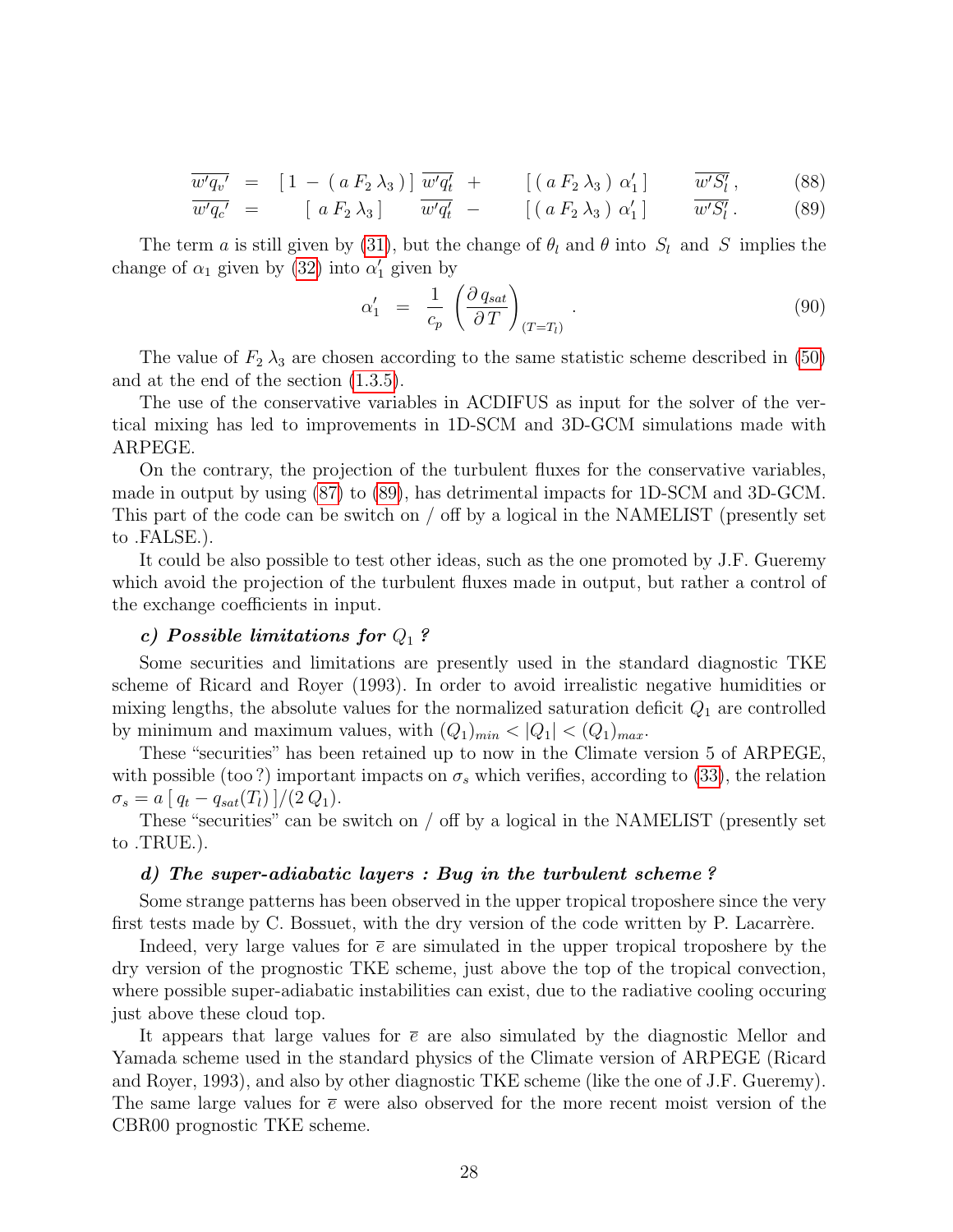These large values for  $\bar{e}$  had some important impact via the feedback leading to : large values for the mixing lengths, from [\(38\)](#page-8-1) an increase in  $\sigma_s$  and, from [\(33\)](#page-7-4), values of  $Q_1$ which generate a too large amount of the high levels cloud cover, with also too large values for the cloud ice content.

In the Climate version 4 of ARPEGE it was decided to test a corrective method based on a dry adjustment scheme, coming from an old version used in the old model SISYPHE. This code has been validated and tuned at GMGEC/EAC and at ENM/UFR, for several 1D-SCM and 3D-GCM simulations.

However, in the new Climate version 5 of ARPEGE, this scheme has not been implemented up to now. Even if the output of the TKE variable has not been analyzed as precisely as for the version 4, it seems that the feedback leading to too much high level clouds no longer exists, or is better controlled.

The reasons that may explain this change could be : (i) the important debug made in 2007 in the prognostic CBR00 code by Y. Bouteloup, E. Bazile et S. Malardel (CNRM/GMAP et CNRM/GMME) ; (ii) the RRTM LW code that has replaced the FMR15 one, with a better accuracy and less biases of the radiative cooling computations.

The 2007 debug of the turbulent scheme, with a problem solved in ACEVOLET together with other debugs or changes in ACBL89 and ACTURB, correspond to a decrease in the impact of the dynamical shear production term.

# 3.3 C3 : Discretisations - spatial or temporal

The temporal scheme presently used in the dynamics of ARPEGE is a Semi-Lagrangian and two-time levels semi-implicit scheme. The scheme used in the physics are, for the most part of them, implicit schemes.

According to [\(69\)](#page-13-0), the temporal scheme used to compute the change of  $\bar{e}(t)$  into  $\bar{e}(t+dt)$ is :

- the special implicit scheme - computed at the end of the time-step  $(t+dt)$  - for the vertical mixing and the dissipation terms, with the coefficients 1.5 and  $-0.5$ .

- an explicit and decentered scheme - computed at the beginning of the time-step (t) - for the dynamical shear and the thermal production terms.

The wind components, the temperature, the specific content for the water species are all available at the full-levels. The TKE values  $\bar{e}(t)$  and  $\bar{e}(t + dt)$  are computed at the half-levels of the model, on the same levels where the BL89 mixing length, the vertical velocity and the exchange coefficients are available.

It is possible to go to the full-levels, via half-levels to full-levels averages, then to make horizontal and vertical advections, then to come back to the half-levels via full-levels to half-levels averages, just by setting LECTFL=.TRUE. (see ACTKE). These actions are, however of a very "diffusive" nature and they lead to detrimental impacts, see the section [\(1.5.](#page-21-0)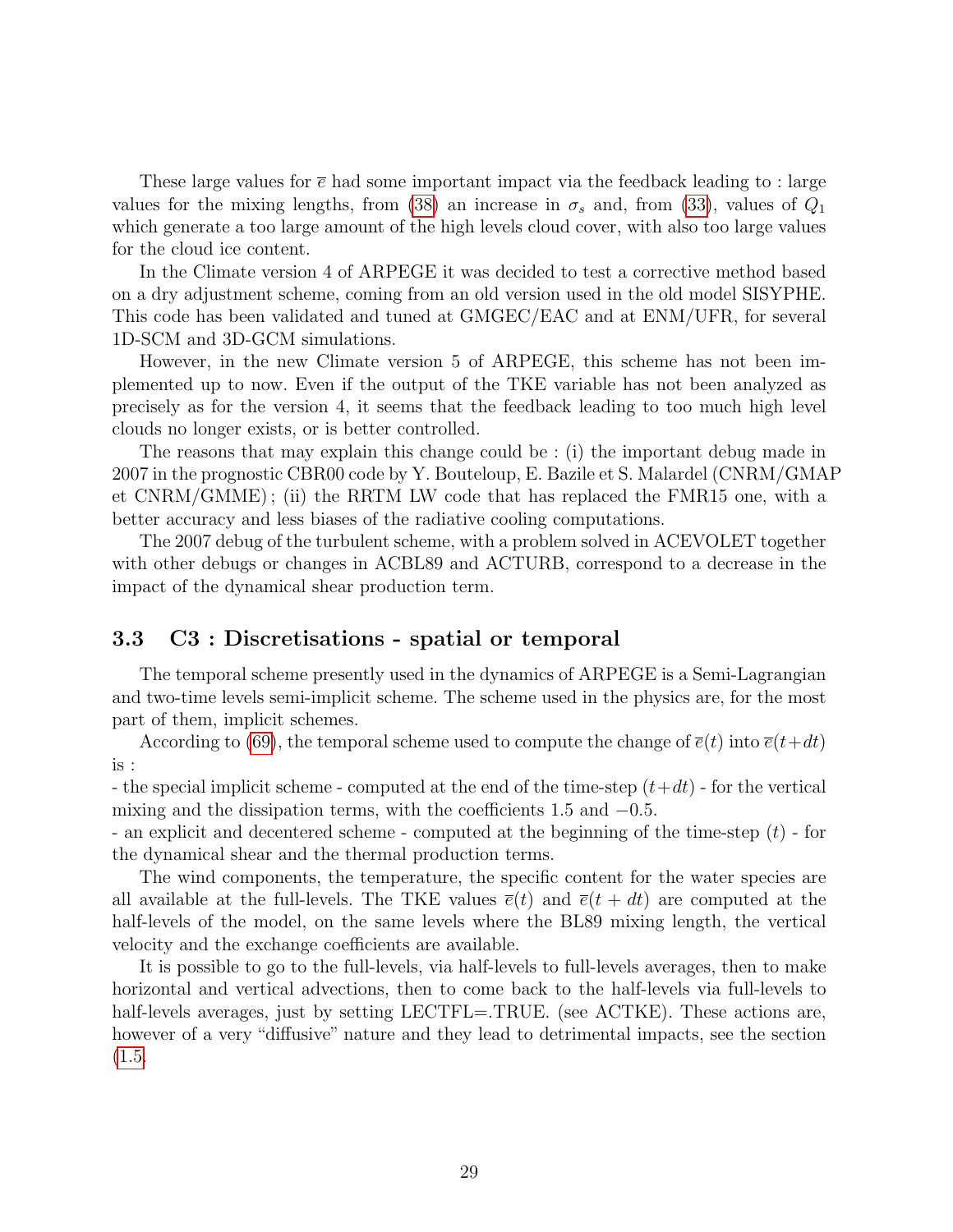# 3.4 C4 : The architecture - list of subroutines

The monitor of the ARPEGE physics is APLPAR. The prognostic TKE scheme is called by the main subroutine ACTKE, with the TKE variable "PTKE" as input array and the flux of the tendencies "PFTKE" as output array.

The list of subroutines called if LVDIF.AND.LECT=.TRUE. is

# APLPAR : monitor of the ARPEGE physics

> ACHMT : general surface layer computations, PCD, PCH,...

- > ACTKE : monitor of the TKE computations ;
	- possible half<->full<->half averages (if LECTFL)
	- $> ACBLS9$ : compute  $\phi_3$  and the BL89 mixing and dissipation lengths,

```
with ZLMECT= g L_m and ZUSLE= 1/(ALD * g * L_{\epsilon})
```
- > ACTURB : compute the exchange coefficients PKUROV and PKTROV, with PKUROV=  $\rho g K_m/\Delta(\phi)$  and PKTROV=  $\rho g K_T/\Delta(\phi)$ ; compute the Brunt Väisälä frequency PNBVNO=  $N^2/(\rho g)$ ; also the thermal production PPRODTH=  $(g/T) * \overline{w'(\theta)'_{\theta'}};$ also PL3F2=  $\lambda_3 F_2$ ; compute the stratiform (large-scale) values PNEBS (cloud-cover) and PQCS (specific water content) ; the surface layer values PGKCLS=  $g K_{surf}$  and PECTCLS=  $e_S$ ;
- $>$  ACEVOLET : compute the tendencies of PTKE in the flux form PFTKE, where  $\partial (PTKE)/\partial t \equiv -g \partial (PFTKE)/\partial p$

# 3.5 C5 : The architecture - list of NAMELIST options

The main NAMELIST variables used in the CBR00 version of ARPEGE are

### &NAMPHY

| $LECT = .TRUE.$ | : the main switch for the CBR00 scheme                                                |
|-----------------|---------------------------------------------------------------------------------------|
| $LPBLE= .TRUE.$ | : use of the Top-PBL vertical entrainment                                             |
|                 | <b>LNEBECT</b> = .TRUE. : use of the Bougeault-Bechtod values $(F_0F, F_1, F_2)$      |
|                 | <b>LDIFCONS</b> = .TRUE.: use the Betts conservative variables (beginning of ACDIFUS) |
|                 | <b>LECTFL</b> = .FALSE. : no half $\lt$ ->full $\lt$ ->half averages in ACTKE         |

# &NAMPHY0

| NAIVIERIU         |                                                                       |
|-------------------|-----------------------------------------------------------------------|
| $AKN = 0.126$     | : CCH02 value for $(K_m/L_m/\sqrt{\overline{e}})$ – see the Table (1) |
| $ALPHAT = 1.13$   | : CCH02 value for $(K_T/K_m/\phi_3)$ – see the Table (1)              |
| $ALPHAE = 2.7$    | : CCH02 value for $(K_e/K_m)$ – see the Table (1)                     |
| $ALD = 1.18$      | : CCH02 value for $(1/C_{\epsilon})$ – see the Table (1)              |
| $ACBRPHIM = 2.2$  | : a maximum value for $(\phi_3)$ – see the Table (1)                  |
| $ECTMIN = 1.0E-6$ | : a minimum value for $(\bar{e})$                                     |
| $ALMAVE=10.$      | : an asymptotic and minimum value for $L_m$                           |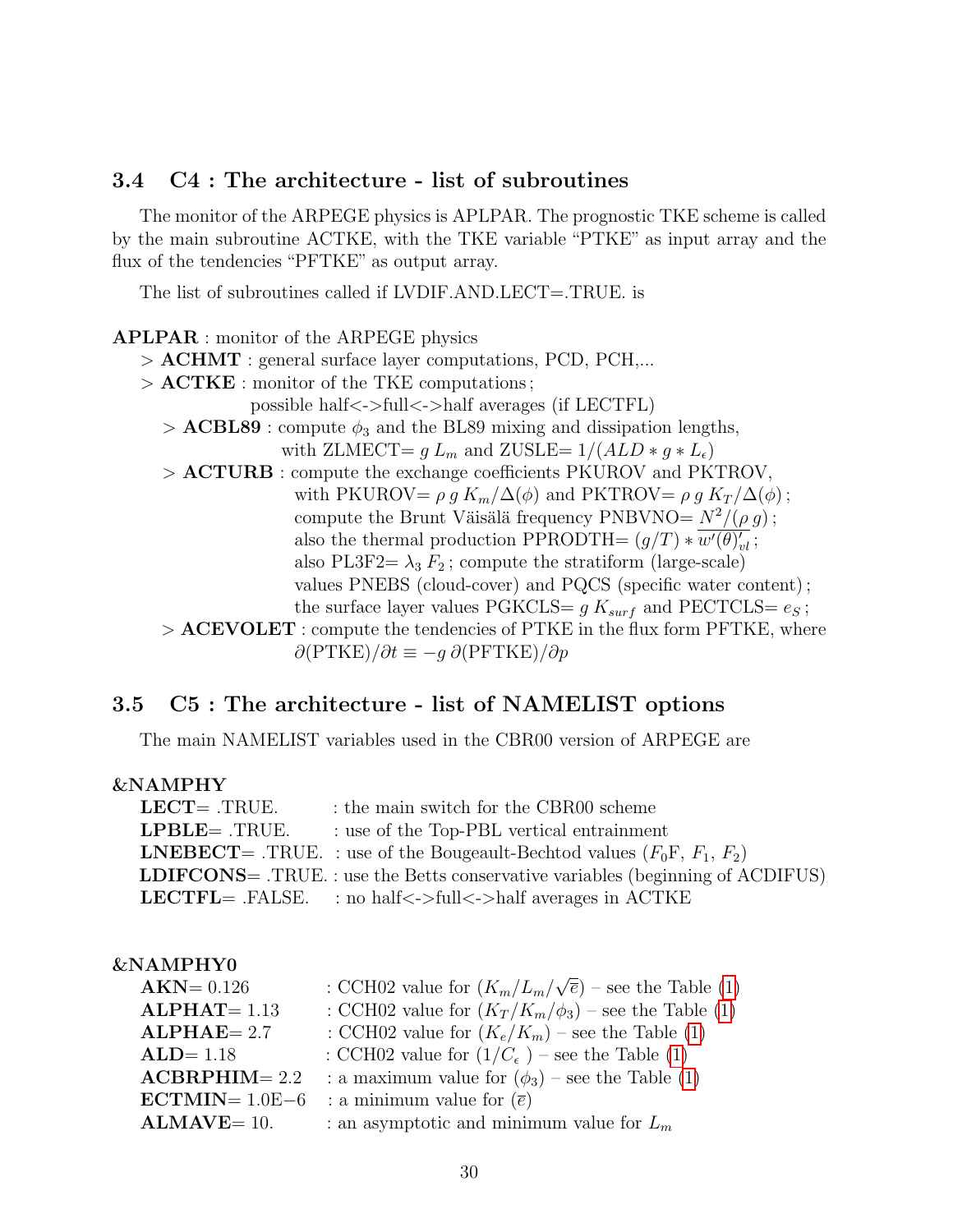|                         | <b>ARSB2</b> = 0.833 : the coefficient $1/\sqrt{C_{\epsilon_{\theta}}}$ in (39)             |
|-------------------------|---------------------------------------------------------------------------------------------|
| $\textbf{AGRE1} = 0.20$ | : first Sc value $A_1$ – Top-PBL entrainment; see the Table (3)                             |
| $\text{AGRE2}=60.$      | : second Sc value $A_2$ – Top-PBL entrainment; see the Table (3)                            |
|                         | <b>AGREF</b> = 200. : Cu value for $A_{inv} = A_1$ – Top-PBL entrainment; see the Table (3) |
|                         | $\text{AGREDTH} = -1.5$ : a threshold value to define Sc/Cu regimes                         |
|                         | Top-PBL entrainment; see the section $(1.3.10)$                                             |
|                         | $\text{AJBUMIN} = 0.005$ : a threshold value to avoid division by zero                      |
|                         | Top-PBL entrainment; see the section $(1.3.10)$                                             |

The GFL array associated with the prognostic TKE variable is defined as a GFL array, with appropriate lines added in the NAMELISTs (NAMFA and NAMGFL). Note that, presently, the advection status is switched off and the TKE variable is set to REFVALI at the first time step.

# &NAMFA

| YFATKE%NBITS=12,                                                     | ; TKE variable                                                                     |
|----------------------------------------------------------------------|------------------------------------------------------------------------------------|
| $\&$ NAMGFL                                                          |                                                                                    |
| YTKE_NL%LGP=.TRUE.,                                                  | ; Grid-Point (or spectral) type?                                                   |
| YTKE_NL%LGPINGP=.TRUE.,                                              | ; Grid-Point field input as Grid-Point?                                            |
| YTKE_NL%LT1=.TRUE.,                                                  | ; Field in $t+dt$ GFL?                                                             |
| YTKE_NL%LPHY=.FALSE.,                                                | ; Field in physics GFL?                                                            |
| <b>YTKE_NL%LREQOUT</b> =.TRUE., ; Field required in output (or not)? |                                                                                    |
| YTKE_NL%LADV=.FALSE.,                                                | ; Advections required (or not)?                                                    |
|                                                                      | <b>YTKE_NL%LQM</b> =.TRUE.,; Quasi-Monotone interpolations required (or not)?      |
|                                                                      | <b>YTKE_NL%NREQIN=-1,</b> ; 1 if required in input; 0 if not; -1 if set to REFVALI |
|                                                                      | <b>YTKE_NL%REFVALI</b> =0.000001, ; TKE set to 1. E-6 at the first time step       |

# 4 Partie D : Références

André, J. C., De Moor, G., Lacarrère, P., Therry, G. and Du Vachat, R., 1978 : Modeling the 24-hour evolution of the mean and turbulent structures of the planetary boundary layer. J. Atmos. Sci., 35, p.1861-1883.

Bechtold, P., Cuijpers, J.W., Mascart, P. and Trouillet, P. 1995 : Modelling of trade wind cumuli with a low-order turbulence model : toward a unified description of Cu and Sc clouds in meteorological models. J. Atmos. Sci., 52, p.455-463.

Bechtold, P., Bazile, E., Guichard, F., Mascart, P. and Richard, E., 2001 : A mass-flux convection scheme for regional and global models. Quart. J. R. Met. Soc., 127, p.869-886.

Betts, A.K., 1973 : Non-precipitation cumulus convection and its parameterization. Quart. J. R. Met. Soc., 99, p.178-196.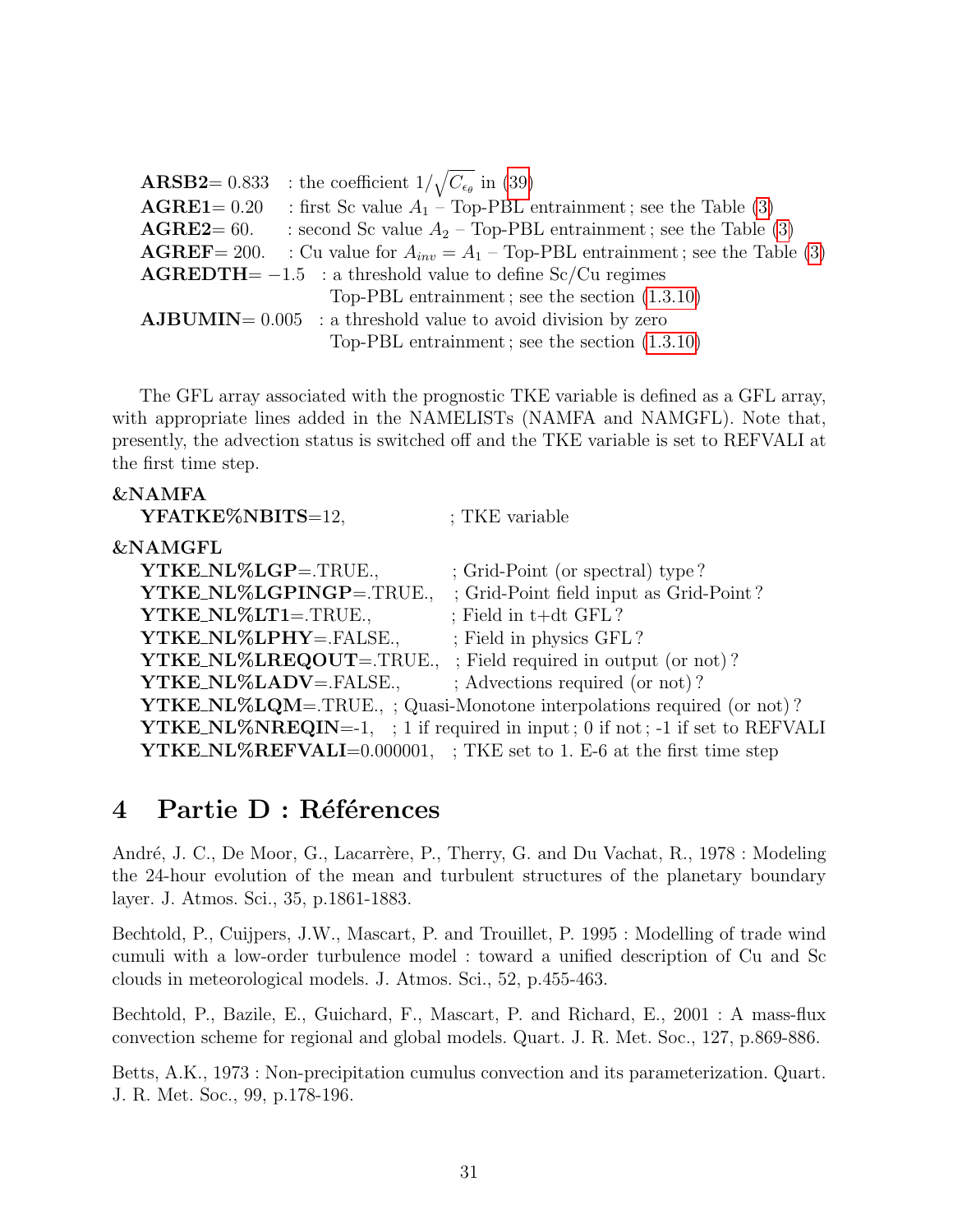Bossuet, C., 1998 : Etude du transport vertical de quantité de mouvement dans le modèle troposphérique / Stratosphérique Arpege-Climat. Thèse de l'INPT de Toulouse.

Bougeault, Ph., 1981 : Modeling the trade-wind cumulus boundary layer. Part I : testing the ensemble cloud relations against numerical data. J. Atmos. Sci., 38, p.2414-2428.

Bougeault, Ph., 1982 : Cloud ensemble relations based on the gamma probability distribution for higher-order models of the planetary boundary layer. J. Atmos. Sci., 39, p.2691-2700.

Bougeault, Ph., and Lacarrère, P., 1989 : Parameterization of orography-induced in mesobeta-scale model. Mon. Wea. Rev., 117, p.1872-1891.

Brinkop, S., and Roeckner, E., 1995 : Sensitivity of a general circulation model to parameterizations of cloud-turbulence interactions in the atmospheric boundary layer. Tellus, 47A, p.197-220.

Chaboureau, J.-P. and Bechtold, P., 2002 : A simple cloud parameterization derived from cloud resolving model data : diagnostic and pronostic applications. J. Atmos. Sci., 59, p.2362-2372. Also : "A convective variance for cloud parameterization : A little addition to what we "missed" in the previous manuscript. Bechtold and Chaboureau, a draft paper", 20th of March 2002).

Cheng, Y., Canuto, V.M. and Howard, A.M., 2002 : An improved model for the turbulent PBL. J. Atmos. Sci., 59, p.1550-1565.

Cuxart, J., Bougeault, Ph. and Redelsperger, J-L., 2000 : A turbulence scheme allowing for mesoscale and large-eddy simulations. Quart. J. R. Met. Soc., 126, p.1-30.

Cuijpers, J.W. and Bechtold, P., 1995 : A simple parameterization of cloud water telated variables for use in boundary layer models. J. Atmos. Sci., 52, p.2486-2490.

Deardorff, J.W., 1976 : Usefulness of liquid-water potential temperature in a shallow-cloud model. J. Appl. Met., 15, p.98-102.

Deardorff, J.W., 1976 : On the entrainment rate of a stratocumulus-topped mixed layer. Quart. J. R. Met. Soc., 102, p.563-582.

Deardorff, J.W., 1980 : Stratocumulus capped mixed layers derived from a three-dimensional model. Boundary Layer Meteorology, 18, p.495-527.

Geleyn, J.-F., 1986 : Use of a modified Richardson number for parameterizing the effect of shallow convection. Short-and Medium-Range Numerical Weather Prediction (also WMO/IUGG NWP Symposium special issue), Tokyo, 4-8 August 1986). Special Volume of J. Meteor. Soc. Japan, T. Matsuno ed., p.141-149.

Grenier, H., and Bretherton, C. S., 2001 : A moist PBL parameterization for large scale models and its application to subtropical cloud-topped marine boundary layers. Mon. Wea.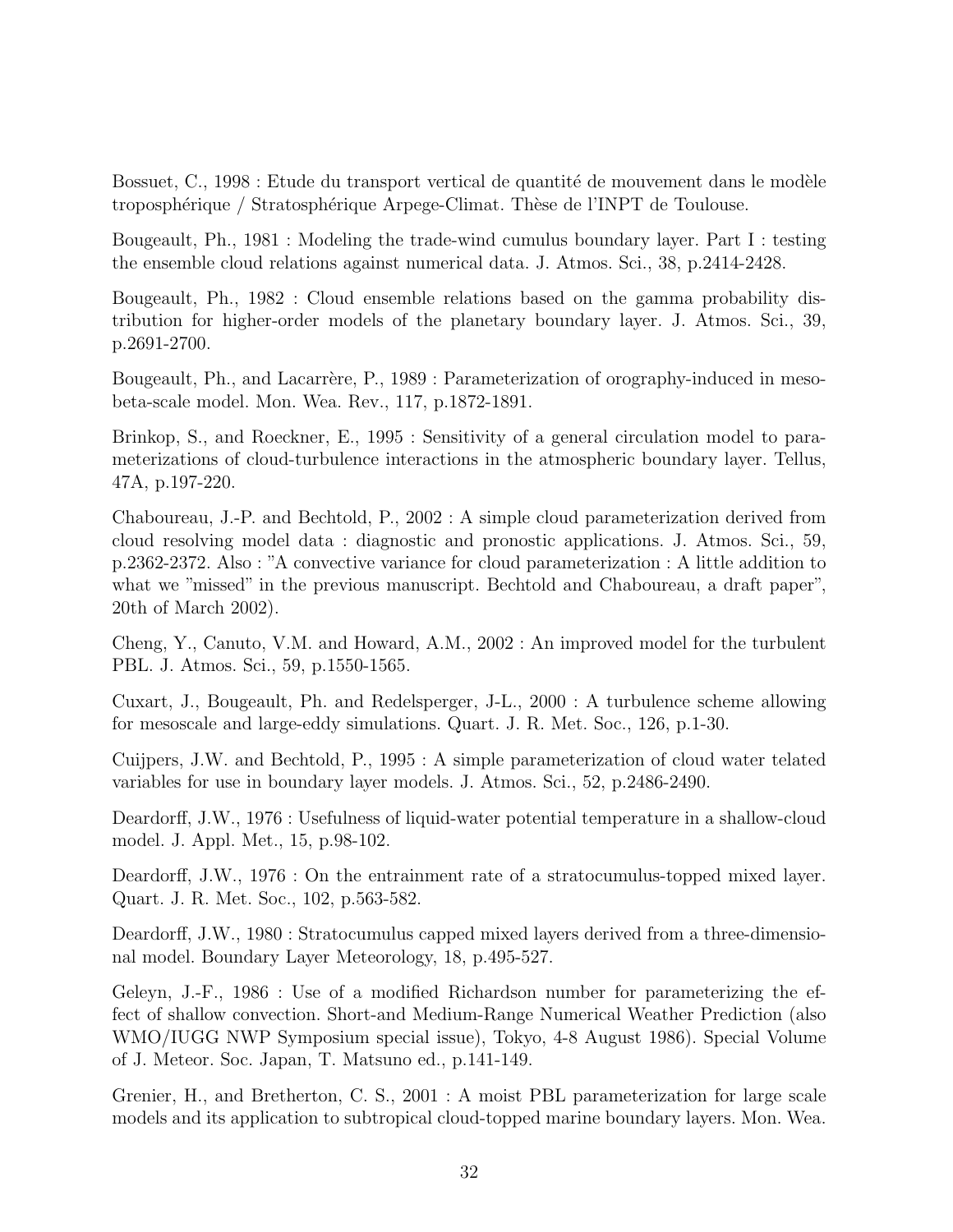Rev., 129, p.357-377.

Grenier, H., 2002 : Developments in ARPEGE SCM and Climate model using EUROCS FIRE I CASE. EUROCS Workshop, Utrecht, 5 April 2002.

Gueremy, J.-F., 2005 : A buoyancy based convection and diffusion-cloud schemes. Part I : description of the schemes. Note de centre CNRM/GMGEC, numéro 98. Part II : validation of the schemes. Note de centre CNRM/GMGEC, numéro 99.

Lenderink, G., Siebesma, A. P., Cheinet, S., Irons, S., Jones, C. J., Marquet, P., Müller, F., Olmeda, D., Sanchez, E. and Soares, P., 2004 : The diurnal cycle of shallow cumulus clouds over land : A single-column model intercomparison study. Quart. J. R. Met. Soc., 130, p.3339 - 3364.

Lenderink, G. and Holtslag, A., 2004 : An updated length-scale formulation for turbulent mixing in clear and cloudy boundary layers. Quart. J. R. Met. Soc., 130, p.3405-3427.

Lilly, D.K., 1968 : Models of cloud-topped mixed layers derived from a three-dimensional model. Quart. J. R. Met. Soc., 94, p.292-309.

Lock, A.P., 2004 : The sensitivity of a GCM's marine stratocumulus to cloud-top entrainment. Quart. J. R. Met. Soc., 130, p.3323-3338.

Lock, A. P., Brown, A. R., Bush, M. R., Martin, G. M. and Smith, R. N. B., 2000 : A new boundary layer mixing scheme. part I : Scheme description and the single-column model tests. Mon. Wea. Rev., 128, p.3187-3199.

Lopez, P., 2002 : Implementation and validation on a new prognostic large-scale cloud and precipitation scheme for climate and data-assimilation purposes. Quart. J. R. Met. Soc., 128, p.229-257

Louis, J.F., 1979 : A parametric model of vertical eddy fluxes in the atmosphere. Bound. Layer Meteor., 17, p.187-202.

Louis, J.F., Tiedtke, M., Geleyn, J., F., 1982 : A short history of the operational PBL parameterization at ECMWF. 25-27 Nov. 1981. p.59-60.

Mellor, G., 1977 : The Gaussian cloud model relation. J. Atmos. Sci., 34, p.356-358. Corrigenda 1483-1484.

Mellor, G. and Yamada, T., 1982 : Development of a turbulence closure model for geophysical fluid problems. Reviews of Geophysical and Space Physics, 20, p.851-875.

Nicholls, S. and Turton, J.D., 1986 : An observational study of the structure of stratiform cloud sheets : Part II. Entrainment. Quart. J. R. Met. Soc., 112, p.461-480.

Ricard, J.L., and Royer, J.F., 1993 : A statistical cloud scheme for use in an AGCM. Ann. Geophysicae, 11, p.1095-1115.